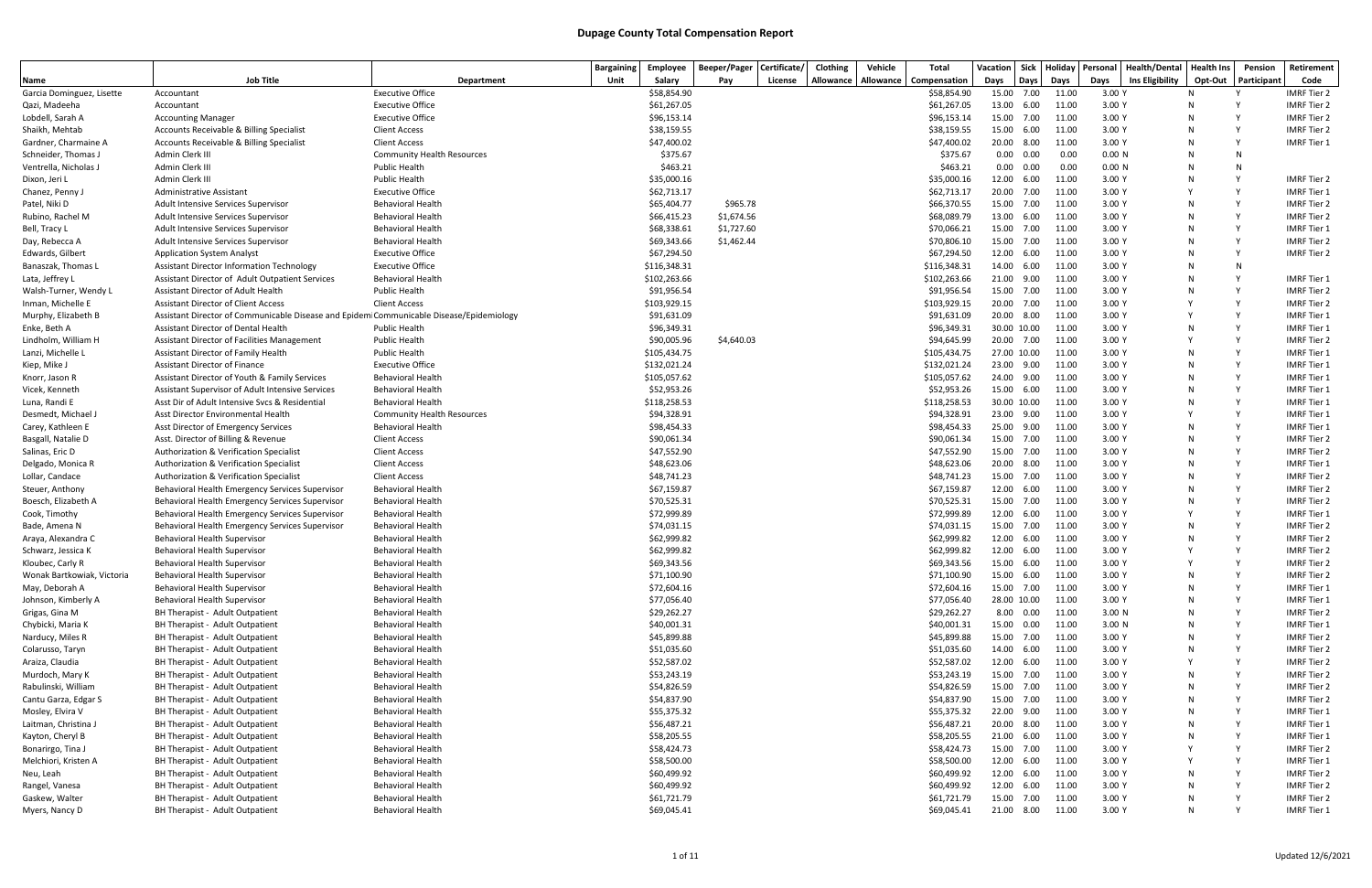| Jacobs, Kristin           |
|---------------------------|
| Daly, Kathleen F          |
| Nowicki, Danielle         |
| Ibrahim, Rachel M         |
| Sandine, Julie            |
|                           |
| Perez, Nora               |
| Bodine, Kelsey E          |
| Williams, Stephanie A     |
| Cavalieri, Tawnya M       |
| Kline, Nancy R            |
| Jimenez, Jose             |
| Obrien, Andrew J          |
| Muenster, Katrina         |
| Barkus, Kimberly          |
| Milliner, Crystal         |
| Grace, Cheyenne           |
| Guzman, Yaritza           |
| Komis, Christine          |
| Padilla-Brown, Olga       |
| Levi, Aliyah              |
| Hechter, Sarah A          |
| Traversa, Jacqueline D    |
| Vazquez, Brenda           |
| Moncada, Wendy            |
| Solis, Emeli M            |
| Alverio, Ivette N         |
|                           |
| Gonzalez-Solis, Katherine |
| Larsen, Kelly J           |
| Silva-Zletz, Olga         |
| Blanford, Tawnya N        |
| Schultz, Elida C          |
| Janarthanan, Yamneswari   |
| Breen, Angela             |
| Martinez, Miguel A        |
| Vergara, Jill E           |
| Vanjani, Kavita N         |
| Flaherty, Patricia M      |
| Parson, Kimberly S        |
| Plane, Eric S             |
| Ristow, Alexa R           |
| Wileman, Michael J        |
| Spittler, Susan D         |
| Bucher, Megan A           |
| Andersen, Shannon M       |
| De Leon, Erschel C        |
| Martinez, Jennifer        |
| Armstrong, Elvettia M     |
| Rivas, Lorena             |
| Lanier, Barbara J         |
|                           |
| Franco, Maria R           |
| Aldaba, Martha O          |
| Grothendick, Shannon      |
|                           |
| Gockman, Luz M            |
| Henry, Laura E            |
| Rojas, Rosa L             |
| Valdez, Lisette           |
| Morgan, Elizabeth         |
| Diaz, Veronica            |
| Uzarraga, Charlyn         |

| ιατουρ, κιτριπτ           | <b>Principlest</b> Agail Outpatient        | <b>DUTIONIOLAL LICAILI</b> | 773,727.00   | 773,427.00   | ∠∪.∪∪                    |       | J.vu |
|---------------------------|--------------------------------------------|----------------------------|--------------|--------------|--------------------------|-------|------|
| Daly, Kathleen F          | BH Therapist - Adult Outpatient            | <b>Behavioral Health</b>   | \$76,904.69  | \$76,904.69  | 30.00 10.00              | 11.00 | 3.00 |
| Nowicki, Danielle         | BH Therapist - Forensic                    | <b>Behavioral Health</b>   | \$42,500.06  | \$42,500.06  | 12.00 6.00               | 11.00 | 3.00 |
| Ibrahim, Rachel M         | BH Therapist - Forensic                    | <b>Behavioral Health</b>   | \$42,510.00  | \$42,510.00  | 12.00 6.00               | 11.00 | 3.00 |
| Sandine, Julie            | BH Therapist - Forensic                    | <b>Behavioral Health</b>   | \$47,000.07  | \$47,000.07  | 12.00 6.00               | 11.00 | 3.00 |
| Perez, Nora               | <b>BH Therapist - Forensic</b>             | <b>Behavioral Health</b>   | \$52,072.02  | \$52,072.02  | 15.00 6.00               | 11.00 | 3.00 |
| Bodine, Kelsey E          | <b>BH Therapist - Forensic</b>             | <b>Behavioral Health</b>   | \$59,180.75  | \$59,180.75  | 15.00<br>6.00            | 11.00 | 3.00 |
| Williams, Stephanie A     | BH Therapist - Forensic                    | <b>Behavioral Health</b>   | \$60,582.80  | \$60,582.80  | 15.00<br>6.00            | 11.00 | 3.00 |
| Cavalieri, Tawnya M       | BH Therapist - Forensic                    | <b>Behavioral Health</b>   | \$62,314.79  | \$62,314.79  | 12.00 6.00               | 11.00 | 3.00 |
| Kline, Nancy R            | <b>BH Therapist - Forensic</b>             | <b>Behavioral Health</b>   | \$68,862.50  | \$68,862.50  | 27.00 10.00              | 11.00 | 3.00 |
| Jimenez, Jose             | BH Therapist - Forensic                    | <b>Behavioral Health</b>   | \$69,139.20  | \$69,139.20  | 24.00 9.00               | 11.00 | 3.00 |
| Obrien, Andrew J          | <b>BH Therapist - Forensic</b>             | <b>Behavioral Health</b>   | \$72,437.24  | \$72,437.24  | 21.00 8.00               | 11.00 | 3.00 |
| Muenster, Katrina         | BH Therapist - Youth & Family              | <b>Behavioral Health</b>   | \$42,510.00  | \$42,510.00  | 12.00<br>6.00            | 11.00 | 3.00 |
| Barkus, Kimberly          | BH Therapist - Youth & Family              | <b>Behavioral Health</b>   | \$43,499.82  | \$43,499.82  | 12.00<br>6.00            | 11.00 | 3.00 |
| Milliner, Crystal         | BH Therapist - Youth & Family              | <b>Behavioral Health</b>   | \$44,085.21  | \$44,085.21  | 13.00 6.00               | 11.00 | 3.00 |
| Grace, Cheyenne           | BH Therapist - Youth & Family              | <b>Behavioral Health</b>   | \$44,841.81  | \$44,841.81  | 12.00 6.00               | 11.00 | 3.00 |
| Guzman, Yaritza           | BH Therapist - Youth & Family              | Behavioral Health          | \$46,307.24  | \$46,307.24  | 12.00 6.00               | 11.00 | 3.00 |
| Komis, Christine          | BH Therapist - Youth & Family              | <b>Behavioral Health</b>   | \$47,056.23  | \$47,056.23  | 15.00<br>6.00            | 11.00 | 3.00 |
| Padilla-Brown, Olga       | BH Therapist - Youth & Family              | <b>Behavioral Health</b>   | \$47,397.09  | \$47,397.09  | 15.00<br>7.00            | 11.00 | 3.00 |
| Levi, Aliyah              | BH Therapist - Youth & Family              | <b>Behavioral Health</b>   | \$50,789.12  | \$50,789.12  | 12.00<br>6.00            | 11.00 | 3.00 |
| Hechter, Sarah A          | BH Therapist - Youth & Family              | <b>Behavioral Health</b>   | \$50,999.91  | \$50,999.91  | 12.00 6.00               | 11.00 | 3.00 |
|                           |                                            |                            |              |              |                          |       | 3.00 |
| Traversa, Jacqueline D    | BH Therapist - Youth & Family              | <b>Behavioral Health</b>   | \$51,061.30  | \$51,061.30  | 20.00 6.00<br>12.00 6.00 | 11.00 |      |
| Vazquez, Brenda           | BH Therapist - Youth & Family              | Behavioral Health          | \$52,309.92  | \$52,309.92  |                          | 11.00 | 3.00 |
| Moncada, Wendy            | BH Therapist - Youth & Family              | <b>Behavioral Health</b>   | \$53,748.44  | \$53,748.44  | 13.00 6.00               | 11.00 | 3.00 |
| Solis, Emeli M            | BH Therapist - Youth & Family              | <b>Behavioral Health</b>   | \$55,396.02  | \$55,396.02  | 15.00 7.00               | 11.00 | 3.00 |
| Alverio, Ivette N         | BH Therapist - Youth & Family              | <b>Behavioral Health</b>   | \$56,649.84  | \$56,649.84  | 20.00<br>8.00            | 11.00 | 3.00 |
| Gonzalez-Solis, Katherine | BH Therapist - Youth & Family              | <b>Behavioral Health</b>   | \$57,101.27  | \$57,101.27  | 15.00 7.00               | 11.00 | 3.00 |
| Larsen, Kelly J           | BH Therapist - Youth & Family              | <b>Behavioral Health</b>   | \$61,915.04  | \$61,915.04  | 29.00 10.00              | 11.00 | 3.00 |
| Silva-Zletz, Olga         | BH Therapist - Youth & Family              | <b>Behavioral Health</b>   | \$75,927.74  | \$75,927.74  | 22.00 9.00               | 11.00 | 3.00 |
| Blanford, Tawnya N        | BH Therapist - Youth & Family              | <b>Behavioral Health</b>   | \$77,763.47  | \$77,763.47  | 28.00 10.00              | 11.00 | 3.00 |
| Schultz, Elida C          | <b>Billing Manager</b>                     | <b>Client Access</b>       | \$79,948.05  | \$79,948.05  | 20.00 8.00               | 11.00 | 3.00 |
| Janarthanan, Yamneswari D | Billing/Reimbursement Analyst              | <b>Client Access</b>       | \$48,204.20  | \$48,204.20  | 13.00 6.00               | 11.00 | 3.00 |
| Breen, Angela             | <b>Billing/Reimbursement Analyst</b>       | <b>Client Access</b>       | \$48,385.74  | \$48,385.74  | 30.00 10.00              | 11.00 | 3.00 |
| Martinez, Miguel A        | Billing/Reimbursement Analyst              | <b>Client Access</b>       | \$60,899.09  | \$60,899.09  | 15.00 7.00               | 11.00 | 3.00 |
| Vergara, Jill E           | <b>Business Administrative Assistant</b>   | <b>Executive Office</b>    | \$40,408.10  | \$40,408.10  | 26.00 10.00              | 11.00 | 3.00 |
| Vanjani, Kavita N         | <b>Business Applications Manager</b>       | <b>Executive Office</b>    | \$87,359.03  | \$87,359.03  | 15.00 7.00               | 11.00 | 3.00 |
| Flaherty, Patricia M      | <b>Business Services Manager</b>           | <b>Public Health</b>       | \$116,622.68 | \$116,622.68 | 30.00 10.00              | 11.00 | 3.00 |
| Parson, Kimberly S        | <b>Business Services Supervisor</b>        | <b>Public Health</b>       | \$64,126.92  | \$64,126.92  | 30.00 10.00              | 11.00 | 3.00 |
| Plane, Eric S             | Buyer                                      | <b>Public Health</b>       | \$45,000.15  | \$45,000.15  | 12.00 6.00               | 11.00 | 3.00 |
| Ristow, Alexa R           | Case Investigation/Contact Tracing Manager | <b>Client Access</b>       | \$64,911.80  | \$64,911.80  | 15.00 6.00               | 11.00 | 3.00 |
| Wileman, Michael.         | Case Investigation/Contact Tracing Manager | <b>Client Access</b>       | \$66,079.65  | \$66,079.65  | 20.00 8.00               | 11.00 | 3.00 |
| Spittler, Susan D         | Case Investigation/Contact Tracing Manager | <b>Client Access</b>       | \$87,127.95  | \$87,127.95  | 30.00 10.00              | 11.00 | 3.00 |
| Bucher, Megan A           | Case Manager                               | <b>Public Health</b>       | \$40,000.16  | \$40,000.16  | 12.00 6.00               | 11.00 | 3.00 |
| Andersen, Shannon M       | Case Manager                               | Public Health              | \$42,000.08  | \$42,000.08  | 12.00<br>6.00            | 11.00 | 3.00 |
| De Leon, Erschel C        | Case Manager                               | <b>Public Health</b>       | \$42,492.84  | \$42,492.84  | 15.00<br>6.00            | 11.00 | 3.00 |
| Martinez, Jennifer        | Case Manager                               | <b>Public Health</b>       | \$45,099.99  | \$45,099.99  | 12.00 6.00               | 11.00 | 3.00 |
| Armstrong, Elvettia M     | Case Manager                               | <b>Public Health</b>       | \$45,424.08  | \$45,424.08  | 20.00 8.00               | 11.00 | 3.00 |
| Rivas, Lorena             | Case Manager                               | <b>Public Health</b>       | \$45,900.08  | \$45,900.08  | 22.00 6.00               | 11.00 | 3.00 |
| Lanier, Barbara J         | Case Manager                               | <b>Public Health</b>       | \$47,000.07  | \$47,000.07  | 12.00 6.00               | 11.00 | 3.00 |
| Franco, Maria R           | Case Manager                               | <b>Public Health</b>       | \$50,111.69  | \$50,111.69  | 30.00 10.00              | 11.00 | 3.00 |
| Aldaba, Martha O          | Case Manager                               | <b>Public Health</b>       | \$50,460.93  | \$50,460.93  | 26.00 10.00              | 11.00 | 3.00 |
| Grothendick, Shannon      | Case Manager                               | <b>Public Health</b>       | \$51,883.07  | \$51,883.07  | 13.00 6.00               | 11.00 | 3.00 |
| Gockman, Luz M            | Case Manager                               | <b>Public Health</b>       | \$52,571.61  | \$52,571.61  | 30.00 10.00              | 11.00 | 3.00 |
| Henry, Laura E            | Case Manager                               | <b>Public Health</b>       | \$52,931.39  | \$52,931.39  | 28.00 10.00              | 11.00 | 3.00 |
| Rojas, Rosa L             | Case Manager                               | <b>Public Health</b>       | \$53,429.61  | \$53,429.61  | 24.00 9.00               | 11.00 | 3.00 |
| Valdez, Lisette           | <b>Certified Medical Assistant</b>         | <b>Public Health</b>       | \$523.88     | \$523.88     | $0.00 \quad 0.00$        | 0.00  | 0.00 |
| Morgan, Elizabeth         | <b>Certified Medical Assistant</b>         | <b>Public Health</b>       | \$34,870.10  | \$34,870.10  | 12.00<br>6.00            | 11.00 | 3.00 |
| Diaz, Veronica            | <b>Certified Medical Assistant</b>         | Public Health              | \$36,993.26  | \$36,993.26  | 14.00<br>6.00            | 11.00 | 3.00 |
| Uzarraga, Charlyn         | <b>Certified Medical Assistant</b>         | <b>Public Health</b>       | \$37,919.12  | \$37,919.12  | 15.00 6.00               | 11.00 | 3.00 |
| Pacheco, Maria            | <b>Certified Medical Assistant</b>         | <b>Public Health</b>       | \$38,010.77  | \$38,010.77  | 15.00 7.00               | 11.00 | 3.00 |
| Matthews, Monica E        | <b>Certified Medical Assistant</b>         | <b>Public Health</b>       | \$38,101.83  | \$38,101.83  | 15.00 7.00               | 11.00 | 3.00 |
|                           |                                            |                            |              |              |                          |       |      |
|                           |                                            |                            |              |              |                          |       |      |

|    | 0 10.00 | 11.00 | 3.00 Y | N | Υ | IMRF Tier 1        |
|----|---------|-------|--------|---|---|--------------------|
| Ю  | 10.00   | 11.00 | 3.00 Y | N | Υ | IMRF Tier 1        |
| Ю  | 6.00    | 11.00 | 3.00 Y | N | Υ | <b>IMRF Tier 2</b> |
| 0  | 6.00    | 11.00 | 3.00 Y | Ν | Υ | <b>IMRF Tier 2</b> |
| Ю  | 6.00    | 11.00 | 3.00 Y | Ν | Υ | IMRF Tier 2        |
| Ю  | 6.00    | 11.00 | 3.00 Y | Ν | Υ | IMRF Tier 2        |
| 0  | 6.00    | 11.00 | 3.00 Y | Ν | Υ | <b>IMRF Tier 2</b> |
|    | 6.00    | 11.00 | 3.00 Y | N | Υ | IMRF Tier 2        |
| Ю  |         |       |        |   |   |                    |
| Ю  | 6.00    | 11.00 | 3.00 Y | N | Υ | IMRF Tier 2        |
| 0  | 10.00   | 11.00 | 3.00 Y | Ν | Υ | IMRF Tier 1        |
| 0  | 9.00    | 11.00 | 3.00 Y | Ν | Υ | IMRF Tier 1        |
| Ю  | 8.00    | 11.00 | 3.00 Y | Υ | Υ | IMRF Tier 1        |
| 0  | 6.00    | 11.00 | 3.00 Y | Ν | Υ | <b>IMRF Tier 2</b> |
| 0  | 6.00    | 11.00 | 3.00 Y | Υ | Υ | IMRF Tier 2        |
| Ю  | 6.00    | 11.00 | 3.00 Y | N | Υ | <b>IMRF Tier 2</b> |
| 0  | 6.00    | 11.00 | 3.00 Y | Υ | Υ | IMRF Tier 2        |
| Ю  | 6.00    | 11.00 | 3.00 Y | N | Υ | IMRF Tier 2        |
| Ю  | 6.00    | 11.00 | 3.00 Y | Ν | Υ | IMRF Tier 2        |
| 0  | 7.00    | 11.00 | 3.00 Y | Ν | Υ | IMRF Tier 2        |
| 0  | 6.00    | 11.00 | 3.00 Y | Ν | Υ | IMRF Tier 1        |
| Ю  | 6.00    | 11.00 | 3.00 Y | Ν | Υ | <b>IMRF Tier 2</b> |
|    | 6.00    |       | 3.00 Y | N | Υ | IMRF Tier 1        |
| Ю  |         | 11.00 |        |   |   |                    |
| Ю  | 6.00    | 11.00 | 3.00 Y | Υ | Υ | IMRF Tier 2        |
| Ю  | 6.00    | 11.00 | 3.00 Y | Ν | Υ | IMRF Tier 2        |
| 0  | 7.00    | 11.00 | 3.00 Y | Ν | Υ | IMRF Tier 1        |
| 0  | 8.00    | 11.00 | 3.00 Y | Ν | Υ | IMRF Tier 1        |
| Ю  | 7.00    | 11.00 | 3.00 Y | N | Υ | IMRF Tier 2        |
| 0  | 10.00   | 11.00 | 3.00 Y | N | Υ | IMRF Tier 1        |
| 0  | 9.00    | 11.00 | 3.00 Y | N | Υ | IMRF Tier 1        |
| Ю  | 10.00   | 11.00 | 3.00 Y | Ν | Υ | IMRF Tier 1        |
| Ю  | 8.00    | 11.00 | 3.00 Y | Ν | Υ | IMRF Tier 1        |
| 0  | 6.00    | 11.00 | 3.00 Y | N | Υ | <b>IMRF Tier 2</b> |
| 0  | 10.00   | 11.00 | 3.00 Y | N | Υ | IMRF Tier 1        |
| Ю  | 7.00    | 11.00 | 3.00 Y | N | Υ | IMRF Tier 1        |
| 0  | 10.00   | 11.00 | 3.00 Y | Ν | Υ | IMRF Tier 1        |
| 0  | 7.00    | 11.00 | 3.00 Y | Ν | Υ | IMRF Tier 2        |
| Ю  | 10.00   | 11.00 | 3.00 Y | Ν | Υ | IMRF Tier 1        |
|    | 0 10.00 |       | 3.00 Y | Υ | Υ | IMRF Tier 1        |
|    |         | 11.00 |        |   |   |                    |
| 0  | 6.00    | 11.00 | 3.00 Y | N | Υ | <b>IMRF Tier 2</b> |
| 0  | 6.00    | 11.00 | 3.00 Y | Υ | Υ | <b>IMRF Tier 2</b> |
| Ю  | 8.00    | 11.00 | 3.00 Y | Ν | Υ | IMRF Tier 1        |
|    | 0 10.00 | 11.00 | 3.00 Y | N | Υ | IMRF Tier 1        |
| Ю  | 6.00    | 11.00 | 3.00 Y | Υ | Υ | IMRF Tier 2        |
| 0  | 6.00    | 11.00 | 3.00 Y | Ν | Υ | <b>IMRF Tier 1</b> |
| Ю  | 6.00    | 11.00 | 3.00 Y | Ν | Υ | <b>IMRF Tier 2</b> |
| Ю  | 6.00    | 11.00 | 3.00 Y | Ν | Υ | IMRF Tier 1        |
| Ю  | 8.00    | 11.00 | 3.00 Y | Ν | Υ | IMRF Tier 1        |
| Ю  | 6.00    | 11.00 | 3.00 Y | N | Υ | <b>IMRF Tier 2</b> |
| 10 | 6.00    | 11.00 | 3.00 Y | Ν | Υ | <b>IMRF Tier 2</b> |
|    | 0 10.00 | 11.00 | 3.00 Y | Ν | Υ | IMRF Tier 1        |
| Ю  | 10.00   | 11.00 | 3.00 Y | Ν | Υ | <b>IMRF Tier 1</b> |
| Ю  | 6.00    | 11.00 | 3.00 Y | Υ | Υ | <b>IMRF Tier 2</b> |
| Ю  | 10.00   | 11.00 | 3.00 Y | Ν | Υ | IMRF Tier 1        |
| 0  | 10.00   | 11.00 | 3.00 Y | Υ | Υ | <b>IMRF Tier 1</b> |
|    |         |       |        |   |   |                    |
| 0  | 9.00    | 11.00 | 3.00 Y | N | Υ | IMRF Tier 1        |
| Ю  | 0.00    | 0.00  | 0.00 N | Ν | Ν |                    |
| 0  | 6.00    | 11.00 | 3.00 Y | Ν | Υ | <b>IMRF Tier 2</b> |
| Ю  | 6.00    | 11.00 | 3.00 Y | Ν | Υ | <b>IMRF Tier 2</b> |
| Ю  | 6.00    | 11.00 | 3.00 Y | Ν | Υ | IMRF Tier 2        |
| Ю  | 7.00    | 11.00 | 3.00 Y | N | Υ | IMRF Tier 1        |
| Ю  | 7.00    | 11.00 | 3.00 Y | Ν | Υ | IMRF Tier 2        |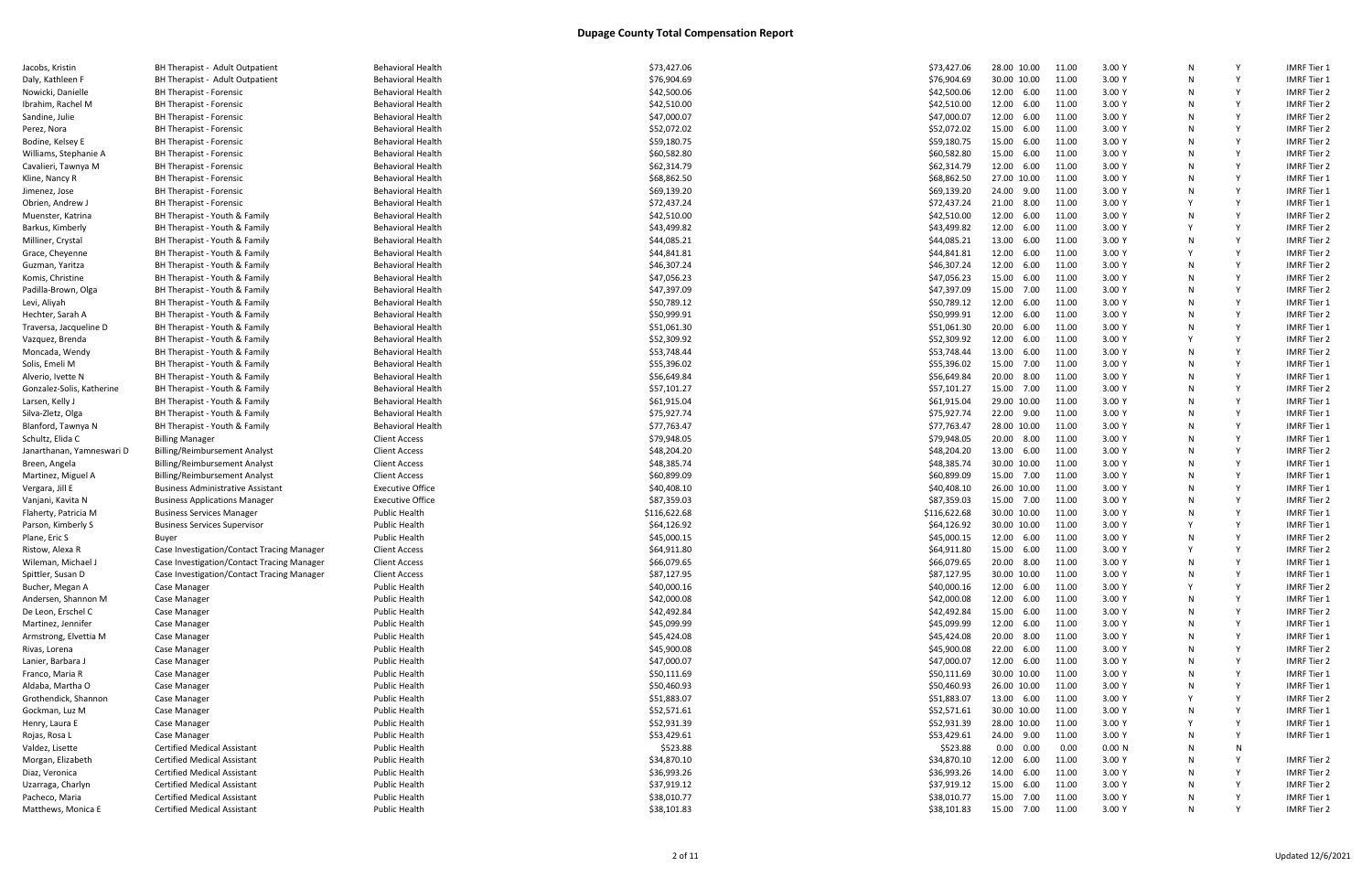| Lustick, Kimberley A       | Certifying Health Professional                | <b>Public Health</b>     | \$54,710.18  | \$54,710.18  | 29.00 10.00       | 11.00 | 3.00 Y | N |   | <b>IMRF Tier 1</b> |
|----------------------------|-----------------------------------------------|--------------------------|--------------|--------------|-------------------|-------|--------|---|---|--------------------|
| Lopez, Tracy M             | Certifying Health Professional                | Public Health            | \$56,419.35  | \$56,419.35  | 29.00 10.00       | 11.00 | 3.00 Y |   |   | <b>IMRF Tier 1</b> |
| Alcaraz, Margie F          | Certifying Health Professional                | Public Health            | \$58,845.93  | \$58,845.93  | 30.00 10.00       | 11.00 | 3.00 Y |   |   | IMRF Tier 1        |
| Cuevas, Maria I            | <b>CICT Project Director</b>                  | <b>Client Access</b>     | \$99,062.93  | \$99,062.93  | 15.00 7.00        | 11.00 | 3.00 Y | N |   | <b>IMRF Tier 2</b> |
| Clemons Tysiak, Susan      | <b>CICT Specialist - WN</b>                   | <b>Client Access</b>     | \$546.00     | \$546.00     | $0.00 \quad 0.00$ | 0.00  | 0.00 N |   | N |                    |
| Cousins, Cynthia L         | <b>CICT Specialist - WN</b>                   | Client Access            | \$546.00     | \$546.00     | $0.00 \quad 0.00$ | 0.00  | 0.00 N | N | N |                    |
| Cripe Evers, Sun M         | <b>CICT Specialist - WN</b>                   | <b>Client Access</b>     | \$546.00     | \$546.00     | 0.00<br>0.00      | 0.00  | 0.00 N | N | N |                    |
| Gilar, Candida             | <b>CICT Specialist - WN</b>                   | <b>Client Access</b>     | \$546.00     | \$546.00     | $0.00 \quad 0.00$ | 0.00  | 0.00 N |   | N |                    |
| McKay, Rebecca N           | <b>CICT Specialist - WN</b>                   | <b>Client Access</b>     | \$546.00     | \$546.00     | $0.00 \quad 0.00$ | 0.00  | 0.00 N |   | N |                    |
| McKay, Robbin S            | <b>CICT Specialist - WN</b>                   | <b>Client Access</b>     | \$546.00     | \$546.00     | $0.00\quad 0.00$  | 0.00  | 0.00 N | N | N |                    |
| Nelson, Laura M            | <b>CICT Specialist - WN</b>                   | <b>Client Access</b>     | \$546.00     | \$546.00     | $0.00 \quad 0.00$ | 0.00  | 0.00 N |   | N |                    |
| Patel, Kunal               | <b>CICT Specialist - WN</b>                   | <b>Client Access</b>     | \$546.00     | \$546.00     | $0.00 \quad 0.00$ | 0.00  | 0.00 N |   | N |                    |
| Protz, Zakariah D          | <b>CICT Specialist - WN</b>                   | <b>Client Access</b>     | \$546.00     | \$546.00     | $0.00 \quad 0.00$ | 0.00  | 0.00 N | N | N |                    |
| Rizzo Gallegos, Maria A    | <b>CICT Specialist - WN</b>                   | <b>Client Access</b>     | \$546.00     | \$546.00     | $0.00 \quad 0.00$ | 0.00  | 0.00 N |   | N |                    |
|                            |                                               |                          |              |              |                   |       |        |   |   |                    |
| Scafidi, Brenda L          | <b>CICT Specialist - WN</b>                   | <b>Client Access</b>     | \$546.00     | \$546.00     | $0.00 \quad 0.00$ | 0.00  | 0.00 N |   | N |                    |
| Solis, Sharon V            | <b>CICT Specialist - WN</b>                   | <b>Client Access</b>     | \$546.00     | \$546.00     | $0.00\quad 0.00$  | 0.00  | 0.00 N | N | N |                    |
| Syed, Ahmed B              | <b>CICT Specialist - WN</b>                   | <b>Client Access</b>     | \$546.00     | \$546.00     | $0.00 \quad 0.00$ | 0.00  | 0.00 N |   | N |                    |
| Lavender, Robin            | <b>Client Access Coordinator</b>              | <b>Client Access</b>     | \$67,243.22  | \$67,243.22  | 15.00 7.00        | 11.00 | 3.00 Y |   |   | <b>IMRF Tier 1</b> |
| Urbina, Blanca A           | <b>Client Access Supervisor</b>               | <b>Client Access</b>     | \$56,866.68  | \$56,866.68  | 15.00<br>7.00     | 11.00 | 3.00 Y |   |   | <b>IMRF Tier 1</b> |
| Santos, Eddy H             | <b>Client Access Supervisor</b>               | <b>Client Access</b>     | \$57,087.42  | \$57,087.42  | 20.00<br>8.00     | 11.00 | 3.00 Y |   |   | <b>IMRF Tier 1</b> |
| Thompson, Mary F           | <b>Client Access Supervisor</b>               | <b>Client Access</b>     | \$58,403.28  | \$58,403.28  | 15.00 7.00        | 11.00 | 3.00 Y |   |   | <b>IMRF Tier 2</b> |
| Shah, Sadia                | <b>Client Access Supervisor</b>               | <b>Client Access</b>     | \$61,446.26  | \$61,446.26  | 14.00 6.00        | 11.00 | 3.00 Y | N |   | <b>IMRF Tier 2</b> |
| Esquivel, Juliana          | Clinic Assistant                              | Public Health            | \$27,655.29  | \$27,655.29  | 12.00 6.00        | 11.00 | 3.00 Y | N |   | <b>IMRF Tier 2</b> |
| Munoz, Gabriela            | Clinic Assistant                              | <b>Public Health</b>     | \$28,061.48  | \$28,061.48  | 14.00 6.00        | 11.00 | 3.00 Y |   |   | <b>IMRF Tier 2</b> |
| Garcia, Valeria            | Clinic Assistant                              | <b>Public Health</b>     | \$28,134.99  | \$28,134.99  | 13.00 6.00        | 11.00 | 3.00 Y | N |   | <b>IMRF Tier 2</b> |
| Galvan, Veronica           | Clinic Assistant                              | <b>Public Health</b>     | \$28,291.77  | \$28,291.77  | 13.00<br>6.00     | 11.00 | 3.00 Y | N |   | <b>IMRF Tier 2</b> |
| Tapia, Tanairi             | Clinic Assistant                              | <b>Public Health</b>     | \$28,291.77  | \$28,291.77  | 13.00<br>6.00     | 11.00 | 3.00 Y |   |   | IMRF Tier 2        |
| Valencia, Mariela          | Clinic Assistant                              | <b>Public Health</b>     | \$28,801.50  | \$28,801.50  | 12.00 6.00        | 11.00 | 3.00 Y |   |   | <b>IMRF Tier 2</b> |
| Martinez-Almaraz, Juana    | Clinic Assistant                              | <b>Public Health</b>     | \$29,536.07  | \$29,536.07  | 15.00 6.00        | 11.00 | 3.00 Y | N |   | <b>IMRF Tier 2</b> |
| Diaz, Yesenia              | Clinic Assistant                              | <b>Public Health</b>     | \$30,073.29  | \$30,073.29  | 14.00 6.00        | 11.00 | 3.00 Y |   |   | <b>IMRF Tier 2</b> |
| Ramirez-Sanchez, Itzel     | Clinic Assistant                              | Public Health            | \$30,073.29  | \$30,073.29  | 15.00<br>6.00     | 11.00 | 3.00 Y | N |   | <b>IMRF Tier 2</b> |
| Rodriguez, Daniela         | Clinic Assistant                              | Public Health            | \$30,950.21  | \$30,950.21  | 15.00<br>7.00     | 11.00 | 3.00 Y | N |   | <b>IMRF Tier 2</b> |
| Carrillo-Galvan, Erika     | Clinic Assistant                              | <b>Public Health</b>     | \$31,232.57  | \$31,232.57  | 15.00 7.00        | 11.00 | 3.00 Y |   |   | <b>IMRF Tier 2</b> |
| Rodriguez, Janet           | Clinic Assistant                              | <b>Public Health</b>     | \$31,304.13  | \$31,304.13  | 15.00 6.00        | 11.00 | 3.00 Y |   |   | <b>IMRF Tier 2</b> |
| Martinez, Mayra            | Clinic Assistant                              | Public Health            | \$31,895.57  | \$31,895.57  | 20.00 8.00        | 11.00 | 3.00 Y | N |   | <b>IMRF</b> Tier 1 |
| Garcia, Lorena             | <b>Clinic Assistant</b>                       | <b>Public Health</b>     | \$33,627.75  | \$33,627.75  | 15.00 7.00        | 11.00 | 3.00 Y |   |   | <b>IMRF Tier 1</b> |
| Nuam, Cing K               | Clinic Assistant                              | <b>Public Health</b>     | \$34,367.78  | \$34,367.78  | 15.00 7.00        | 11.00 | 3.00 Y |   |   | <b>IMRF Tier 2</b> |
|                            |                                               |                          |              |              | 15.00 7.00        |       | 3.00 Y | N |   | <b>IMRF Tier 2</b> |
| Orizaba Huerta, Veronica   | Clinic Assistant                              | <b>Public Health</b>     | \$36,001.10  | \$36,001.10  |                   | 11.00 |        |   |   |                    |
| Roman, Brenda              | Clinic Assistant                              | <b>Public Health</b>     | \$36,298.47  | \$36,298.47  | 20.00 7.00        | 11.00 | 3.00 Y |   |   | <b>IMRF Tier 2</b> |
| Garcia, Annette V          | <b>Clinic Assistant</b>                       | <b>Public Health</b>     | \$38,042.36  | \$38,042.36  | 20.00 8.00        | 11.00 | 3.00 Y |   |   | <b>IMRF Tier 1</b> |
| Herrera, Laura I           | <b>Clinic Assistant</b>                       | Public Health            | \$38,710.82  | \$38,710.82  | 29.00 10.00       | 11.00 | 3.00 Y |   |   | <b>IMRF Tier 1</b> |
| Lang, Maria E              | Clinic Assistant                              | <b>Public Health</b>     | \$40,200.81  | \$40,200.81  | 23.00 9.00        | 11.00 | 3.00 Y |   |   | <b>IMRF Tier 1</b> |
| Buccelli, Nancy L          | Clinic Assistant                              | <b>Public Health</b>     | \$40,392.30  | \$40,392.30  | 29.00 10.00       | 11.00 | 3.00 Y |   |   | IMRF Tier 1        |
| Aguirre, Petra             | Clinic Assistant                              | <b>Public Health</b>     | \$40,398.54  | \$40,398.54  | 23.00 9.00        | 11.00 | 3.00 Y |   |   | <b>IMRF Tier 1</b> |
| Salgado, Veronica          | Clinic Assistant                              | Public Health            | \$40,407.51  | \$40,407.51  | 29.00 10.00       | 11.00 | 3.00 Y |   |   | IMRF Tier 1        |
| Vargas, Bertha M           | Clinic Assistant                              | <b>Public Health</b>     | \$40,458.80  | \$40,458.80  | 29.00 10.00       | 11.00 | 3.00 Y |   |   | IMRF Tier 1        |
| Alfaro, Toula              | Clinic Assistant                              | <b>Public Health</b>     | \$40,611.87  | \$40,611.87  | 30.00 10.00       | 11.00 | 3.00 Y |   |   | IMRF Tier 1        |
| Cuevas, Irma               | Clinic Assistant                              | <b>Public Health</b>     | \$40,885.85  | \$40,885.85  | 30.00 10.00       | 11.00 | 3.00 Y |   |   | IMRF Tier 1        |
| Baechle, Robert            | <b>Clinical Informatics Analyst</b>           | <b>Client Access</b>     | \$105,836.25 | \$105,836.25 | 30.00 10.00       | 11.00 | 3.00 Y |   |   | <b>IMRF Tier 1</b> |
| Most, Ryan                 | <b>Community Center Support Specialist I</b>  | <b>Behavioral Health</b> | \$36,769.82  | \$36,769.82  | 12.00 6.00        | 11.00 | 3.00 Y |   |   | IMRF Tier 2        |
| Zelek, Katelyn E           | <b>Community Center Support Specialist I</b>  | <b>Behavioral Health</b> | \$36,770.03  | \$36,770.03  | 12.00 6.00        | 11.00 | 3.00 Y |   |   | IMRF Tier 2        |
| Dementieva, Maria V        | <b>Community Center Support Specialist I</b>  | <b>Behavioral Health</b> | \$36,770.03  | \$36,770.03  | 12.00 6.00        | 11.00 | 3.00 Y |   |   | <b>IMRF Tier 2</b> |
| O'Neill, Irene             | <b>Community Center Support Specialist I</b>  | <b>Behavioral Health</b> | \$48,345.65  | \$48,345.65  | 23.00 9.00        | 11.00 | 3.00 Y |   |   | IMRF Tier 1        |
| Hanc, Kelly A              | <b>Community Center Support Specialist II</b> | <b>Behavioral Health</b> | \$52,577.62  | \$52,577.62  | 20.00 8.00        | 11.00 | 3.00 Y |   |   | IMRF Tier 1        |
| Chavez, Brenda             | <b>Community Health Worker I</b>              | <b>Client Access</b>     | \$19,105.52  | \$19,105.52  | 8.00 0.00         | 11.00 | 3.00 N |   |   | <b>IMRF Tier 1</b> |
| Smith, Marsha L            | Community Health Worker I                     | Client Access            | \$27,671.49  | \$27,671.49  | 8.00  0.00        | 11.00 | 3.00 N |   |   | IMRF Tier 2        |
| Snitko, Anna               | <b>Community Health Worker I</b>              | <b>Client Access</b>     | \$30,062.96  | \$30,062.96  | 15.00 6.00        | 11.00 | 3.00 Y |   |   | IMRF Tier 2        |
| Diaz, Ana                  | Community Health Worker I                     | <b>Client Access</b>     | \$32,058.00  | \$32,058.00  | 12.00 6.00        | 11.00 | 3.00 Y |   |   | <b>IMRF Tier 2</b> |
| Williams, Veronica         | <b>Community Health Worker I</b>              | Client Access            | \$33,783.75  | \$33,783.75  | 13.00 6.00        | 11.00 | 3.00 Y |   |   | <b>IMRF Tier 2</b> |
| Huerta, Nadia              | <b>Community Health Worker I</b>              | <b>Client Access</b>     | \$33,862.53  | \$33,862.53  | 20.00 8.00        | 11.00 | 3.00 Y | N |   | IMRF Tier 1        |
| Zenteno de Miranda, Alma B | <b>Community Health Worker I</b>              | <b>Client Access</b>     | \$34,528.46  | \$34,528.46  | 15.00 7.00        | 11.00 | 3.00 Y | N |   | <b>IMRF Tier 2</b> |
|                            |                                               |                          |              |              |                   |       |        |   |   |                    |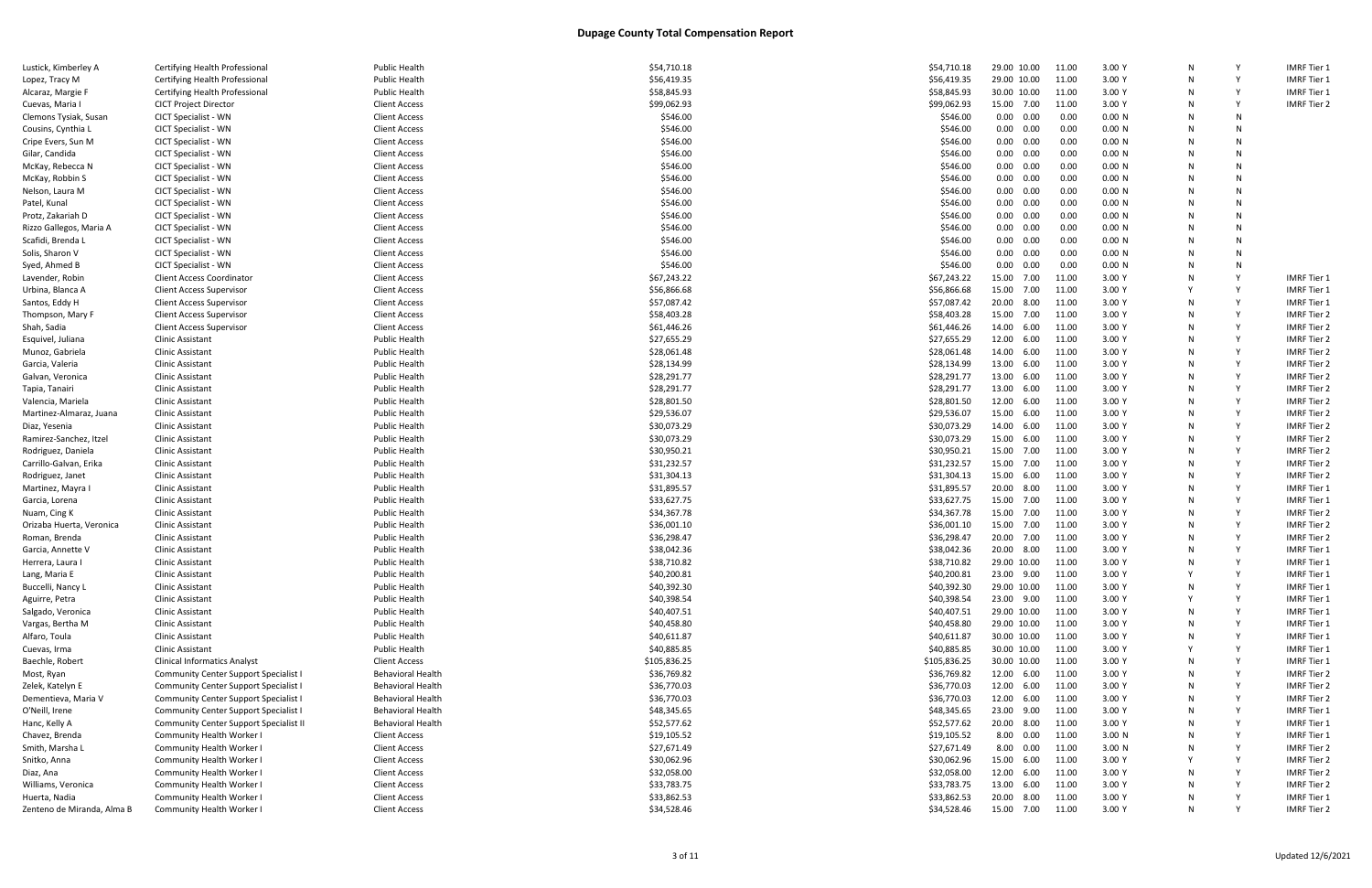| Blanco, Magdalena        | Community Health Worker                   | <b>Client Access</b>              | \$36,876.84 | \$36,876.84 | 23.00       | 9.00              | 11.00 | 3.00Y  |   |    | <b>IMRF Tier 1</b> |
|--------------------------|-------------------------------------------|-----------------------------------|-------------|-------------|-------------|-------------------|-------|--------|---|----|--------------------|
| Ibarra, Maricela D       | <b>Community Health Worker I</b>          | <b>Client Access</b>              | \$39,411.45 | \$39,411.45 |             | 20.00 8.00        | 11.00 | 3.00 Y |   |    | <b>IMRF Tier 1</b> |
| Serna, Vanessa M         | Community Health Worker I                 | <b>Client Access</b>              | \$40,300.65 | \$40,300.65 | 20.00 8.00  |                   | 11.00 | 3.00 Y |   | Y  | <b>IMRF Tier 1</b> |
| Nunez, Lidia             | <b>Community Health Worker I</b>          | <b>Client Access</b>              | \$44,224.83 | \$44,224.83 | 23.00 9.00  |                   | 11.00 | 3.00 Y |   | Y  | <b>IMRF Tier 1</b> |
| Carrasco Aviles, Maria M | <b>Community Health Worker II</b>         | <b>Client Access</b>              | \$39,795.21 | \$39,795.21 | 20.00 8.00  |                   | 11.00 | 3.00Y  |   |    | <b>IMRF Tier 1</b> |
| Krueger, Marie           | Community Health Worker II                | <b>Client Access</b>              | \$40,248.00 | \$40,248.00 | 27.00 10.00 |                   | 11.00 | 3.00Y  |   | Y  | <b>IMRF Tier 1</b> |
| Lopez, Laura             | <b>Community Health Worker II</b>         | <b>Client Access</b>              | \$40,274.72 | \$40,274.72 | 20.00 8.00  |                   | 11.00 | 3.00Y  |   | Y  | <b>IMRF Tier 1</b> |
| Silva, Rosa              | <b>Community Health Worker II</b>         | <b>Client Access</b>              | \$47,638.89 | \$47,638.89 | 27.00 10.00 |                   | 11.00 | 3.00 Y |   |    | <b>IMRF Tier 1</b> |
| Gorbencko, Oksana G      | Community Health Worker II                | <b>Client Access</b>              | \$48,104.55 | \$48,104.55 | 20.00 8.00  |                   | 11.00 | 3.00 Y |   | Y  | <b>IMRF Tier 1</b> |
| Cochran, Laura           | <b>Community Initiatives Coordinator</b>  | <b>Community Health Resources</b> | \$41,777.59 | \$41,777.59 |             | 9.00 0.00         | 11.00 | 3.00 N |   | Y  | <b>IMRF Tier 1</b> |
| Kaufmann, Scott          | <b>Community Initiatives Coordinator</b>  | <b>Public Health</b>              | \$55,612.05 | \$55,612.05 | 15.00 6.00  |                   | 11.00 | 3.00 Y |   |    | <b>IMRF Tier 2</b> |
| Mukhtar, Rabia           | <b>Community Initiatives Coordinator</b>  | <b>Community Health Resources</b> | \$56,590.95 | \$56,590.95 |             | 15.00 7.00        | 11.00 | 3.00Y  |   |    | <b>IMRF Tier 2</b> |
| Esser, Jordan G          | <b>Community Initiatives Coordinator</b>  | <b>Community Health Resources</b> | \$58,320.21 | \$58,320.21 | 20.00 8.00  |                   | 11.00 | 3.00 Y |   | Y  | <b>IMRF Tier 1</b> |
| McFarland, Rebecca L     | <b>Community Initiatives Coordinator</b>  | <b>Community Health Resources</b> | \$58,476.80 | \$58,476.80 | 15.00 7.00  |                   | 11.00 | 3.00 Y |   | Y  | <b>IMRF Tier 2</b> |
| Trenkamp, Michelle       | <b>Community Support Specialist</b>       | <b>Behavioral Health</b>          | \$25,734.15 | \$25,734.15 |             | 8.00 0.00         | 11.00 | 3.00 N |   | Y  | <b>IMRF Tier 2</b> |
| Monska, Hayley           | <b>Community Support Specialist</b>       | <b>Behavioral Health</b>          | \$36,995.99 | \$36,995.99 | 12.00 6.00  |                   | 11.00 | 3.00 Y |   | Y  | <b>IMRF Tier 2</b> |
| Syeda, Kainat            | <b>Community Support Specialist</b>       | <b>Behavioral Health</b>          | \$37,873.29 | \$37,873.29 | 12.00       | 6.00              | 11.00 | 3.00 Y |   |    | <b>IMRF Tier 2</b> |
| Polino, Ashley           | <b>Community Support Specialist</b>       | <b>Behavioral Health</b>          | \$38,295.08 | \$38,295.08 | 12.00       | 6.00              | 11.00 | 3.00Y  |   | Y  | <b>IMRF Tier 2</b> |
| Hebbard, Miranda E       | <b>Community Support Specialist</b>       | <b>Behavioral Health</b>          | \$38,630.28 | \$38,630.28 | 12.00 6.00  |                   | 11.00 | 3.00 Y | N | Y  | <b>IMRF Tier 2</b> |
| Lopez, Adilene           | <b>Community Support Specialist</b>       | <b>Behavioral Health</b>          | \$40,970.09 | \$40,970.09 | 13.00 6.00  |                   | 11.00 | 3.00 Y |   |    | <b>IMRF Tier 2</b> |
| Bonomini, Dianna L       | <b>Community Support Specialist</b>       | <b>Behavioral Health</b>          | \$41,084.16 | \$41,084.16 | 15.00 6.00  |                   | 11.00 | 3.00Y  |   |    | <b>IMRF Tier 2</b> |
| Hill, Rebecca            | <b>Community Support Specialist</b>       | <b>Behavioral Health</b>          | \$41,989.74 | \$41,989.74 | 15.00 6.00  |                   | 11.00 | 3.00 Y |   | Y  | <b>IMRF Tier 2</b> |
| Landon, Stacia M         | <b>Community Support Specialist</b>       | <b>Behavioral Health</b>          | \$42,510.00 | \$42,510.00 | 12.00       | 6.00              | 11.00 | 3.00 Y |   | Y  | <b>IMRF Tier 2</b> |
| Webb, Heather M          | <b>Community Support Specialist</b>       | <b>Behavioral Health</b>          | \$43,767.56 | \$43,767.56 | 24.00 9.00  |                   | 11.00 | 3.00 Y |   |    | <b>IMRF Tier 1</b> |
| Foster, Joshua           | <b>Community Support Specialist</b>       | <b>Behavioral Health</b>          | \$47,499.92 | \$47,499.92 | 12.00 6.00  |                   | 11.00 | 3.00 Y | N | Y  | <b>IMRF Tier 1</b> |
| Monaco, Marguerite E     | <b>Community Support Specialist</b>       | <b>Behavioral Health</b>          | \$50,483.16 | \$50,483.16 | 28.00 10.00 |                   | 11.00 | 3.00Y  |   | Y  | <b>IMRF Tier 1</b> |
| Rogers, Amy E            | <b>Community Support Specialist</b>       | <b>Behavioral Health</b>          | \$59,942.81 | \$59,942.81 | 28.00 10.00 |                   | 11.00 | 3.00 Y |   | Y  | <b>IMRF Tier 1</b> |
| Nelson, Lisa M           | <b>Community Support Specialist</b>       | <b>Behavioral Health</b>          | \$61,969.44 | \$61,969.44 | 30.00 10.00 |                   | 11.00 | 3.00 Y |   | Y  | <b>IMRF Tier 1</b> |
| Lowden, Kenneth R        | <b>Community Support Specialist</b>       | <b>Behavioral Health</b>          | \$67,037.10 | \$67,037.10 | 29.00 10.00 |                   | 11.00 | 3.00 Y |   | Y  | <b>IMRF Tier 1</b> |
| Mull, Harvey R           | Compliance Coordinator                    | <b>Community Health Resources</b> | \$77,842.05 | \$77,842.05 | 30.00 10.00 |                   | 11.00 | 3.00 Y |   |    | <b>IMRF Tier 1</b> |
| Gonzales, Janae          | <b>Contract Physician</b>                 | <b>Public Health</b>              | \$2,860.00  | \$2,860.00  |             | $0.00\quad 0.00$  | 0.00  | 0.00 N | N | N  |                    |
| DeCoteau, Julie E        | <b>COVID-19 Education Team Supervisor</b> | Communicable Disease/Epidemiology | \$72,517.77 | \$72,517.77 | 15.00 7.00  |                   | 11.00 | 3.00Y  | N | Y  | <b>IMRF Tier 2</b> |
| Aguilar, Maria F         | COVID19 Mass Vax Worker                   | <b>Client Access</b>              | \$650.00    | \$650.00    |             | $0.00\quad 0.00$  | 0.00  | 0.00 N |   | N  |                    |
| Arenz, Denise            | COVID19 Mass Vax Worker                   | <b>Client Access</b>              | \$650.00    | \$650.00    |             | $0.00\quad 0.00$  | 0.00  | 0.00 N |   | N  |                    |
| Beatty, Miranda L        | COVID19 Mass Vax Worker                   | <b>Client Access</b>              | \$650.00    | \$650.00    |             | $0.00\quad 0.00$  | 0.00  | 0.00 N |   | N  |                    |
| Behrend, Catherine       | COVID19 Mass Vax Worker                   | <b>Client Access</b>              | \$650.00    | \$650.00    |             | $0.00\quad 0.00$  | 0.00  | 0.00 N |   |    |                    |
| Brennan, Karen M         | COVID19 Mass Vax Worker                   | <b>Client Access</b>              | \$650.00    | \$650.00    |             | $0.00\quad 0.00$  | 0.00  | 0.00 N |   | N  |                    |
| Burns, Dale J            | COVID19 Mass Vax Worker                   | <b>Client Access</b>              | \$650.00    | \$650.00    |             | $0.00 \quad 0.00$ | 0.00  | 0.00 N |   | N  |                    |
| Carhart, Kexin           | COVID19 Mass Vax Worker                   | <b>Client Access</b>              | \$650.00    | \$650.00    |             | $0.00 \quad 0.00$ | 0.00  | 0.00 N |   | N  |                    |
| Carrasco, Braulio        | <b>COVID19 Mass Vax Worker</b>            | <b>Client Access</b>              | \$650.00    | \$650.00    |             | $0.00 \quad 0.00$ | 0.00  | 0.00 N |   | N  |                    |
| Casey, Benjamin .        | <b>COVID19 Mass Vax Worker</b>            | <b>Client Access</b>              | \$650.00    | \$650.00    | 0.00        | 0.00              | 0.00  | 0.00 N |   | N  |                    |
| Cortez-Gomez, Irma D     | COVID19 Mass Vax Worker                   | <b>Client Access</b>              | \$650.00    | \$650.00    |             | $0.00 \quad 0.00$ | 0.00  | 0.00 N |   | N  |                    |
| Daly, Karin A            | COVID19 Mass Vax Worker                   | <b>Client Access</b>              | \$650.00    | \$650.00    |             | $0.00 \quad 0.00$ | 0.00  | 0.00 N |   | N  |                    |
| Dansdill, Susan B        | COVID19 Mass Vax Worker                   | <b>Client Access</b>              | \$650.00    | \$650.00    |             | $0.00\quad 0.00$  | 0.00  | 0.00 N |   | N  |                    |
| Del Mastro, James A      | COVID19 Mass Vax Worker                   | <b>Client Access</b>              | \$650.00    | \$650.00    |             | $0.00 \quad 0.00$ | 0.00  | 0.00 N |   | N  |                    |
| Doro, Matthew            | COVID19 Mass Vax Worker                   | <b>Client Access</b>              | \$650.00    | \$650.00    |             | $0.00 \quad 0.00$ | 0.00  | 0.00 N |   | N  |                    |
| Eloisa, Lucia            | COVID19 Mass Vax Worker                   | <b>Client Access</b>              | \$650.00    | \$650.00    |             | $0.00 \quad 0.00$ | 0.00  | 0.00 N |   | N  |                    |
| Graff, Gina M            | COVID19 Mass Vax Worker                   | <b>Client Access</b>              | \$650.00    | \$650.00    |             | $0.00\quad 0.00$  | 0.00  | 0.00 N |   | N  |                    |
| Grosz, Geoffrey W        | COVID19 Mass Vax Worker                   | <b>Client Access</b>              | \$650.00    | \$650.00    |             | $0.00 \quad 0.00$ | 0.00  | 0.00 N |   | N  |                    |
| Hussain, Nafis U         | COVID19 Mass Vax Worker                   | <b>Client Access</b>              | \$650.00    | \$650.00    |             | $0.00\quad 0.00$  | 0.00  | 0.00 N |   | N  |                    |
| Jensen, Mary K           | COVID19 Mass Vax Worker                   | <b>Client Access</b>              | \$650.00    | \$650.00    |             | $0.00\quad 0.00$  | 0.00  | 0.00 N |   | N  |                    |
| Lane, Rebecca J          | COVID19 Mass Vax Worker                   | <b>Client Access</b>              | \$650.00    | \$650.00    |             | $0.00 \quad 0.00$ | 0.00  | 0.00 N |   | N  |                    |
| Lipkowitz, Robin         | COVID19 Mass Vax Worker                   | <b>Client Access</b>              | \$650.00    | \$650.00    |             | $0.00 \quad 0.00$ | 0.00  | 0.00 N |   | N  |                    |
| Mannarelli, Mitchel      | COVID19 Mass Vax Worker                   | <b>Client Access</b>              | \$650.00    | \$650.00    |             | $0.00\quad 0.00$  | 0.00  | 0.00 N |   | N  |                    |
| Najjar, Abeer            | COVID19 Mass Vax Worker                   | <b>Client Access</b>              | \$650.00    | \$650.00    |             | $0.00\quad 0.00$  | 0.00  | 0.00 N |   | N  |                    |
| O'Dea, Raymond M         | COVID19 Mass Vax Worker                   | <b>Client Access</b>              | \$650.00    | \$650.00    |             | $0.00\quad 0.00$  | 0.00  | 0.00 N |   | N  |                    |
| O'Hearn Kataura, Mary E  | COVID19 Mass Vax Worker                   | <b>Client Access</b>              | \$650.00    | \$650.00    |             | $0.00 \quad 0.00$ | 0.00  | 0.00 N |   | N  |                    |
| Oker, Melisa M           | COVID19 Mass Vax Worker                   | <b>Client Access</b>              | \$650.00    | \$650.00    |             | $0.00 \quad 0.00$ | 0.00  | 0.00 N |   | N. |                    |
| Pearson, Julie E         | COVID19 Mass Vax Worker                   | <b>Client Access</b>              | \$650.00    | \$650.00    |             | $0.00 \quad 0.00$ | 0.00  | 0.00 N |   | N  |                    |
| Perez, Ricardo           | COVID19 Mass Vax Worker                   | <b>Client Access</b>              | \$650.00    | \$650.00    |             | $0.00 \quad 0.00$ | 0.00  | 0.00 N |   | N  |                    |
| Sarley, Stephen A        | COVID19 Mass Vax Worker                   | <b>Client Access</b>              | \$650.00    | \$650.00    |             | $0.00\quad 0.00$  | 0.00  | 0.00 N | N | N  |                    |
|                          |                                           |                                   |             |             |             |                   |       |        |   |    |                    |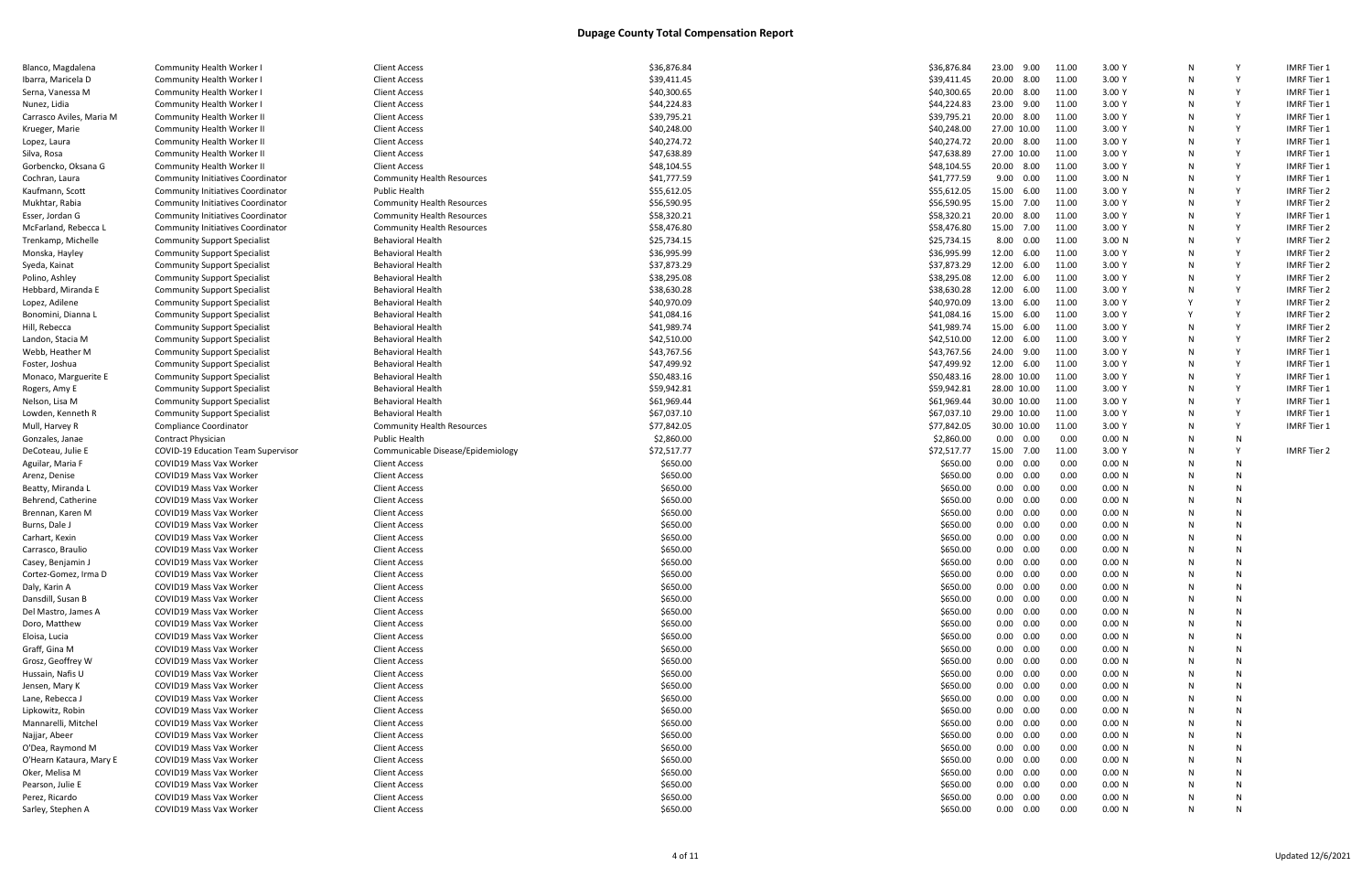| Schoen, Tara A                              | <b>COVID19 Mass Vax Worker</b>                     | <b>Client Access</b>                         | \$650.00             | \$650.00             | 0.00              | 0.00              | 0.00         | 0.00 N           | N      |   |
|---------------------------------------------|----------------------------------------------------|----------------------------------------------|----------------------|----------------------|-------------------|-------------------|--------------|------------------|--------|---|
| Shade, Erin M                               | <b>COVID19 Mass Vax Worker</b>                     | <b>Client Access</b>                         | \$650.00             | \$650.00             | $0.00 \quad 0.00$ |                   | 0.00         | 0.00 N           | N      |   |
| Shoaee, Navid                               | COVID19 Mass Vax Worker                            | <b>Client Access</b>                         | \$650.00             | \$650.00             |                   | $0.00 \quad 0.00$ | 0.00         | 0.00 N           | N      | N |
| Sidles, Matthew J                           | COVID19 Mass Vax Worker                            | <b>Client Access</b>                         | \$650.00             | \$650.00             | 0.00              | 0.00              | 0.00         | 0.00 N           | N      |   |
| Skinner, Jackie                             | COVID19 Mass Vax Worker                            | <b>Client Access</b>                         | \$650.00             | \$650.00             |                   | $0.00 \quad 0.00$ | 0.00         | 0.00 N           |        |   |
| Speidel, Andrew                             | COVID19 Mass Vax Worker                            | <b>Client Access</b>                         | \$650.00             | \$650.00             | 0.00              | 0.00              | 0.00         | 0.00 N           |        |   |
| Wagner, Robert J                            | COVID19 Mass Vax Worker                            | <b>Client Access</b>                         | \$650.00             | \$650.00             | 0.00              | 0.00              | 0.00         | 0.00 N           | N      |   |
| Young, Gary L                               | COVID19 Mass Vax Worker                            | <b>Client Access</b>                         | \$650.00             | \$650.00             | 0.00              | 0.00              | 0.00         | 0.00 N           |        |   |
| Youssef, John                               | COVID19 Mass Vax Worker                            | <b>Client Access</b>                         | \$650.00             | \$650.00             |                   | $0.00 \quad 0.00$ | 0.00         | 0.00 N           | N      |   |
| Wieland, Constance E                        | COVID19 Mass Vax Worker                            | <b>Client Access</b>                         | \$650.00             | \$650.00             | 0.00              | 0.00              | 0.00         | 0.00 N           |        |   |
| Affett, Patricia                            | COVID19 Mass Vax Worker                            | <b>Client Access</b>                         | \$910.00             | \$910.00             |                   | $0.00 \quad 0.00$ | 0.00         | 0.00 N           |        |   |
| Aiello-Smith, Gina M                        | COVID19 Mass Vax Worker                            | <b>Client Access</b>                         | \$910.00             | \$910.00             |                   | $0.00 \quad 0.00$ | 0.00         | 0.00 N           |        |   |
| Applegate, Jennifer M                       | COVID19 Mass Vax Worker                            | <b>Client Access</b>                         | \$910.00             | \$910.00             | 0.00              | 0.00              | 0.00         | 0.00 N           |        |   |
| Augustynowicz, Kathleen M                   | COVID19 Mass Vax Worker                            | <b>Client Access</b>                         | \$910.00             | \$910.00             | 0.00              | 0.00              | 0.00         | 0.00 N           | N      |   |
| Backas, Julie A                             | <b>COVID19 Mass Vax Worker</b>                     | <b>Client Access</b>                         | \$910.00             | \$910.00             |                   | $0.00 \quad 0.00$ | 0.00         | 0.00 N           | N      |   |
| Barron, Mary E                              | COVID19 Mass Vax Worker                            | <b>Client Access</b>                         | \$910.00             | \$910.00             |                   | $0.00 \quad 0.00$ | 0.00         | 0.00 N           | N      |   |
| Brown, Sheron B                             | COVID19 Mass Vax Worker                            | <b>Client Access</b>                         | \$910.00             | \$910.00             |                   | $0.00 \quad 0.00$ | 0.00         | 0.00 N           |        |   |
| Charnogursky, Deborah                       | COVID19 Mass Vax Worker                            | <b>Client Access</b>                         | \$910.00             | \$910.00             |                   | $0.00 \quad 0.00$ | 0.00         | 0.00 N           |        |   |
| Conwell, Raquel T                           | COVID19 Mass Vax Worker                            | <b>Client Access</b>                         | \$910.00             | \$910.00             | 0.00              | 0.00              | 0.00         | 0.00 N           |        |   |
| Danes, Annmarie                             | COVID19 Mass Vax Worker                            | <b>Client Access</b>                         | \$910.00             | \$910.00             | 0.00              | 0.00              | 0.00         | 0.00 N           | N      |   |
| Fairless, Karen R                           | <b>COVID19 Mass Vax Worker</b>                     | <b>Client Access</b>                         | \$910.00             | \$910.00             |                   | $0.00 \quad 0.00$ | 0.00         | 0.00 N           | N      |   |
| Gallagher, Denise M                         | COVID19 Mass Vax Worker                            | <b>Client Access</b>                         | \$910.00             | \$910.00             |                   | $0.00 \quad 0.00$ | 0.00         | 0.00 N           | N      |   |
| Garcia, Judith A                            | COVID19 Mass Vax Worker                            | <b>Client Access</b>                         | \$910.00             | \$910.00             |                   | $0.00 \quad 0.00$ | 0.00         | 0.00 N           | N      |   |
| Hamman, Sandra M                            | COVID19 Mass Vax Worker                            | <b>Client Access</b>                         | \$910.00             | \$910.00             |                   | $0.00 \quad 0.00$ | 0.00         | 0.00 N           |        |   |
| Haye, Linda                                 | COVID19 Mass Vax Worker                            | <b>Client Access</b>                         | \$910.00             | \$910.00             | 0.00              | 0.00              | 0.00         | 0.00 N           |        |   |
| Hollarbush, Bethany J                       | COVID19 Mass Vax Worker                            | <b>Client Access</b>                         | \$910.00             | \$910.00             | 0.00              | 0.00              | 0.00         | 0.00 N           | N      |   |
| Jabri, Zena                                 | COVID19 Mass Vax Worker                            | <b>Client Access</b>                         | \$910.00             | \$910.00             |                   | $0.00 \quad 0.00$ | 0.00         | 0.00 N           | N.     |   |
| Lidral, Monica J                            | COVID19 Mass Vax Worker                            | <b>Client Access</b>                         | \$910.00             | \$910.00             |                   | $0.00 \quad 0.00$ | 0.00         | 0.00 N           | N      |   |
| Lockett, Eunice                             | COVID19 Mass Vax Worker                            | <b>Client Access</b>                         | \$910.00             | \$910.00             |                   | $0.00 \quad 0.00$ | 0.00         | 0.00 N           | N      | N |
| Lukas, Laurita M                            | COVID19 Mass Vax Worker                            | <b>Client Access</b>                         | \$910.00             | \$910.00             |                   | $0.00 \quad 0.00$ | 0.00         | 0.00 N           |        |   |
| Madjos, Ryan C                              | COVID19 Mass Vax Worker                            | <b>Client Access</b>                         | \$910.00             | \$910.00             | 0.00              | 0.00              | 0.00         | 0.00 N           |        |   |
| Mancini, Joan                               | COVID19 Mass Vax Worker                            | <b>Client Access</b>                         | \$910.00             | \$910.00             | 0.00              | 0.00              | 0.00         | 0.00 N           |        |   |
| Marszalek, Deborah A                        | COVID19 Mass Vax Worker                            | <b>Client Access</b>                         | \$910.00             | \$910.00             |                   | $0.00 \quad 0.00$ | 0.00         | 0.00 N           |        |   |
| McNaughton, Diane K                         | COVID19 Mass Vax Worker                            | <b>Client Access</b>                         | \$910.00             | \$910.00             |                   | $0.00 \quad 0.00$ | 0.00         | 0.00 N           | N      |   |
| Meisel, Barbara M                           | COVID19 Mass Vax Worker                            | <b>Client Access</b>                         | \$910.00             | \$910.00             |                   | $0.00 \quad 0.00$ | 0.00         | 0.00 N           |        |   |
| Meyer, Arlene P                             | COVID19 Mass Vax Worker                            | <b>Client Access</b>                         | \$910.00             | \$910.00             |                   | $0.00 \quad 0.00$ | 0.00         | 0.00 N           |        |   |
| Miller, Anne M                              | COVID19 Mass Vax Worker                            | <b>Client Access</b>                         | \$910.00             | \$910.00             |                   | $0.00 \quad 0.00$ | 0.00         | 0.00 N           |        |   |
| Mines, Cynthia A                            | COVID19 Mass Vax Worker                            | <b>Client Access</b>                         | \$910.00             | \$910.00             | 0.00              | 0.00              | 0.00         | 0.00 N           |        |   |
|                                             |                                                    |                                              |                      |                      |                   |                   |              |                  |        |   |
| Morris, Joan<br>Nelson Shayani, Elizabeth J | COVID19 Mass Vax Worker<br>COVID19 Mass Vax Worker | <b>Client Access</b><br><b>Client Access</b> | \$910.00<br>\$910.00 | \$910.00<br>\$910.00 | 0.00<br>0.00      | 0.00              | 0.00<br>0.00 | 0.00 N<br>0.00 N | N      |   |
|                                             | COVID19 Mass Vax Worker                            |                                              | \$910.00             | \$910.00             | 0.00              | 0.00<br>0.00      | 0.00         | 0.00 N           | N      |   |
| Nelson, Lynn M                              |                                                    | <b>Client Access</b><br><b>Client Access</b> | \$910.00             |                      | 0.00              |                   |              |                  |        |   |
| O'Reilly, Mary A<br>Parilla, Maureen A      | COVID19 Mass Vax Worker<br>COVID19 Mass Vax Worker | <b>Client Access</b>                         | \$910.00             | \$910.00<br>\$910.00 | $0.00 \quad 0.00$ | 0.00              | 0.00<br>0.00 | 0.00 N<br>0.00 N | N<br>N |   |
|                                             |                                                    |                                              |                      |                      | 0.00              |                   |              |                  |        |   |
| Patterson, Marcia K                         | COVID19 Mass Vax Worker                            | <b>Client Access</b>                         | \$910.00             | \$910.00             |                   | 0.00              | 0.00         | 0.00 N           | N<br>N |   |
| Piazza, Susan J                             | COVID19 Mass Vax Worker                            | <b>Client Access</b>                         | \$910.00             | \$910.00             | 0.00              | 0.00              | 0.00         | 0.00 N           |        |   |
| Pufundt, Alicia T                           | COVID19 Mass Vax Worker                            | <b>Client Access</b>                         | \$910.00             | \$910.00             | $0.00 \quad 0.00$ |                   | 0.00         | 0.00 N           | N      |   |
| Rubens, Candace A                           | COVID19 Mass Vax Worker                            | <b>Client Access</b>                         | \$910.00             | \$910.00             | 0.00              | 0.00              | 0.00         | 0.00 N           | N      |   |
| Ruopp, Theresa A                            | COVID19 Mass Vax Worker                            | <b>Client Access</b>                         | \$910.00             | \$910.00             | 0.00              | 0.00              | 0.00         | 0.00 N           | N      |   |
| Sarther, Diane M                            | COVID19 Mass Vax Worker                            | <b>Client Access</b>                         | \$910.00             | \$910.00             |                   | $0.00 \quad 0.00$ | 0.00         | 0.00 N           |        |   |
| Suh, Michelle C                             | COVID19 Mass Vax Worker                            | <b>Client Access</b>                         | \$910.00             | \$910.00             | 0.00              | 0.00              | 0.00         | 0.00 N           |        |   |
| Suhayda, Rosemarie                          | COVID19 Mass Vax Worker                            | <b>Client Access</b>                         | \$910.00             | \$910.00             | 0.00              | 0.00              | 0.00         | 0.00 N           | N      |   |
| White, Carol A                              | COVID19 Mass Vax Worker                            | <b>Client Access</b>                         | \$910.00             | \$910.00             | $0.00 \quad 0.00$ |                   | 0.00         | 0.00 N           | N      |   |
| Wordekemper, Jill K                         | COVID19 Mass Vax Worker                            | <b>Client Access</b>                         | \$910.00             | \$910.00             | $0.00 \quad 0.00$ |                   | 0.00         | 0.00 N           | N      |   |
| Zotos, Elizabeth A                          | COVID19 Mass Vax Worker                            | <b>Client Access</b>                         | \$910.00             | \$910.00             |                   | $0.00 \quad 0.00$ | 0.00         | 0.00 N           | N      |   |
| Monroy, Ana L                               | COVID19 Mass Vax Worker                            | <b>Client Access</b>                         | \$910.00             | \$910.00             | $0.00 \quad 0.00$ |                   | 0.00         | 0.00 N           | N      |   |
| Roberts, Debra J                            | COVID19 Mass Vax Worker                            | <b>Client Access</b>                         | \$910.00             | \$910.00             |                   | $0.00 \quad 0.00$ | 0.00         | 0.00 N           | N      |   |
| Skenandore, Carla A                         | COVID19 Mass Vax Worker                            | <b>Client Access</b>                         | \$910.00             | \$910.00             | 0.00              | 0.00              | 0.00         | 0.00 N           | N      |   |
| Thiesfeld, Paula M                          | COVID19 Mass Vax Worker                            | <b>Client Access</b>                         | \$910.00             | \$910.00             | 0.00              | 0.00              | 0.00         | 0.00 N           | N      |   |
| Dykes, Louise                               | <b>COVID-Education Strike Team</b>                 | Communicable Disease/Epidemiology            | \$728.00             | \$728.00             | $0.00 \quad 0.00$ |                   | 0.00         | 0.00 N           | N      |   |
| Pajak, Patricia                             | <b>Credentialing Specialist</b>                    | <b>Client Access</b>                         | \$46,000.50          | \$46,000.50          | 12.00 6.00        |                   | 11.00        | 3.00 Y           | N      |   |
| Grayer, Clinton L                           | Custodian                                          | <b>Public Health</b>                         | \$349.93             | \$349.93             | $0.00\quad 0.00$  |                   | 0.00         | 0.00 N           | N      | N |
|                                             |                                                    |                                              |                      |                      |                   |                   |              |                  |        |   |

**IMRF Tier 2**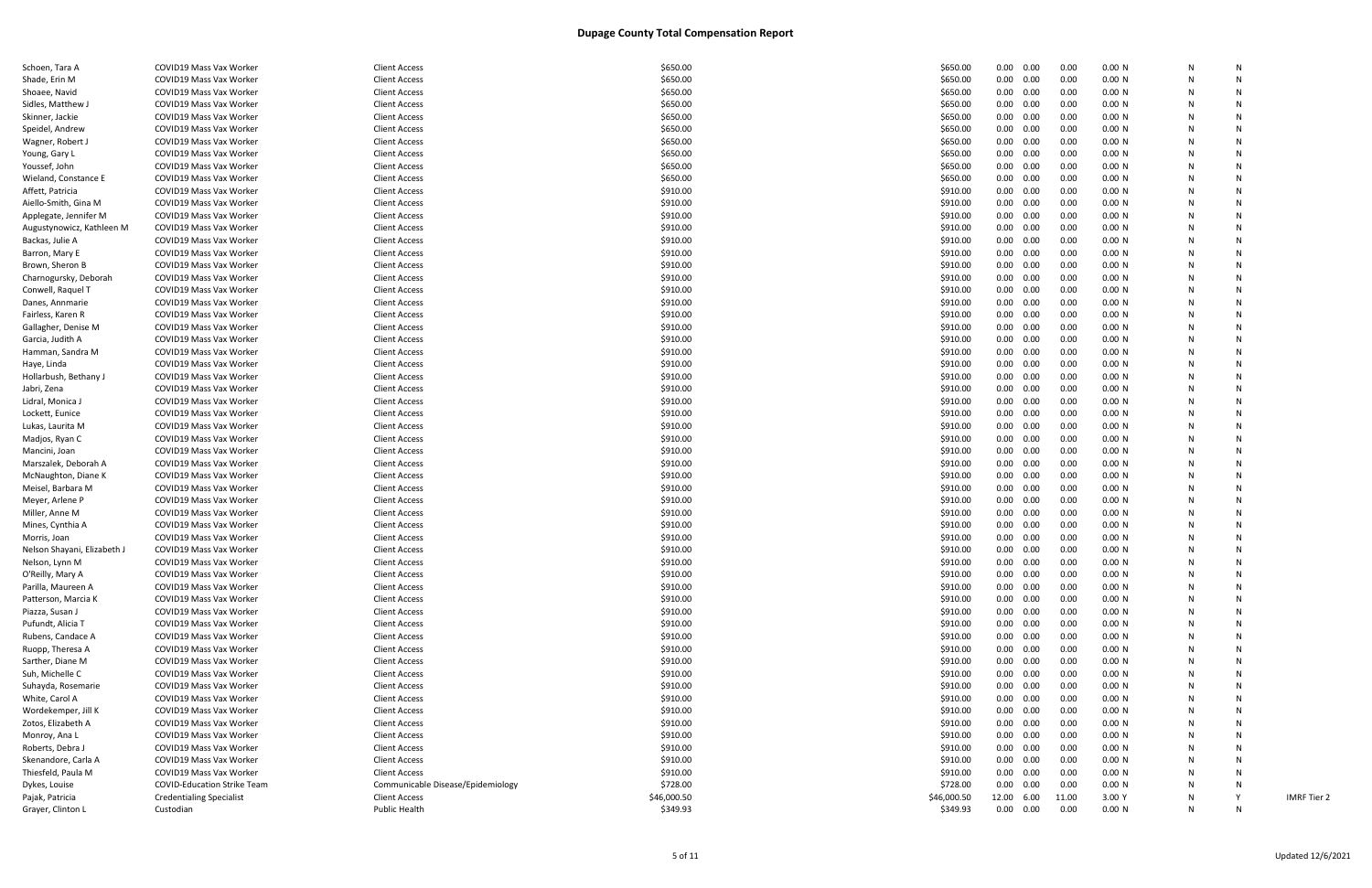| Piotrowski, Nicholas K   | Custodian                               | <b>Public Health</b>              | \$358.68     | \$358.68     | 0.00<br>0.00      | 0.00  | 0.00 N | N | N |                    |
|--------------------------|-----------------------------------------|-----------------------------------|--------------|--------------|-------------------|-------|--------|---|---|--------------------|
| Villanueva, Noel A       | Custodian                               | <b>Public Health</b>              | \$16,148.81  | \$16,148.81  | 11.00  0.00       | 11.00 | 3.00 N |   |   | <b>IMRF Tier 1</b> |
| Prado, Marcelino         | Custodian                               | <b>Public Health</b>              | \$19,341.79  | \$19,341.79  | 9.00<br>0.00      | 11.00 | 3.00 N | N |   | <b>IMRF Tier 2</b> |
| Moreno, Roberto          | Custodian                               | <b>Public Health</b>              | \$20,150.13  | \$20,150.13  | 10.00<br>$0.00\,$ | 11.00 | 3.00 N | N |   | <b>IMRF Tier 2</b> |
| Rojas, Benito S          | Custodian                               | <b>Public Health</b>              | \$28,479.36  | \$28,479.36  | 20.00<br>0.00     | 11.00 | 3.00 N |   |   | <b>IMRF</b> Tier 1 |
| Blanco, Alejandro        | Custodian                               | Public Health                     | \$30,231.05  | \$30,231.05  | 15.00 7.00        | 11.00 | 3.00 Y |   |   | <b>IMRF Tier 2</b> |
| White, Craig             | Custodian                               | <b>Public Health</b>              | \$31,013.78  | \$31,013.78  | 14.00 6.00        | 11.00 | 3.00Y  | N |   | IMRF Tier 1        |
| Spaid, Eric E            | Custodian                               | <b>Public Health</b>              | \$33,247.70  | \$33,247.70  | 15.00 7.00        | 11.00 | 3.00 Y |   |   | <b>IMRF Tier 2</b> |
|                          | Custodian                               | Public Health                     | \$35,642.49  | \$35,642.49  | 15.00 6.00        | 11.00 | 3.00 Y | N | Y | <b>IMRF Tier 2</b> |
| Torres, Juan             |                                         |                                   |              |              |                   |       |        |   |   |                    |
| Lottie, Craig M          | Custodian                               | Public Health                     | \$38,025.00  | \$38,025.00  | 12.00 6.00        | 11.00 | 3.00 Y |   |   | <b>IMRF Tier 2</b> |
| Fierro Vergara, Faustino | Custodian                               | <b>Public Health</b>              | \$38,623.46  | \$38,623.46  | 25.00 9.00        | 11.00 | 3.00 Y |   |   | <b>IMRF Tier 1</b> |
| Albert, Rachel A         | <b>Customer Service Representative</b>  | Public Health                     | \$16,502.51  | \$16,502.51  | 8.00<br>0.00      | 11.00 | 3.00 N |   |   | <b>IMRF Tier 2</b> |
| Regan, Angela            | <b>Customer Service Representative</b>  | <b>Public Health</b>              | \$17,568.72  | \$17,568.72  | 8.00<br>$0.00\,$  | 11.00 | 3.00 N | N |   | <b>IMRF Tier 2</b> |
| Garcia, Stephanie        | <b>Customer Service Representative</b>  | <b>Public Health</b>              | \$29,222.31  | \$29,222.31  | 13.00 6.00        | 11.00 | 3.00 Y |   |   | <b>IMRF Tier 2</b> |
| Ibarra, Yathziri         | <b>Customer Service Representative</b>  | Public Health                     | \$30,701.58  | \$30,701.58  | 14.00 6.00        | 11.00 | 3.00 Y |   |   | <b>IMRF Tier 2</b> |
| Mallec, Sheila B         | <b>Customer Service Representative</b>  | Public Health                     | \$30,867.14  | \$30,867.14  | 15.00<br>7.00     | 11.00 | 3.00 Y |   |   | <b>IMRF Tier 2</b> |
| Clinkenbeard, Jazmin C   | <b>Customer Service Representative</b>  | Public Health                     | \$31,002.47  | \$31,002.47  | 15.00<br>6.00     | 11.00 | 3.00 Y |   |   | <b>IMRF Tier 2</b> |
| Flores, Aleyda M         | <b>Customer Service Representative</b>  | Public Health                     | \$31,002.47  | \$31,002.47  | 15.00<br>6.00     | 11.00 | 3.00 Y | V | v | <b>IMRF Tier 2</b> |
| Rivota, Sonia            | <b>Customer Service Representative</b>  | <b>Public Health</b>              | \$31,187.33  | \$31,187.33  | 15.00 6.00        | 11.00 | 3.00 Y | N |   | <b>IMRF Tier 1</b> |
| Vora, Kishwar            | <b>Customer Service Representative</b>  | <b>Public Health</b>              | \$32,960.85  | \$32,960.85  | 15.00 7.00        | 11.00 | 3.00 Y | N |   | <b>IMRF Tier 2</b> |
| Virella, Hossanna        | <b>Customer Service Representative</b>  | <b>Public Health</b>              | \$33,616.83  | \$33,616.83  | 20.00 8.00        | 11.00 | 3.00 Y |   |   | IMRF Tier 1        |
| Baffa, Sharon A          | <b>Customer Service Representative</b>  | Public Health                     | \$35,163.23  | \$35,163.23  | 20.00 8.00        | 11.00 | 3.00 Y |   |   | <b>IMRF Tier 1</b> |
| Aquino, Patricia G       | Customer Service Representative         | Public Health                     | \$37,155.69  | \$37,155.69  | 20.00 8.00        | 11.00 | 3.00 Y | N |   | <b>IMRF Tier 1</b> |
| Krahn Doyle, Dawn M      | <b>Customer Service Representative</b>  | <b>Public Health</b>              | \$38,376.59  | \$38,376.59  | 30.00 10.00       | 11.00 | 3.00 Y |   |   | <b>IMRF Tier 1</b> |
|                          |                                         |                                   |              |              |                   |       |        |   |   | <b>IMRF</b> Tier 1 |
| Kaplan, Michele M        | <b>Customer Service Representative</b>  | <b>Public Health</b>              | \$42,514.37  | \$42,514.37  | 25.00 9.00        | 11.00 | 3.00 Y |   |   |                    |
| Gutierrez, Lilliana      | <b>Customer Service Representative</b>  | <b>Public Health</b>              | \$48,625.59  | \$48,625.59  | 29.00 10.00       | 11.00 | 3.00 Y | N |   | <b>IMRF Tier 1</b> |
| Machonis, Cynthia A      | <b>Customer Service Representative</b>  | <b>Public Health</b>              | \$52,011.02  | \$52,011.02  | 20.00 7.00        | 11.00 | 3.00 Y |   |   | <b>IMRF Tier 2</b> |
| Pereddo-Uriostegui, Aura | <b>Customer Service Site Supervisor</b> | <b>Public Health</b>              | \$49,379.27  | \$49,379.27  | 15.00 6.00        | 11.00 | 3.00 Y |   | Y | <b>IMRF Tier 2</b> |
| Guzman, Liliana          | <b>Customer Service Site Supervisor</b> | <b>Public Health</b>              | \$49,458.44  | \$49,458.44  | 22.00<br>9.00     | 11.00 | 3.00 Y | N |   | IMRF Tier 1        |
| Rocha, Leticia           | <b>Customer Service Site Supervisor</b> | <b>Public Health</b>              | \$49,491.00  | \$49,491.00  | 15.00 7.00        | 11.00 | 3.00 Y |   |   | <b>IMRF Tier 2</b> |
| Jasurda, Barbra A        | <b>Customer Service Site Supervisor</b> | <b>Public Health</b>              | \$57,186.29  | \$57,186.29  | 30.00 10.00       | 11.00 | 3.00 Y |   |   | <b>IMRF Tier 1</b> |
| Wade, Jessica            | Dental Health Asst                      | <b>Public Health</b>              | \$31,077.74  | \$31,077.74  | 15.00 6.00        | 11.00 | 3.00Y  |   |   | IMRF Tier 2        |
| Arriaga, Edith           | Dental Health Asst                      | <b>Public Health</b>              | \$40,378.46  | \$40,378.46  | 28.00 10.00       | 11.00 | 3.00 Y |   |   | <b>IMRF Tier 1</b> |
| Hussain, Rabia           | Dental Hygienist                        | Public Health                     | \$738.92     | \$738.92     | $0.00\quad 0.00$  | 0.00  | 0.00 N | N | N |                    |
| Alvino, Leslie A         | Dental Hygienist                        | Public Health                     | \$33,837.13  | \$33,837.13  | 8.00 0.00         | 11.00 | 3.00 N | N |   | IMRF Tier 2        |
| Schielke, April C        | Dental Hygienist                        | <b>Public Health</b>              | \$40,940.43  | \$40,940.43  | 16.00<br>0.00     | 11.00 | 3.00 N |   |   | IMRF Tier 1        |
| Kaergard, Jillian        | Dental Hygienist                        | <b>Public Health</b>              | \$58,206.53  | \$58,206.53  | 13.00 6.00        | 11.00 | 3.00 Y |   |   | <b>IMRF Tier 2</b> |
| Pannarale, Anna          | Dental Hygienist                        | <b>Public Health</b>              | \$64,916.09  | \$64,916.09  | 15.00 6.00        | 11.00 | 3.00 Y | N |   | <b>IMRF Tier 2</b> |
| Gibson, Laura K          | Dental Supervisor                       | <b>Public Health</b>              | \$73,299.92  | \$73,299.92  | 15.00 7.00        | 11.00 | 3.00 Y |   |   | <b>IMRF Tier 1</b> |
| Torres, Sarah A          | Dental Treatment Coordinator            | Public Health                     | \$56,371.38  | \$56,371.38  | 29.00 10.00       | 11.00 | 3.00 Y |   |   | IMRF Tier 1        |
| Theriot, Carlos G        | Dental Treatment Coordinator            | <b>Public Health</b>              | \$73,434.08  | \$73,434.08  | 20.00<br>7.00     | 11.00 | 3.00 Y | N |   | <b>IMRF Tier 2</b> |
| Bingen, Hayley           | Dietitian                               | <b>Public Health</b>              | \$43,785.30  | \$43,785.30  | 12.00<br>6.00     | 11.00 | 3.00 Y | N | Y | <b>IMRF Tier 2</b> |
| Angelo, Alyssa           | Dietitian                               | <b>Public Health</b>              | \$44,635.50  | \$44,635.50  | 12.00 6.00        | 11.00 | 3.00 Y |   |   | <b>IMRF Tier 2</b> |
| Quinn, Cassandra         | Dietitian                               | <b>Public Health</b>              | \$48,898.59  | \$48,898.59  | 14.00 6.00        | 11.00 | 3.00 Y | N |   | <b>IMRF Tier 2</b> |
|                          | Dietitian                               | <b>Public Health</b>              | \$55,959.35  | \$55,959.35  | 15.00 7.00        | 11.00 | 3.00 Y | N |   | <b>IMRF Tier 1</b> |
| Behluli, Julie A         |                                         |                                   |              |              |                   |       |        |   |   |                    |
| Anderson, Cindy K        | Dietitian                               | <b>Public Health</b>              | \$70,867.49  | \$70,867.49  | 30.00 10.00       | 11.00 | 3.00 Y |   |   | <b>IMRF Tier 1</b> |
| Farr, Rhonda L           | Dietitian                               | <b>Public Health</b>              | \$70,924.82  | \$70,924.82  | 30.00 10.00       | 11.00 | 3.00 Y |   |   | <b>IMRF Tier 1</b> |
| Carnahan, Lori E         | Director of Behavioral Health           | <b>Executive Office</b>           | \$137,254.07 | \$137,254.07 | 20.00 7.00        | 11.00 | 3.00 Y | N | N |                    |
| Forker, Adam C           | Director of Client Access               | <b>Executive Office</b>           | \$128,675.63 | \$128,675.63 | 20.00 7.00        | 11.00 | 3.00 Y |   |   | IMRF Tier 1        |
| Hoff, Christopher R      | Director of Community Health Resources  | <b>Executive Office</b>           | \$128,544.59 | \$128,544.59 | 15.00 7.00        | 11.00 | 3.00 Y | N |   | IMRF Tier 1        |
| Tsagalis, Mila P         | Director of Community Initiatives       | <b>Community Health Resources</b> | \$111,233.07 | \$111,233.07 | 27.00 10.00       | 11.00 | 3.00 Y |   |   | IMRF Tier 1        |
| Gargani, Andrea L        | Director of Public Health Services      | <b>Executive Office</b>           | \$154,030.50 | \$154,030.50 | 15.00 7.00        | 11.00 | 3.00 Y |   |   |                    |
| Warren, Alexandra H      | <b>Disease Specialist</b>               | Communicable Disease/Epidemiology | \$54,000.18  | \$54,000.18  | 12.00 6.00        | 11.00 | 3.00 Y | N |   | <b>IMRF Tier 2</b> |
| Baskerville, Kristin L   | Disease Specialist                      | Communicable Disease/Epidemiology | \$60,034.07  | \$60,034.07  | 15.00 7.00        | 11.00 | 3.00 Y | N |   | <b>IMRF Tier 2</b> |
| Noffsinger, Zachary J    | Disease Specialist                      | Communicable Disease/Epidemiology | \$60,471.26  | \$60,471.26  | 13.00 6.00        | 11.00 | 3.00 Y |   |   | <b>IMRF Tier 2</b> |
| Kugler, Rogene M         | Disease Specialist                      | Communicable Disease/Epidemiology | \$75,409.82  | \$75,409.82  | 22.00 9.00        | 11.00 | 3.00 Y | N |   | <b>IMRF Tier 1</b> |
| Vercillo, Janice         | Disease Specialist                      | Communicable Disease/Epidemiology | \$77,680.01  | \$77,680.01  | 29.00 10.00       | 11.00 | 3.00 Y | N |   | IMRF Tier 1        |
| Outler, Dana             | <b>Division Support Assistant</b>       | <b>Behavioral Health</b>          | \$37,896.11  | \$37,896.11  | 14.00 6.00        | 11.00 | 3.00 Y |   |   | <b>IMRF Tier 2</b> |
| Medina, Yuri             | <b>Division Support Assistant</b>       | <b>Client Access</b>              | \$39,235.76  | \$39,235.76  | 15.00 7.00        | 11.00 | 3.00 Y | N |   | <b>IMRF Tier 2</b> |
| Boddy, Krystle           | <b>Division Support Assistant</b>       | <b>Public Health</b>              | \$46,644.00  | \$46,644.00  | 12.00 6.00        | 11.00 | 3.00 Y |   |   | <b>IMRF Tier 2</b> |
| Timpo, Joyce M           | <b>Emergency Services Counselor</b>     | <b>Behavioral Health</b>          | \$536.06     | \$536.06     | $0.00\quad 0.00$  | 0.00  | 0.00 N | N | N |                    |
|                          |                                         |                                   |              |              |                   |       |        |   |   |                    |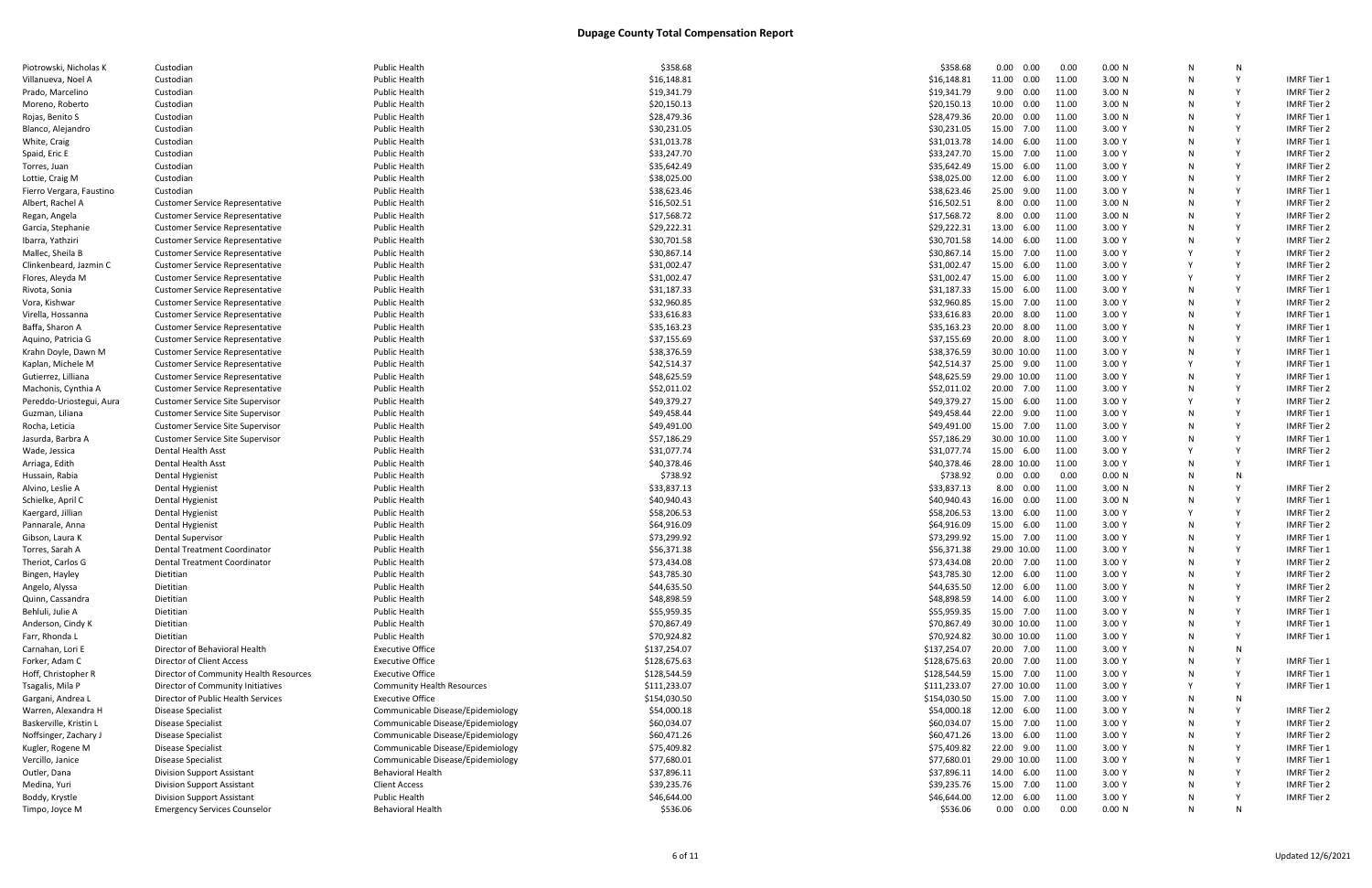| <b>Emergency Services Counselor</b>                                 | <b>Behavioral Health</b>                                                                                                                                                                                                                                                                                                                                                                                                                                                                                                                                                                                                                                                                                                                                                                                                                                                                                                                                                                                                                                                                                                                                                                                                                                                                                                                                                                                                                                                                                                                                                                                                                                                                                                                                                                                               | \$616.37                                                                                                                                                                                                                                                                                                                                                                                                                                                                                                                                                                                                                                                                                                                                                                                                                                                                                                                                                                                                                                                                                                                                |                                                                                                                                                                                                                                                                                                                                                                                                                                                                                                                                                                                                                                                          | \$616.37                                                                                                | $0.00 \quad 0.00$                                                                                                                                                                                                                                                                                                                                                                                                                                                                                                                                                                                                                                           | 0.00                                                                                                                                                                                                                                                                                                                                                                                                                                                                                                                                                                                                                                                                                                                                                                                        | 0.00 N                                                                                                                                                                                                                                                                                                                                                                | N                                                                                                                                                                                                                                                                                                                                                                                                                                                              | N                                         |                                                                |
|---------------------------------------------------------------------|------------------------------------------------------------------------------------------------------------------------------------------------------------------------------------------------------------------------------------------------------------------------------------------------------------------------------------------------------------------------------------------------------------------------------------------------------------------------------------------------------------------------------------------------------------------------------------------------------------------------------------------------------------------------------------------------------------------------------------------------------------------------------------------------------------------------------------------------------------------------------------------------------------------------------------------------------------------------------------------------------------------------------------------------------------------------------------------------------------------------------------------------------------------------------------------------------------------------------------------------------------------------------------------------------------------------------------------------------------------------------------------------------------------------------------------------------------------------------------------------------------------------------------------------------------------------------------------------------------------------------------------------------------------------------------------------------------------------------------------------------------------------------------------------------------------------|-----------------------------------------------------------------------------------------------------------------------------------------------------------------------------------------------------------------------------------------------------------------------------------------------------------------------------------------------------------------------------------------------------------------------------------------------------------------------------------------------------------------------------------------------------------------------------------------------------------------------------------------------------------------------------------------------------------------------------------------------------------------------------------------------------------------------------------------------------------------------------------------------------------------------------------------------------------------------------------------------------------------------------------------------------------------------------------------------------------------------------------------|----------------------------------------------------------------------------------------------------------------------------------------------------------------------------------------------------------------------------------------------------------------------------------------------------------------------------------------------------------------------------------------------------------------------------------------------------------------------------------------------------------------------------------------------------------------------------------------------------------------------------------------------------------|---------------------------------------------------------------------------------------------------------|-------------------------------------------------------------------------------------------------------------------------------------------------------------------------------------------------------------------------------------------------------------------------------------------------------------------------------------------------------------------------------------------------------------------------------------------------------------------------------------------------------------------------------------------------------------------------------------------------------------------------------------------------------------|---------------------------------------------------------------------------------------------------------------------------------------------------------------------------------------------------------------------------------------------------------------------------------------------------------------------------------------------------------------------------------------------------------------------------------------------------------------------------------------------------------------------------------------------------------------------------------------------------------------------------------------------------------------------------------------------------------------------------------------------------------------------------------------------|-----------------------------------------------------------------------------------------------------------------------------------------------------------------------------------------------------------------------------------------------------------------------------------------------------------------------------------------------------------------------|----------------------------------------------------------------------------------------------------------------------------------------------------------------------------------------------------------------------------------------------------------------------------------------------------------------------------------------------------------------------------------------------------------------------------------------------------------------|-------------------------------------------|----------------------------------------------------------------|
| <b>Emergency Services Counselor</b>                                 | <b>Behavioral Health</b>                                                                                                                                                                                                                                                                                                                                                                                                                                                                                                                                                                                                                                                                                                                                                                                                                                                                                                                                                                                                                                                                                                                                                                                                                                                                                                                                                                                                                                                                                                                                                                                                                                                                                                                                                                                               | \$616.37                                                                                                                                                                                                                                                                                                                                                                                                                                                                                                                                                                                                                                                                                                                                                                                                                                                                                                                                                                                                                                                                                                                                |                                                                                                                                                                                                                                                                                                                                                                                                                                                                                                                                                                                                                                                          | \$616.37                                                                                                | $0.00 \quad 0.00$                                                                                                                                                                                                                                                                                                                                                                                                                                                                                                                                                                                                                                           | 0.00                                                                                                                                                                                                                                                                                                                                                                                                                                                                                                                                                                                                                                                                                                                                                                                        | 0.00 N                                                                                                                                                                                                                                                                                                                                                                | N                                                                                                                                                                                                                                                                                                                                                                                                                                                              |                                           |                                                                |
| <b>Emergency Services Counselor</b>                                 | <b>Behavioral Health</b>                                                                                                                                                                                                                                                                                                                                                                                                                                                                                                                                                                                                                                                                                                                                                                                                                                                                                                                                                                                                                                                                                                                                                                                                                                                                                                                                                                                                                                                                                                                                                                                                                                                                                                                                                                                               |                                                                                                                                                                                                                                                                                                                                                                                                                                                                                                                                                                                                                                                                                                                                                                                                                                                                                                                                                                                                                                                                                                                                         |                                                                                                                                                                                                                                                                                                                                                                                                                                                                                                                                                                                                                                                          | \$728.00                                                                                                | $0.00 \quad 0.00$                                                                                                                                                                                                                                                                                                                                                                                                                                                                                                                                                                                                                                           | 0.00                                                                                                                                                                                                                                                                                                                                                                                                                                                                                                                                                                                                                                                                                                                                                                                        | 0.00 N                                                                                                                                                                                                                                                                                                                                                                |                                                                                                                                                                                                                                                                                                                                                                                                                                                                |                                           |                                                                |
|                                                                     | <b>Behavioral Health</b>                                                                                                                                                                                                                                                                                                                                                                                                                                                                                                                                                                                                                                                                                                                                                                                                                                                                                                                                                                                                                                                                                                                                                                                                                                                                                                                                                                                                                                                                                                                                                                                                                                                                                                                                                                                               |                                                                                                                                                                                                                                                                                                                                                                                                                                                                                                                                                                                                                                                                                                                                                                                                                                                                                                                                                                                                                                                                                                                                         |                                                                                                                                                                                                                                                                                                                                                                                                                                                                                                                                                                                                                                                          |                                                                                                         |                                                                                                                                                                                                                                                                                                                                                                                                                                                                                                                                                                                                                                                             |                                                                                                                                                                                                                                                                                                                                                                                                                                                                                                                                                                                                                                                                                                                                                                                             |                                                                                                                                                                                                                                                                                                                                                                       |                                                                                                                                                                                                                                                                                                                                                                                                                                                                | N                                         |                                                                |
|                                                                     |                                                                                                                                                                                                                                                                                                                                                                                                                                                                                                                                                                                                                                                                                                                                                                                                                                                                                                                                                                                                                                                                                                                                                                                                                                                                                                                                                                                                                                                                                                                                                                                                                                                                                                                                                                                                                        |                                                                                                                                                                                                                                                                                                                                                                                                                                                                                                                                                                                                                                                                                                                                                                                                                                                                                                                                                                                                                                                                                                                                         |                                                                                                                                                                                                                                                                                                                                                                                                                                                                                                                                                                                                                                                          |                                                                                                         |                                                                                                                                                                                                                                                                                                                                                                                                                                                                                                                                                                                                                                                             |                                                                                                                                                                                                                                                                                                                                                                                                                                                                                                                                                                                                                                                                                                                                                                                             |                                                                                                                                                                                                                                                                                                                                                                       |                                                                                                                                                                                                                                                                                                                                                                                                                                                                |                                           |                                                                |
|                                                                     |                                                                                                                                                                                                                                                                                                                                                                                                                                                                                                                                                                                                                                                                                                                                                                                                                                                                                                                                                                                                                                                                                                                                                                                                                                                                                                                                                                                                                                                                                                                                                                                                                                                                                                                                                                                                                        |                                                                                                                                                                                                                                                                                                                                                                                                                                                                                                                                                                                                                                                                                                                                                                                                                                                                                                                                                                                                                                                                                                                                         |                                                                                                                                                                                                                                                                                                                                                                                                                                                                                                                                                                                                                                                          |                                                                                                         |                                                                                                                                                                                                                                                                                                                                                                                                                                                                                                                                                                                                                                                             |                                                                                                                                                                                                                                                                                                                                                                                                                                                                                                                                                                                                                                                                                                                                                                                             |                                                                                                                                                                                                                                                                                                                                                                       |                                                                                                                                                                                                                                                                                                                                                                                                                                                                |                                           |                                                                |
|                                                                     |                                                                                                                                                                                                                                                                                                                                                                                                                                                                                                                                                                                                                                                                                                                                                                                                                                                                                                                                                                                                                                                                                                                                                                                                                                                                                                                                                                                                                                                                                                                                                                                                                                                                                                                                                                                                                        |                                                                                                                                                                                                                                                                                                                                                                                                                                                                                                                                                                                                                                                                                                                                                                                                                                                                                                                                                                                                                                                                                                                                         |                                                                                                                                                                                                                                                                                                                                                                                                                                                                                                                                                                                                                                                          |                                                                                                         |                                                                                                                                                                                                                                                                                                                                                                                                                                                                                                                                                                                                                                                             |                                                                                                                                                                                                                                                                                                                                                                                                                                                                                                                                                                                                                                                                                                                                                                                             |                                                                                                                                                                                                                                                                                                                                                                       |                                                                                                                                                                                                                                                                                                                                                                                                                                                                |                                           |                                                                |
|                                                                     |                                                                                                                                                                                                                                                                                                                                                                                                                                                                                                                                                                                                                                                                                                                                                                                                                                                                                                                                                                                                                                                                                                                                                                                                                                                                                                                                                                                                                                                                                                                                                                                                                                                                                                                                                                                                                        |                                                                                                                                                                                                                                                                                                                                                                                                                                                                                                                                                                                                                                                                                                                                                                                                                                                                                                                                                                                                                                                                                                                                         |                                                                                                                                                                                                                                                                                                                                                                                                                                                                                                                                                                                                                                                          |                                                                                                         |                                                                                                                                                                                                                                                                                                                                                                                                                                                                                                                                                                                                                                                             |                                                                                                                                                                                                                                                                                                                                                                                                                                                                                                                                                                                                                                                                                                                                                                                             |                                                                                                                                                                                                                                                                                                                                                                       |                                                                                                                                                                                                                                                                                                                                                                                                                                                                |                                           |                                                                |
|                                                                     |                                                                                                                                                                                                                                                                                                                                                                                                                                                                                                                                                                                                                                                                                                                                                                                                                                                                                                                                                                                                                                                                                                                                                                                                                                                                                                                                                                                                                                                                                                                                                                                                                                                                                                                                                                                                                        |                                                                                                                                                                                                                                                                                                                                                                                                                                                                                                                                                                                                                                                                                                                                                                                                                                                                                                                                                                                                                                                                                                                                         |                                                                                                                                                                                                                                                                                                                                                                                                                                                                                                                                                                                                                                                          |                                                                                                         |                                                                                                                                                                                                                                                                                                                                                                                                                                                                                                                                                                                                                                                             |                                                                                                                                                                                                                                                                                                                                                                                                                                                                                                                                                                                                                                                                                                                                                                                             |                                                                                                                                                                                                                                                                                                                                                                       |                                                                                                                                                                                                                                                                                                                                                                                                                                                                |                                           |                                                                |
|                                                                     |                                                                                                                                                                                                                                                                                                                                                                                                                                                                                                                                                                                                                                                                                                                                                                                                                                                                                                                                                                                                                                                                                                                                                                                                                                                                                                                                                                                                                                                                                                                                                                                                                                                                                                                                                                                                                        |                                                                                                                                                                                                                                                                                                                                                                                                                                                                                                                                                                                                                                                                                                                                                                                                                                                                                                                                                                                                                                                                                                                                         |                                                                                                                                                                                                                                                                                                                                                                                                                                                                                                                                                                                                                                                          |                                                                                                         |                                                                                                                                                                                                                                                                                                                                                                                                                                                                                                                                                                                                                                                             |                                                                                                                                                                                                                                                                                                                                                                                                                                                                                                                                                                                                                                                                                                                                                                                             |                                                                                                                                                                                                                                                                                                                                                                       |                                                                                                                                                                                                                                                                                                                                                                                                                                                                |                                           |                                                                |
|                                                                     |                                                                                                                                                                                                                                                                                                                                                                                                                                                                                                                                                                                                                                                                                                                                                                                                                                                                                                                                                                                                                                                                                                                                                                                                                                                                                                                                                                                                                                                                                                                                                                                                                                                                                                                                                                                                                        |                                                                                                                                                                                                                                                                                                                                                                                                                                                                                                                                                                                                                                                                                                                                                                                                                                                                                                                                                                                                                                                                                                                                         |                                                                                                                                                                                                                                                                                                                                                                                                                                                                                                                                                                                                                                                          |                                                                                                         |                                                                                                                                                                                                                                                                                                                                                                                                                                                                                                                                                                                                                                                             |                                                                                                                                                                                                                                                                                                                                                                                                                                                                                                                                                                                                                                                                                                                                                                                             |                                                                                                                                                                                                                                                                                                                                                                       |                                                                                                                                                                                                                                                                                                                                                                                                                                                                |                                           |                                                                |
|                                                                     |                                                                                                                                                                                                                                                                                                                                                                                                                                                                                                                                                                                                                                                                                                                                                                                                                                                                                                                                                                                                                                                                                                                                                                                                                                                                                                                                                                                                                                                                                                                                                                                                                                                                                                                                                                                                                        |                                                                                                                                                                                                                                                                                                                                                                                                                                                                                                                                                                                                                                                                                                                                                                                                                                                                                                                                                                                                                                                                                                                                         |                                                                                                                                                                                                                                                                                                                                                                                                                                                                                                                                                                                                                                                          |                                                                                                         |                                                                                                                                                                                                                                                                                                                                                                                                                                                                                                                                                                                                                                                             |                                                                                                                                                                                                                                                                                                                                                                                                                                                                                                                                                                                                                                                                                                                                                                                             |                                                                                                                                                                                                                                                                                                                                                                       |                                                                                                                                                                                                                                                                                                                                                                                                                                                                |                                           |                                                                |
|                                                                     |                                                                                                                                                                                                                                                                                                                                                                                                                                                                                                                                                                                                                                                                                                                                                                                                                                                                                                                                                                                                                                                                                                                                                                                                                                                                                                                                                                                                                                                                                                                                                                                                                                                                                                                                                                                                                        |                                                                                                                                                                                                                                                                                                                                                                                                                                                                                                                                                                                                                                                                                                                                                                                                                                                                                                                                                                                                                                                                                                                                         |                                                                                                                                                                                                                                                                                                                                                                                                                                                                                                                                                                                                                                                          |                                                                                                         |                                                                                                                                                                                                                                                                                                                                                                                                                                                                                                                                                                                                                                                             |                                                                                                                                                                                                                                                                                                                                                                                                                                                                                                                                                                                                                                                                                                                                                                                             |                                                                                                                                                                                                                                                                                                                                                                       |                                                                                                                                                                                                                                                                                                                                                                                                                                                                |                                           |                                                                |
|                                                                     |                                                                                                                                                                                                                                                                                                                                                                                                                                                                                                                                                                                                                                                                                                                                                                                                                                                                                                                                                                                                                                                                                                                                                                                                                                                                                                                                                                                                                                                                                                                                                                                                                                                                                                                                                                                                                        |                                                                                                                                                                                                                                                                                                                                                                                                                                                                                                                                                                                                                                                                                                                                                                                                                                                                                                                                                                                                                                                                                                                                         |                                                                                                                                                                                                                                                                                                                                                                                                                                                                                                                                                                                                                                                          |                                                                                                         |                                                                                                                                                                                                                                                                                                                                                                                                                                                                                                                                                                                                                                                             |                                                                                                                                                                                                                                                                                                                                                                                                                                                                                                                                                                                                                                                                                                                                                                                             |                                                                                                                                                                                                                                                                                                                                                                       |                                                                                                                                                                                                                                                                                                                                                                                                                                                                |                                           |                                                                |
|                                                                     |                                                                                                                                                                                                                                                                                                                                                                                                                                                                                                                                                                                                                                                                                                                                                                                                                                                                                                                                                                                                                                                                                                                                                                                                                                                                                                                                                                                                                                                                                                                                                                                                                                                                                                                                                                                                                        |                                                                                                                                                                                                                                                                                                                                                                                                                                                                                                                                                                                                                                                                                                                                                                                                                                                                                                                                                                                                                                                                                                                                         |                                                                                                                                                                                                                                                                                                                                                                                                                                                                                                                                                                                                                                                          |                                                                                                         |                                                                                                                                                                                                                                                                                                                                                                                                                                                                                                                                                                                                                                                             |                                                                                                                                                                                                                                                                                                                                                                                                                                                                                                                                                                                                                                                                                                                                                                                             |                                                                                                                                                                                                                                                                                                                                                                       |                                                                                                                                                                                                                                                                                                                                                                                                                                                                |                                           |                                                                |
|                                                                     |                                                                                                                                                                                                                                                                                                                                                                                                                                                                                                                                                                                                                                                                                                                                                                                                                                                                                                                                                                                                                                                                                                                                                                                                                                                                                                                                                                                                                                                                                                                                                                                                                                                                                                                                                                                                                        |                                                                                                                                                                                                                                                                                                                                                                                                                                                                                                                                                                                                                                                                                                                                                                                                                                                                                                                                                                                                                                                                                                                                         |                                                                                                                                                                                                                                                                                                                                                                                                                                                                                                                                                                                                                                                          |                                                                                                         |                                                                                                                                                                                                                                                                                                                                                                                                                                                                                                                                                                                                                                                             |                                                                                                                                                                                                                                                                                                                                                                                                                                                                                                                                                                                                                                                                                                                                                                                             |                                                                                                                                                                                                                                                                                                                                                                       |                                                                                                                                                                                                                                                                                                                                                                                                                                                                |                                           |                                                                |
|                                                                     |                                                                                                                                                                                                                                                                                                                                                                                                                                                                                                                                                                                                                                                                                                                                                                                                                                                                                                                                                                                                                                                                                                                                                                                                                                                                                                                                                                                                                                                                                                                                                                                                                                                                                                                                                                                                                        |                                                                                                                                                                                                                                                                                                                                                                                                                                                                                                                                                                                                                                                                                                                                                                                                                                                                                                                                                                                                                                                                                                                                         |                                                                                                                                                                                                                                                                                                                                                                                                                                                                                                                                                                                                                                                          |                                                                                                         |                                                                                                                                                                                                                                                                                                                                                                                                                                                                                                                                                                                                                                                             |                                                                                                                                                                                                                                                                                                                                                                                                                                                                                                                                                                                                                                                                                                                                                                                             |                                                                                                                                                                                                                                                                                                                                                                       |                                                                                                                                                                                                                                                                                                                                                                                                                                                                |                                           |                                                                |
|                                                                     |                                                                                                                                                                                                                                                                                                                                                                                                                                                                                                                                                                                                                                                                                                                                                                                                                                                                                                                                                                                                                                                                                                                                                                                                                                                                                                                                                                                                                                                                                                                                                                                                                                                                                                                                                                                                                        |                                                                                                                                                                                                                                                                                                                                                                                                                                                                                                                                                                                                                                                                                                                                                                                                                                                                                                                                                                                                                                                                                                                                         |                                                                                                                                                                                                                                                                                                                                                                                                                                                                                                                                                                                                                                                          |                                                                                                         |                                                                                                                                                                                                                                                                                                                                                                                                                                                                                                                                                                                                                                                             |                                                                                                                                                                                                                                                                                                                                                                                                                                                                                                                                                                                                                                                                                                                                                                                             |                                                                                                                                                                                                                                                                                                                                                                       |                                                                                                                                                                                                                                                                                                                                                                                                                                                                |                                           |                                                                |
|                                                                     |                                                                                                                                                                                                                                                                                                                                                                                                                                                                                                                                                                                                                                                                                                                                                                                                                                                                                                                                                                                                                                                                                                                                                                                                                                                                                                                                                                                                                                                                                                                                                                                                                                                                                                                                                                                                                        |                                                                                                                                                                                                                                                                                                                                                                                                                                                                                                                                                                                                                                                                                                                                                                                                                                                                                                                                                                                                                                                                                                                                         |                                                                                                                                                                                                                                                                                                                                                                                                                                                                                                                                                                                                                                                          |                                                                                                         |                                                                                                                                                                                                                                                                                                                                                                                                                                                                                                                                                                                                                                                             |                                                                                                                                                                                                                                                                                                                                                                                                                                                                                                                                                                                                                                                                                                                                                                                             |                                                                                                                                                                                                                                                                                                                                                                       |                                                                                                                                                                                                                                                                                                                                                                                                                                                                |                                           |                                                                |
|                                                                     |                                                                                                                                                                                                                                                                                                                                                                                                                                                                                                                                                                                                                                                                                                                                                                                                                                                                                                                                                                                                                                                                                                                                                                                                                                                                                                                                                                                                                                                                                                                                                                                                                                                                                                                                                                                                                        |                                                                                                                                                                                                                                                                                                                                                                                                                                                                                                                                                                                                                                                                                                                                                                                                                                                                                                                                                                                                                                                                                                                                         |                                                                                                                                                                                                                                                                                                                                                                                                                                                                                                                                                                                                                                                          |                                                                                                         |                                                                                                                                                                                                                                                                                                                                                                                                                                                                                                                                                                                                                                                             |                                                                                                                                                                                                                                                                                                                                                                                                                                                                                                                                                                                                                                                                                                                                                                                             |                                                                                                                                                                                                                                                                                                                                                                       |                                                                                                                                                                                                                                                                                                                                                                                                                                                                |                                           |                                                                |
|                                                                     |                                                                                                                                                                                                                                                                                                                                                                                                                                                                                                                                                                                                                                                                                                                                                                                                                                                                                                                                                                                                                                                                                                                                                                                                                                                                                                                                                                                                                                                                                                                                                                                                                                                                                                                                                                                                                        |                                                                                                                                                                                                                                                                                                                                                                                                                                                                                                                                                                                                                                                                                                                                                                                                                                                                                                                                                                                                                                                                                                                                         |                                                                                                                                                                                                                                                                                                                                                                                                                                                                                                                                                                                                                                                          |                                                                                                         |                                                                                                                                                                                                                                                                                                                                                                                                                                                                                                                                                                                                                                                             |                                                                                                                                                                                                                                                                                                                                                                                                                                                                                                                                                                                                                                                                                                                                                                                             |                                                                                                                                                                                                                                                                                                                                                                       |                                                                                                                                                                                                                                                                                                                                                                                                                                                                |                                           |                                                                |
|                                                                     |                                                                                                                                                                                                                                                                                                                                                                                                                                                                                                                                                                                                                                                                                                                                                                                                                                                                                                                                                                                                                                                                                                                                                                                                                                                                                                                                                                                                                                                                                                                                                                                                                                                                                                                                                                                                                        |                                                                                                                                                                                                                                                                                                                                                                                                                                                                                                                                                                                                                                                                                                                                                                                                                                                                                                                                                                                                                                                                                                                                         |                                                                                                                                                                                                                                                                                                                                                                                                                                                                                                                                                                                                                                                          |                                                                                                         |                                                                                                                                                                                                                                                                                                                                                                                                                                                                                                                                                                                                                                                             |                                                                                                                                                                                                                                                                                                                                                                                                                                                                                                                                                                                                                                                                                                                                                                                             |                                                                                                                                                                                                                                                                                                                                                                       |                                                                                                                                                                                                                                                                                                                                                                                                                                                                |                                           |                                                                |
|                                                                     |                                                                                                                                                                                                                                                                                                                                                                                                                                                                                                                                                                                                                                                                                                                                                                                                                                                                                                                                                                                                                                                                                                                                                                                                                                                                                                                                                                                                                                                                                                                                                                                                                                                                                                                                                                                                                        |                                                                                                                                                                                                                                                                                                                                                                                                                                                                                                                                                                                                                                                                                                                                                                                                                                                                                                                                                                                                                                                                                                                                         |                                                                                                                                                                                                                                                                                                                                                                                                                                                                                                                                                                                                                                                          |                                                                                                         |                                                                                                                                                                                                                                                                                                                                                                                                                                                                                                                                                                                                                                                             |                                                                                                                                                                                                                                                                                                                                                                                                                                                                                                                                                                                                                                                                                                                                                                                             |                                                                                                                                                                                                                                                                                                                                                                       |                                                                                                                                                                                                                                                                                                                                                                                                                                                                |                                           |                                                                |
|                                                                     | <b>Behavioral Health</b>                                                                                                                                                                                                                                                                                                                                                                                                                                                                                                                                                                                                                                                                                                                                                                                                                                                                                                                                                                                                                                                                                                                                                                                                                                                                                                                                                                                                                                                                                                                                                                                                                                                                                                                                                                                               |                                                                                                                                                                                                                                                                                                                                                                                                                                                                                                                                                                                                                                                                                                                                                                                                                                                                                                                                                                                                                                                                                                                                         |                                                                                                                                                                                                                                                                                                                                                                                                                                                                                                                                                                                                                                                          |                                                                                                         |                                                                                                                                                                                                                                                                                                                                                                                                                                                                                                                                                                                                                                                             | 11.00                                                                                                                                                                                                                                                                                                                                                                                                                                                                                                                                                                                                                                                                                                                                                                                       |                                                                                                                                                                                                                                                                                                                                                                       |                                                                                                                                                                                                                                                                                                                                                                                                                                                                |                                           | IMRF Tier 2                                                    |
| <b>Emergency Services Counselor</b>                                 | <b>Behavioral Health</b>                                                                                                                                                                                                                                                                                                                                                                                                                                                                                                                                                                                                                                                                                                                                                                                                                                                                                                                                                                                                                                                                                                                                                                                                                                                                                                                                                                                                                                                                                                                                                                                                                                                                                                                                                                                               |                                                                                                                                                                                                                                                                                                                                                                                                                                                                                                                                                                                                                                                                                                                                                                                                                                                                                                                                                                                                                                                                                                                                         |                                                                                                                                                                                                                                                                                                                                                                                                                                                                                                                                                                                                                                                          | \$26,749.94                                                                                             | 6.00 0.00                                                                                                                                                                                                                                                                                                                                                                                                                                                                                                                                                                                                                                                   | 11.00                                                                                                                                                                                                                                                                                                                                                                                                                                                                                                                                                                                                                                                                                                                                                                                       |                                                                                                                                                                                                                                                                                                                                                                       |                                                                                                                                                                                                                                                                                                                                                                                                                                                                |                                           | <b>IMRF Tier 2</b>                                             |
| <b>Emergency Services Counselor</b>                                 | <b>Behavioral Health</b>                                                                                                                                                                                                                                                                                                                                                                                                                                                                                                                                                                                                                                                                                                                                                                                                                                                                                                                                                                                                                                                                                                                                                                                                                                                                                                                                                                                                                                                                                                                                                                                                                                                                                                                                                                                               | \$37,321.23                                                                                                                                                                                                                                                                                                                                                                                                                                                                                                                                                                                                                                                                                                                                                                                                                                                                                                                                                                                                                                                                                                                             |                                                                                                                                                                                                                                                                                                                                                                                                                                                                                                                                                                                                                                                          | \$37,321.23                                                                                             | 12.00 6.00                                                                                                                                                                                                                                                                                                                                                                                                                                                                                                                                                                                                                                                  | 11.00                                                                                                                                                                                                                                                                                                                                                                                                                                                                                                                                                                                                                                                                                                                                                                                       | 3.00 Y                                                                                                                                                                                                                                                                                                                                                                | N                                                                                                                                                                                                                                                                                                                                                                                                                                                              |                                           | IMRF Tier 2                                                    |
| <b>Emergency Services Counselor</b>                                 | <b>Behavioral Health</b>                                                                                                                                                                                                                                                                                                                                                                                                                                                                                                                                                                                                                                                                                                                                                                                                                                                                                                                                                                                                                                                                                                                                                                                                                                                                                                                                                                                                                                                                                                                                                                                                                                                                                                                                                                                               | \$38,634.34                                                                                                                                                                                                                                                                                                                                                                                                                                                                                                                                                                                                                                                                                                                                                                                                                                                                                                                                                                                                                                                                                                                             |                                                                                                                                                                                                                                                                                                                                                                                                                                                                                                                                                                                                                                                          | \$38,634.34                                                                                             | 12.00 6.00                                                                                                                                                                                                                                                                                                                                                                                                                                                                                                                                                                                                                                                  | 11.00                                                                                                                                                                                                                                                                                                                                                                                                                                                                                                                                                                                                                                                                                                                                                                                       | 3.00 Y                                                                                                                                                                                                                                                                                                                                                                | N                                                                                                                                                                                                                                                                                                                                                                                                                                                              |                                           | IMRF Tier 2                                                    |
| Birkhahn-Rommelfanger, David<br><b>Emergency Services Counselor</b> | <b>Behavioral Health</b>                                                                                                                                                                                                                                                                                                                                                                                                                                                                                                                                                                                                                                                                                                                                                                                                                                                                                                                                                                                                                                                                                                                                                                                                                                                                                                                                                                                                                                                                                                                                                                                                                                                                                                                                                                                               | \$41,076.26                                                                                                                                                                                                                                                                                                                                                                                                                                                                                                                                                                                                                                                                                                                                                                                                                                                                                                                                                                                                                                                                                                                             |                                                                                                                                                                                                                                                                                                                                                                                                                                                                                                                                                                                                                                                          | \$41,076.26                                                                                             | 12.00 6.00                                                                                                                                                                                                                                                                                                                                                                                                                                                                                                                                                                                                                                                  | 11.00                                                                                                                                                                                                                                                                                                                                                                                                                                                                                                                                                                                                                                                                                                                                                                                       | 3.00 Y                                                                                                                                                                                                                                                                                                                                                                |                                                                                                                                                                                                                                                                                                                                                                                                                                                                |                                           | <b>IMRF Tier 2</b>                                             |
| <b>Emergency Services Counselor</b>                                 | <b>Behavioral Health</b>                                                                                                                                                                                                                                                                                                                                                                                                                                                                                                                                                                                                                                                                                                                                                                                                                                                                                                                                                                                                                                                                                                                                                                                                                                                                                                                                                                                                                                                                                                                                                                                                                                                                                                                                                                                               | \$42,494.40                                                                                                                                                                                                                                                                                                                                                                                                                                                                                                                                                                                                                                                                                                                                                                                                                                                                                                                                                                                                                                                                                                                             |                                                                                                                                                                                                                                                                                                                                                                                                                                                                                                                                                                                                                                                          | \$42,494.40                                                                                             | 12.00 6.00                                                                                                                                                                                                                                                                                                                                                                                                                                                                                                                                                                                                                                                  | 11.00                                                                                                                                                                                                                                                                                                                                                                                                                                                                                                                                                                                                                                                                                                                                                                                       | 3.00 Y                                                                                                                                                                                                                                                                                                                                                                | N                                                                                                                                                                                                                                                                                                                                                                                                                                                              |                                           | <b>IMRF Tier 2</b>                                             |
| <b>Emergency Services Counselor</b>                                 | <b>Behavioral Health</b>                                                                                                                                                                                                                                                                                                                                                                                                                                                                                                                                                                                                                                                                                                                                                                                                                                                                                                                                                                                                                                                                                                                                                                                                                                                                                                                                                                                                                                                                                                                                                                                                                                                                                                                                                                                               | \$43,147.52                                                                                                                                                                                                                                                                                                                                                                                                                                                                                                                                                                                                                                                                                                                                                                                                                                                                                                                                                                                                                                                                                                                             |                                                                                                                                                                                                                                                                                                                                                                                                                                                                                                                                                                                                                                                          | \$43,147.52                                                                                             | 12.00 6.00                                                                                                                                                                                                                                                                                                                                                                                                                                                                                                                                                                                                                                                  | 11.00                                                                                                                                                                                                                                                                                                                                                                                                                                                                                                                                                                                                                                                                                                                                                                                       | 3.00 Y                                                                                                                                                                                                                                                                                                                                                                |                                                                                                                                                                                                                                                                                                                                                                                                                                                                |                                           | <b>IMRF Tier 2</b>                                             |
| <b>Emergency Services Counselor</b>                                 | <b>Behavioral Health</b>                                                                                                                                                                                                                                                                                                                                                                                                                                                                                                                                                                                                                                                                                                                                                                                                                                                                                                                                                                                                                                                                                                                                                                                                                                                                                                                                                                                                                                                                                                                                                                                                                                                                                                                                                                                               | \$43,360.10                                                                                                                                                                                                                                                                                                                                                                                                                                                                                                                                                                                                                                                                                                                                                                                                                                                                                                                                                                                                                                                                                                                             |                                                                                                                                                                                                                                                                                                                                                                                                                                                                                                                                                                                                                                                          | \$43,360.10                                                                                             | 12.00 6.00                                                                                                                                                                                                                                                                                                                                                                                                                                                                                                                                                                                                                                                  | 11.00                                                                                                                                                                                                                                                                                                                                                                                                                                                                                                                                                                                                                                                                                                                                                                                       | 3.00 Y                                                                                                                                                                                                                                                                                                                                                                |                                                                                                                                                                                                                                                                                                                                                                                                                                                                |                                           | <b>IMRF Tier 2</b>                                             |
| <b>Emergency Services Counselor</b>                                 | <b>Behavioral Health</b>                                                                                                                                                                                                                                                                                                                                                                                                                                                                                                                                                                                                                                                                                                                                                                                                                                                                                                                                                                                                                                                                                                                                                                                                                                                                                                                                                                                                                                                                                                                                                                                                                                                                                                                                                                                               | \$43,749.89                                                                                                                                                                                                                                                                                                                                                                                                                                                                                                                                                                                                                                                                                                                                                                                                                                                                                                                                                                                                                                                                                                                             |                                                                                                                                                                                                                                                                                                                                                                                                                                                                                                                                                                                                                                                          | \$43,749.89                                                                                             | 12.00 6.00                                                                                                                                                                                                                                                                                                                                                                                                                                                                                                                                                                                                                                                  | 11.00                                                                                                                                                                                                                                                                                                                                                                                                                                                                                                                                                                                                                                                                                                                                                                                       | 3.00 Y                                                                                                                                                                                                                                                                                                                                                                |                                                                                                                                                                                                                                                                                                                                                                                                                                                                |                                           | <b>IMRF Tier 2</b>                                             |
| <b>Emergency Services Counselor</b>                                 | <b>Behavioral Health</b>                                                                                                                                                                                                                                                                                                                                                                                                                                                                                                                                                                                                                                                                                                                                                                                                                                                                                                                                                                                                                                                                                                                                                                                                                                                                                                                                                                                                                                                                                                                                                                                                                                                                                                                                                                                               | \$44,624.74                                                                                                                                                                                                                                                                                                                                                                                                                                                                                                                                                                                                                                                                                                                                                                                                                                                                                                                                                                                                                                                                                                                             |                                                                                                                                                                                                                                                                                                                                                                                                                                                                                                                                                                                                                                                          | \$44,624.74                                                                                             | 12.00 6.00                                                                                                                                                                                                                                                                                                                                                                                                                                                                                                                                                                                                                                                  | 11.00                                                                                                                                                                                                                                                                                                                                                                                                                                                                                                                                                                                                                                                                                                                                                                                       | 3.00 Y                                                                                                                                                                                                                                                                                                                                                                | N                                                                                                                                                                                                                                                                                                                                                                                                                                                              |                                           | <b>IMRF Tier 1</b>                                             |
| <b>Emergency Services Counselor</b>                                 | <b>Behavioral Health</b>                                                                                                                                                                                                                                                                                                                                                                                                                                                                                                                                                                                                                                                                                                                                                                                                                                                                                                                                                                                                                                                                                                                                                                                                                                                                                                                                                                                                                                                                                                                                                                                                                                                                                                                                                                                               | \$45,208.38                                                                                                                                                                                                                                                                                                                                                                                                                                                                                                                                                                                                                                                                                                                                                                                                                                                                                                                                                                                                                                                                                                                             |                                                                                                                                                                                                                                                                                                                                                                                                                                                                                                                                                                                                                                                          | \$45,208.38                                                                                             | 12.00 6.00                                                                                                                                                                                                                                                                                                                                                                                                                                                                                                                                                                                                                                                  | 11.00                                                                                                                                                                                                                                                                                                                                                                                                                                                                                                                                                                                                                                                                                                                                                                                       | 3.00 Y                                                                                                                                                                                                                                                                                                                                                                |                                                                                                                                                                                                                                                                                                                                                                                                                                                                |                                           | <b>IMRF Tier 2</b>                                             |
| <b>Emergency Services Counselor</b>                                 | <b>Behavioral Health</b>                                                                                                                                                                                                                                                                                                                                                                                                                                                                                                                                                                                                                                                                                                                                                                                                                                                                                                                                                                                                                                                                                                                                                                                                                                                                                                                                                                                                                                                                                                                                                                                                                                                                                                                                                                                               | \$45,536.61                                                                                                                                                                                                                                                                                                                                                                                                                                                                                                                                                                                                                                                                                                                                                                                                                                                                                                                                                                                                                                                                                                                             |                                                                                                                                                                                                                                                                                                                                                                                                                                                                                                                                                                                                                                                          | \$45,536.61                                                                                             | 13.00 6.00                                                                                                                                                                                                                                                                                                                                                                                                                                                                                                                                                                                                                                                  | 11.00                                                                                                                                                                                                                                                                                                                                                                                                                                                                                                                                                                                                                                                                                                                                                                                       | 3.00 Y                                                                                                                                                                                                                                                                                                                                                                | N                                                                                                                                                                                                                                                                                                                                                                                                                                                              |                                           | <b>IMRF Tier 2</b>                                             |
| <b>Emergency Services Counselor</b>                                 | <b>Behavioral Health</b>                                                                                                                                                                                                                                                                                                                                                                                                                                                                                                                                                                                                                                                                                                                                                                                                                                                                                                                                                                                                                                                                                                                                                                                                                                                                                                                                                                                                                                                                                                                                                                                                                                                                                                                                                                                               |                                                                                                                                                                                                                                                                                                                                                                                                                                                                                                                                                                                                                                                                                                                                                                                                                                                                                                                                                                                                                                                                                                                                         |                                                                                                                                                                                                                                                                                                                                                                                                                                                                                                                                                                                                                                                          |                                                                                                         |                                                                                                                                                                                                                                                                                                                                                                                                                                                                                                                                                                                                                                                             | 11.00                                                                                                                                                                                                                                                                                                                                                                                                                                                                                                                                                                                                                                                                                                                                                                                       | 3.00 Y                                                                                                                                                                                                                                                                                                                                                                | N                                                                                                                                                                                                                                                                                                                                                                                                                                                              |                                           | <b>IMRF Tier 2</b>                                             |
|                                                                     | <b>Behavioral Health</b>                                                                                                                                                                                                                                                                                                                                                                                                                                                                                                                                                                                                                                                                                                                                                                                                                                                                                                                                                                                                                                                                                                                                                                                                                                                                                                                                                                                                                                                                                                                                                                                                                                                                                                                                                                                               | \$46,308.29                                                                                                                                                                                                                                                                                                                                                                                                                                                                                                                                                                                                                                                                                                                                                                                                                                                                                                                                                                                                                                                                                                                             |                                                                                                                                                                                                                                                                                                                                                                                                                                                                                                                                                                                                                                                          |                                                                                                         |                                                                                                                                                                                                                                                                                                                                                                                                                                                                                                                                                                                                                                                             | 11.00                                                                                                                                                                                                                                                                                                                                                                                                                                                                                                                                                                                                                                                                                                                                                                                       | 3.00 Y                                                                                                                                                                                                                                                                                                                                                                |                                                                                                                                                                                                                                                                                                                                                                                                                                                                |                                           | <b>IMRF Tier 2</b>                                             |
| <b>Emergency Services Counselor</b>                                 | <b>Behavioral Health</b>                                                                                                                                                                                                                                                                                                                                                                                                                                                                                                                                                                                                                                                                                                                                                                                                                                                                                                                                                                                                                                                                                                                                                                                                                                                                                                                                                                                                                                                                                                                                                                                                                                                                                                                                                                                               |                                                                                                                                                                                                                                                                                                                                                                                                                                                                                                                                                                                                                                                                                                                                                                                                                                                                                                                                                                                                                                                                                                                                         |                                                                                                                                                                                                                                                                                                                                                                                                                                                                                                                                                                                                                                                          |                                                                                                         | 15.00 7.00                                                                                                                                                                                                                                                                                                                                                                                                                                                                                                                                                                                                                                                  | 11.00                                                                                                                                                                                                                                                                                                                                                                                                                                                                                                                                                                                                                                                                                                                                                                                       | 3.00 Y                                                                                                                                                                                                                                                                                                                                                                |                                                                                                                                                                                                                                                                                                                                                                                                                                                                |                                           | <b>IMRF Tier 2</b>                                             |
|                                                                     |                                                                                                                                                                                                                                                                                                                                                                                                                                                                                                                                                                                                                                                                                                                                                                                                                                                                                                                                                                                                                                                                                                                                                                                                                                                                                                                                                                                                                                                                                                                                                                                                                                                                                                                                                                                                                        |                                                                                                                                                                                                                                                                                                                                                                                                                                                                                                                                                                                                                                                                                                                                                                                                                                                                                                                                                                                                                                                                                                                                         |                                                                                                                                                                                                                                                                                                                                                                                                                                                                                                                                                                                                                                                          |                                                                                                         |                                                                                                                                                                                                                                                                                                                                                                                                                                                                                                                                                                                                                                                             |                                                                                                                                                                                                                                                                                                                                                                                                                                                                                                                                                                                                                                                                                                                                                                                             |                                                                                                                                                                                                                                                                                                                                                                       |                                                                                                                                                                                                                                                                                                                                                                                                                                                                |                                           | <b>IMRF Tier 2</b>                                             |
|                                                                     |                                                                                                                                                                                                                                                                                                                                                                                                                                                                                                                                                                                                                                                                                                                                                                                                                                                                                                                                                                                                                                                                                                                                                                                                                                                                                                                                                                                                                                                                                                                                                                                                                                                                                                                                                                                                                        |                                                                                                                                                                                                                                                                                                                                                                                                                                                                                                                                                                                                                                                                                                                                                                                                                                                                                                                                                                                                                                                                                                                                         |                                                                                                                                                                                                                                                                                                                                                                                                                                                                                                                                                                                                                                                          |                                                                                                         |                                                                                                                                                                                                                                                                                                                                                                                                                                                                                                                                                                                                                                                             |                                                                                                                                                                                                                                                                                                                                                                                                                                                                                                                                                                                                                                                                                                                                                                                             |                                                                                                                                                                                                                                                                                                                                                                       |                                                                                                                                                                                                                                                                                                                                                                                                                                                                |                                           | <b>IMRF Tier 2</b>                                             |
|                                                                     |                                                                                                                                                                                                                                                                                                                                                                                                                                                                                                                                                                                                                                                                                                                                                                                                                                                                                                                                                                                                                                                                                                                                                                                                                                                                                                                                                                                                                                                                                                                                                                                                                                                                                                                                                                                                                        |                                                                                                                                                                                                                                                                                                                                                                                                                                                                                                                                                                                                                                                                                                                                                                                                                                                                                                                                                                                                                                                                                                                                         |                                                                                                                                                                                                                                                                                                                                                                                                                                                                                                                                                                                                                                                          |                                                                                                         |                                                                                                                                                                                                                                                                                                                                                                                                                                                                                                                                                                                                                                                             |                                                                                                                                                                                                                                                                                                                                                                                                                                                                                                                                                                                                                                                                                                                                                                                             |                                                                                                                                                                                                                                                                                                                                                                       |                                                                                                                                                                                                                                                                                                                                                                                                                                                                |                                           | <b>IMRF Tier 2</b>                                             |
|                                                                     |                                                                                                                                                                                                                                                                                                                                                                                                                                                                                                                                                                                                                                                                                                                                                                                                                                                                                                                                                                                                                                                                                                                                                                                                                                                                                                                                                                                                                                                                                                                                                                                                                                                                                                                                                                                                                        |                                                                                                                                                                                                                                                                                                                                                                                                                                                                                                                                                                                                                                                                                                                                                                                                                                                                                                                                                                                                                                                                                                                                         |                                                                                                                                                                                                                                                                                                                                                                                                                                                                                                                                                                                                                                                          |                                                                                                         |                                                                                                                                                                                                                                                                                                                                                                                                                                                                                                                                                                                                                                                             |                                                                                                                                                                                                                                                                                                                                                                                                                                                                                                                                                                                                                                                                                                                                                                                             |                                                                                                                                                                                                                                                                                                                                                                       | N                                                                                                                                                                                                                                                                                                                                                                                                                                                              |                                           | <b>IMRF Tier 2</b>                                             |
|                                                                     |                                                                                                                                                                                                                                                                                                                                                                                                                                                                                                                                                                                                                                                                                                                                                                                                                                                                                                                                                                                                                                                                                                                                                                                                                                                                                                                                                                                                                                                                                                                                                                                                                                                                                                                                                                                                                        |                                                                                                                                                                                                                                                                                                                                                                                                                                                                                                                                                                                                                                                                                                                                                                                                                                                                                                                                                                                                                                                                                                                                         |                                                                                                                                                                                                                                                                                                                                                                                                                                                                                                                                                                                                                                                          |                                                                                                         |                                                                                                                                                                                                                                                                                                                                                                                                                                                                                                                                                                                                                                                             |                                                                                                                                                                                                                                                                                                                                                                                                                                                                                                                                                                                                                                                                                                                                                                                             |                                                                                                                                                                                                                                                                                                                                                                       |                                                                                                                                                                                                                                                                                                                                                                                                                                                                |                                           | <b>IMRF Tier 2</b>                                             |
|                                                                     |                                                                                                                                                                                                                                                                                                                                                                                                                                                                                                                                                                                                                                                                                                                                                                                                                                                                                                                                                                                                                                                                                                                                                                                                                                                                                                                                                                                                                                                                                                                                                                                                                                                                                                                                                                                                                        |                                                                                                                                                                                                                                                                                                                                                                                                                                                                                                                                                                                                                                                                                                                                                                                                                                                                                                                                                                                                                                                                                                                                         |                                                                                                                                                                                                                                                                                                                                                                                                                                                                                                                                                                                                                                                          |                                                                                                         |                                                                                                                                                                                                                                                                                                                                                                                                                                                                                                                                                                                                                                                             |                                                                                                                                                                                                                                                                                                                                                                                                                                                                                                                                                                                                                                                                                                                                                                                             |                                                                                                                                                                                                                                                                                                                                                                       |                                                                                                                                                                                                                                                                                                                                                                                                                                                                |                                           | <b>IMRF Tier 1</b>                                             |
|                                                                     |                                                                                                                                                                                                                                                                                                                                                                                                                                                                                                                                                                                                                                                                                                                                                                                                                                                                                                                                                                                                                                                                                                                                                                                                                                                                                                                                                                                                                                                                                                                                                                                                                                                                                                                                                                                                                        |                                                                                                                                                                                                                                                                                                                                                                                                                                                                                                                                                                                                                                                                                                                                                                                                                                                                                                                                                                                                                                                                                                                                         |                                                                                                                                                                                                                                                                                                                                                                                                                                                                                                                                                                                                                                                          |                                                                                                         |                                                                                                                                                                                                                                                                                                                                                                                                                                                                                                                                                                                                                                                             |                                                                                                                                                                                                                                                                                                                                                                                                                                                                                                                                                                                                                                                                                                                                                                                             |                                                                                                                                                                                                                                                                                                                                                                       |                                                                                                                                                                                                                                                                                                                                                                                                                                                                |                                           | <b>IMRF Tier 1</b>                                             |
|                                                                     |                                                                                                                                                                                                                                                                                                                                                                                                                                                                                                                                                                                                                                                                                                                                                                                                                                                                                                                                                                                                                                                                                                                                                                                                                                                                                                                                                                                                                                                                                                                                                                                                                                                                                                                                                                                                                        |                                                                                                                                                                                                                                                                                                                                                                                                                                                                                                                                                                                                                                                                                                                                                                                                                                                                                                                                                                                                                                                                                                                                         |                                                                                                                                                                                                                                                                                                                                                                                                                                                                                                                                                                                                                                                          |                                                                                                         |                                                                                                                                                                                                                                                                                                                                                                                                                                                                                                                                                                                                                                                             |                                                                                                                                                                                                                                                                                                                                                                                                                                                                                                                                                                                                                                                                                                                                                                                             |                                                                                                                                                                                                                                                                                                                                                                       |                                                                                                                                                                                                                                                                                                                                                                                                                                                                |                                           | <b>IMRF Tier 1</b>                                             |
|                                                                     |                                                                                                                                                                                                                                                                                                                                                                                                                                                                                                                                                                                                                                                                                                                                                                                                                                                                                                                                                                                                                                                                                                                                                                                                                                                                                                                                                                                                                                                                                                                                                                                                                                                                                                                                                                                                                        |                                                                                                                                                                                                                                                                                                                                                                                                                                                                                                                                                                                                                                                                                                                                                                                                                                                                                                                                                                                                                                                                                                                                         |                                                                                                                                                                                                                                                                                                                                                                                                                                                                                                                                                                                                                                                          |                                                                                                         |                                                                                                                                                                                                                                                                                                                                                                                                                                                                                                                                                                                                                                                             |                                                                                                                                                                                                                                                                                                                                                                                                                                                                                                                                                                                                                                                                                                                                                                                             |                                                                                                                                                                                                                                                                                                                                                                       |                                                                                                                                                                                                                                                                                                                                                                                                                                                                |                                           | <b>IMRF Tier 1</b>                                             |
|                                                                     |                                                                                                                                                                                                                                                                                                                                                                                                                                                                                                                                                                                                                                                                                                                                                                                                                                                                                                                                                                                                                                                                                                                                                                                                                                                                                                                                                                                                                                                                                                                                                                                                                                                                                                                                                                                                                        |                                                                                                                                                                                                                                                                                                                                                                                                                                                                                                                                                                                                                                                                                                                                                                                                                                                                                                                                                                                                                                                                                                                                         |                                                                                                                                                                                                                                                                                                                                                                                                                                                                                                                                                                                                                                                          |                                                                                                         |                                                                                                                                                                                                                                                                                                                                                                                                                                                                                                                                                                                                                                                             |                                                                                                                                                                                                                                                                                                                                                                                                                                                                                                                                                                                                                                                                                                                                                                                             |                                                                                                                                                                                                                                                                                                                                                                       |                                                                                                                                                                                                                                                                                                                                                                                                                                                                |                                           | <b>IMRF Tier 1</b>                                             |
|                                                                     |                                                                                                                                                                                                                                                                                                                                                                                                                                                                                                                                                                                                                                                                                                                                                                                                                                                                                                                                                                                                                                                                                                                                                                                                                                                                                                                                                                                                                                                                                                                                                                                                                                                                                                                                                                                                                        |                                                                                                                                                                                                                                                                                                                                                                                                                                                                                                                                                                                                                                                                                                                                                                                                                                                                                                                                                                                                                                                                                                                                         |                                                                                                                                                                                                                                                                                                                                                                                                                                                                                                                                                                                                                                                          |                                                                                                         |                                                                                                                                                                                                                                                                                                                                                                                                                                                                                                                                                                                                                                                             |                                                                                                                                                                                                                                                                                                                                                                                                                                                                                                                                                                                                                                                                                                                                                                                             |                                                                                                                                                                                                                                                                                                                                                                       |                                                                                                                                                                                                                                                                                                                                                                                                                                                                |                                           | <b>IMRF Tier 1</b>                                             |
|                                                                     |                                                                                                                                                                                                                                                                                                                                                                                                                                                                                                                                                                                                                                                                                                                                                                                                                                                                                                                                                                                                                                                                                                                                                                                                                                                                                                                                                                                                                                                                                                                                                                                                                                                                                                                                                                                                                        |                                                                                                                                                                                                                                                                                                                                                                                                                                                                                                                                                                                                                                                                                                                                                                                                                                                                                                                                                                                                                                                                                                                                         |                                                                                                                                                                                                                                                                                                                                                                                                                                                                                                                                                                                                                                                          |                                                                                                         |                                                                                                                                                                                                                                                                                                                                                                                                                                                                                                                                                                                                                                                             |                                                                                                                                                                                                                                                                                                                                                                                                                                                                                                                                                                                                                                                                                                                                                                                             |                                                                                                                                                                                                                                                                                                                                                                       |                                                                                                                                                                                                                                                                                                                                                                                                                                                                |                                           | <b>IMRF Tier 1</b>                                             |
|                                                                     |                                                                                                                                                                                                                                                                                                                                                                                                                                                                                                                                                                                                                                                                                                                                                                                                                                                                                                                                                                                                                                                                                                                                                                                                                                                                                                                                                                                                                                                                                                                                                                                                                                                                                                                                                                                                                        |                                                                                                                                                                                                                                                                                                                                                                                                                                                                                                                                                                                                                                                                                                                                                                                                                                                                                                                                                                                                                                                                                                                                         |                                                                                                                                                                                                                                                                                                                                                                                                                                                                                                                                                                                                                                                          |                                                                                                         |                                                                                                                                                                                                                                                                                                                                                                                                                                                                                                                                                                                                                                                             |                                                                                                                                                                                                                                                                                                                                                                                                                                                                                                                                                                                                                                                                                                                                                                                             |                                                                                                                                                                                                                                                                                                                                                                       |                                                                                                                                                                                                                                                                                                                                                                                                                                                                |                                           |                                                                |
|                                                                     |                                                                                                                                                                                                                                                                                                                                                                                                                                                                                                                                                                                                                                                                                                                                                                                                                                                                                                                                                                                                                                                                                                                                                                                                                                                                                                                                                                                                                                                                                                                                                                                                                                                                                                                                                                                                                        |                                                                                                                                                                                                                                                                                                                                                                                                                                                                                                                                                                                                                                                                                                                                                                                                                                                                                                                                                                                                                                                                                                                                         |                                                                                                                                                                                                                                                                                                                                                                                                                                                                                                                                                                                                                                                          |                                                                                                         |                                                                                                                                                                                                                                                                                                                                                                                                                                                                                                                                                                                                                                                             |                                                                                                                                                                                                                                                                                                                                                                                                                                                                                                                                                                                                                                                                                                                                                                                             |                                                                                                                                                                                                                                                                                                                                                                       |                                                                                                                                                                                                                                                                                                                                                                                                                                                                |                                           |                                                                |
|                                                                     |                                                                                                                                                                                                                                                                                                                                                                                                                                                                                                                                                                                                                                                                                                                                                                                                                                                                                                                                                                                                                                                                                                                                                                                                                                                                                                                                                                                                                                                                                                                                                                                                                                                                                                                                                                                                                        |                                                                                                                                                                                                                                                                                                                                                                                                                                                                                                                                                                                                                                                                                                                                                                                                                                                                                                                                                                                                                                                                                                                                         |                                                                                                                                                                                                                                                                                                                                                                                                                                                                                                                                                                                                                                                          |                                                                                                         |                                                                                                                                                                                                                                                                                                                                                                                                                                                                                                                                                                                                                                                             |                                                                                                                                                                                                                                                                                                                                                                                                                                                                                                                                                                                                                                                                                                                                                                                             |                                                                                                                                                                                                                                                                                                                                                                       |                                                                                                                                                                                                                                                                                                                                                                                                                                                                |                                           |                                                                |
|                                                                     |                                                                                                                                                                                                                                                                                                                                                                                                                                                                                                                                                                                                                                                                                                                                                                                                                                                                                                                                                                                                                                                                                                                                                                                                                                                                                                                                                                                                                                                                                                                                                                                                                                                                                                                                                                                                                        |                                                                                                                                                                                                                                                                                                                                                                                                                                                                                                                                                                                                                                                                                                                                                                                                                                                                                                                                                                                                                                                                                                                                         |                                                                                                                                                                                                                                                                                                                                                                                                                                                                                                                                                                                                                                                          |                                                                                                         |                                                                                                                                                                                                                                                                                                                                                                                                                                                                                                                                                                                                                                                             |                                                                                                                                                                                                                                                                                                                                                                                                                                                                                                                                                                                                                                                                                                                                                                                             |                                                                                                                                                                                                                                                                                                                                                                       |                                                                                                                                                                                                                                                                                                                                                                                                                                                                |                                           | <b>IMRF Tier 2</b>                                             |
|                                                                     |                                                                                                                                                                                                                                                                                                                                                                                                                                                                                                                                                                                                                                                                                                                                                                                                                                                                                                                                                                                                                                                                                                                                                                                                                                                                                                                                                                                                                                                                                                                                                                                                                                                                                                                                                                                                                        |                                                                                                                                                                                                                                                                                                                                                                                                                                                                                                                                                                                                                                                                                                                                                                                                                                                                                                                                                                                                                                                                                                                                         |                                                                                                                                                                                                                                                                                                                                                                                                                                                                                                                                                                                                                                                          |                                                                                                         |                                                                                                                                                                                                                                                                                                                                                                                                                                                                                                                                                                                                                                                             |                                                                                                                                                                                                                                                                                                                                                                                                                                                                                                                                                                                                                                                                                                                                                                                             |                                                                                                                                                                                                                                                                                                                                                                       |                                                                                                                                                                                                                                                                                                                                                                                                                                                                |                                           | <b>IMRF Tier 2</b>                                             |
|                                                                     |                                                                                                                                                                                                                                                                                                                                                                                                                                                                                                                                                                                                                                                                                                                                                                                                                                                                                                                                                                                                                                                                                                                                                                                                                                                                                                                                                                                                                                                                                                                                                                                                                                                                                                                                                                                                                        |                                                                                                                                                                                                                                                                                                                                                                                                                                                                                                                                                                                                                                                                                                                                                                                                                                                                                                                                                                                                                                                                                                                                         |                                                                                                                                                                                                                                                                                                                                                                                                                                                                                                                                                                                                                                                          |                                                                                                         |                                                                                                                                                                                                                                                                                                                                                                                                                                                                                                                                                                                                                                                             |                                                                                                                                                                                                                                                                                                                                                                                                                                                                                                                                                                                                                                                                                                                                                                                             |                                                                                                                                                                                                                                                                                                                                                                       |                                                                                                                                                                                                                                                                                                                                                                                                                                                                |                                           | <b>IMRF Tier 2</b>                                             |
|                                                                     |                                                                                                                                                                                                                                                                                                                                                                                                                                                                                                                                                                                                                                                                                                                                                                                                                                                                                                                                                                                                                                                                                                                                                                                                                                                                                                                                                                                                                                                                                                                                                                                                                                                                                                                                                                                                                        |                                                                                                                                                                                                                                                                                                                                                                                                                                                                                                                                                                                                                                                                                                                                                                                                                                                                                                                                                                                                                                                                                                                                         |                                                                                                                                                                                                                                                                                                                                                                                                                                                                                                                                                                                                                                                          |                                                                                                         |                                                                                                                                                                                                                                                                                                                                                                                                                                                                                                                                                                                                                                                             |                                                                                                                                                                                                                                                                                                                                                                                                                                                                                                                                                                                                                                                                                                                                                                                             |                                                                                                                                                                                                                                                                                                                                                                       |                                                                                                                                                                                                                                                                                                                                                                                                                                                                |                                           | <b>IMRF Tier 2</b>                                             |
|                                                                     |                                                                                                                                                                                                                                                                                                                                                                                                                                                                                                                                                                                                                                                                                                                                                                                                                                                                                                                                                                                                                                                                                                                                                                                                                                                                                                                                                                                                                                                                                                                                                                                                                                                                                                                                                                                                                        |                                                                                                                                                                                                                                                                                                                                                                                                                                                                                                                                                                                                                                                                                                                                                                                                                                                                                                                                                                                                                                                                                                                                         |                                                                                                                                                                                                                                                                                                                                                                                                                                                                                                                                                                                                                                                          |                                                                                                         |                                                                                                                                                                                                                                                                                                                                                                                                                                                                                                                                                                                                                                                             |                                                                                                                                                                                                                                                                                                                                                                                                                                                                                                                                                                                                                                                                                                                                                                                             |                                                                                                                                                                                                                                                                                                                                                                       | N                                                                                                                                                                                                                                                                                                                                                                                                                                                              |                                           | <b>IMRF Tier 2</b>                                             |
|                                                                     | <b>Community Health Resources</b>                                                                                                                                                                                                                                                                                                                                                                                                                                                                                                                                                                                                                                                                                                                                                                                                                                                                                                                                                                                                                                                                                                                                                                                                                                                                                                                                                                                                                                                                                                                                                                                                                                                                                                                                                                                      |                                                                                                                                                                                                                                                                                                                                                                                                                                                                                                                                                                                                                                                                                                                                                                                                                                                                                                                                                                                                                                                                                                                                         |                                                                                                                                                                                                                                                                                                                                                                                                                                                                                                                                                                                                                                                          |                                                                                                         |                                                                                                                                                                                                                                                                                                                                                                                                                                                                                                                                                                                                                                                             |                                                                                                                                                                                                                                                                                                                                                                                                                                                                                                                                                                                                                                                                                                                                                                                             |                                                                                                                                                                                                                                                                                                                                                                       | N                                                                                                                                                                                                                                                                                                                                                                                                                                                              |                                           | <b>IMRF Tier 2</b>                                             |
|                                                                     | <b>Community Health Resources</b>                                                                                                                                                                                                                                                                                                                                                                                                                                                                                                                                                                                                                                                                                                                                                                                                                                                                                                                                                                                                                                                                                                                                                                                                                                                                                                                                                                                                                                                                                                                                                                                                                                                                                                                                                                                      |                                                                                                                                                                                                                                                                                                                                                                                                                                                                                                                                                                                                                                                                                                                                                                                                                                                                                                                                                                                                                                                                                                                                         |                                                                                                                                                                                                                                                                                                                                                                                                                                                                                                                                                                                                                                                          |                                                                                                         |                                                                                                                                                                                                                                                                                                                                                                                                                                                                                                                                                                                                                                                             | 11.00                                                                                                                                                                                                                                                                                                                                                                                                                                                                                                                                                                                                                                                                                                                                                                                       |                                                                                                                                                                                                                                                                                                                                                                       |                                                                                                                                                                                                                                                                                                                                                                                                                                                                |                                           | <b>IMRF Tier 2</b>                                             |
| <b>Environmental Health Specialist I</b>                            | <b>Community Health Resources</b>                                                                                                                                                                                                                                                                                                                                                                                                                                                                                                                                                                                                                                                                                                                                                                                                                                                                                                                                                                                                                                                                                                                                                                                                                                                                                                                                                                                                                                                                                                                                                                                                                                                                                                                                                                                      |                                                                                                                                                                                                                                                                                                                                                                                                                                                                                                                                                                                                                                                                                                                                                                                                                                                                                                                                                                                                                                                                                                                                         |                                                                                                                                                                                                                                                                                                                                                                                                                                                                                                                                                                                                                                                          |                                                                                                         |                                                                                                                                                                                                                                                                                                                                                                                                                                                                                                                                                                                                                                                             | 11.00                                                                                                                                                                                                                                                                                                                                                                                                                                                                                                                                                                                                                                                                                                                                                                                       |                                                                                                                                                                                                                                                                                                                                                                       | N                                                                                                                                                                                                                                                                                                                                                                                                                                                              |                                           | <b>IMRF Tier 1</b>                                             |
|                                                                     | <b>Community Health Resources</b>                                                                                                                                                                                                                                                                                                                                                                                                                                                                                                                                                                                                                                                                                                                                                                                                                                                                                                                                                                                                                                                                                                                                                                                                                                                                                                                                                                                                                                                                                                                                                                                                                                                                                                                                                                                      |                                                                                                                                                                                                                                                                                                                                                                                                                                                                                                                                                                                                                                                                                                                                                                                                                                                                                                                                                                                                                                                                                                                                         |                                                                                                                                                                                                                                                                                                                                                                                                                                                                                                                                                                                                                                                          |                                                                                                         | $0.00 \quad 0.00$                                                                                                                                                                                                                                                                                                                                                                                                                                                                                                                                                                                                                                           |                                                                                                                                                                                                                                                                                                                                                                                                                                                                                                                                                                                                                                                                                                                                                                                             |                                                                                                                                                                                                                                                                                                                                                                       |                                                                                                                                                                                                                                                                                                                                                                                                                                                                | -N                                        |                                                                |
|                                                                     | <b>Community Health Resources</b>                                                                                                                                                                                                                                                                                                                                                                                                                                                                                                                                                                                                                                                                                                                                                                                                                                                                                                                                                                                                                                                                                                                                                                                                                                                                                                                                                                                                                                                                                                                                                                                                                                                                                                                                                                                      | \$50,419.40                                                                                                                                                                                                                                                                                                                                                                                                                                                                                                                                                                                                                                                                                                                                                                                                                                                                                                                                                                                                                                                                                                                             |                                                                                                                                                                                                                                                                                                                                                                                                                                                                                                                                                                                                                                                          |                                                                                                         |                                                                                                                                                                                                                                                                                                                                                                                                                                                                                                                                                                                                                                                             |                                                                                                                                                                                                                                                                                                                                                                                                                                                                                                                                                                                                                                                                                                                                                                                             |                                                                                                                                                                                                                                                                                                                                                                       |                                                                                                                                                                                                                                                                                                                                                                                                                                                                |                                           | <b>IMRF Tier 2</b>                                             |
|                                                                     | <b>Emergency Services Counselor</b><br><b>Emergency Services Counselor</b><br><b>Emergency Services Counselor</b><br><b>Emergency Services Counselor</b><br><b>Emergency Services Counselor</b><br><b>Emergency Services Counselor</b><br><b>Emergency Services Counselor</b><br><b>Emergency Services Counselor</b><br><b>Emergency Services Counselor</b><br><b>Emergency Services Counselor</b><br><b>Emergency Services Counselor</b><br><b>Emergency Services Counselor</b><br><b>Emergency Services Counselor</b><br><b>Emergency Services Counselor</b><br><b>Emergency Services Counselor</b><br><b>Emergency Services Counselor</b><br><b>Emergency Services Counselor</b><br><b>Emergency Services Counselor</b><br><b>Emergency Services Counselor</b><br><b>Emergency Services Counselor</b><br><b>Emergency Services Counselor</b><br><b>Emergency Services Counselor</b><br><b>Emergency Services Counselor</b><br><b>Emergency Services Counselor</b><br><b>Emergency Services Counselor</b><br><b>Emergency Services Counselor</b><br><b>Emergency Services Counselor</b><br><b>Emergency Services Counselor</b><br><b>Emergency Services Counselor</b><br><b>Emergency Services Counselor</b><br><b>Emergency Services Counselor</b><br><b>Emergency Services Counselor</b><br>Engagement & Intake Specialist<br><b>Environmental Health Specialist I</b><br><b>Environmental Health Specialist I</b><br><b>Environmental Health Specialist I</b><br><b>Environmental Health Specialist I</b><br><b>Environmental Health Specialist I</b><br><b>Environmental Health Specialist I</b><br><b>Environmental Health Specialist I</b><br><b>Environmental Health Specialist I</b><br><b>Environmental Health Specialist I</b><br>Environmental Health Specialist II<br>Environmental Health Specialist II | <b>Behavioral Health</b><br><b>Behavioral Health</b><br><b>Behavioral Health</b><br><b>Behavioral Health</b><br><b>Behavioral Health</b><br><b>Behavioral Health</b><br><b>Behavioral Health</b><br><b>Behavioral Health</b><br><b>Behavioral Health</b><br><b>Behavioral Health</b><br><b>Behavioral Health</b><br><b>Behavioral Health</b><br><b>Behavioral Health</b><br><b>Behavioral Health</b><br><b>Behavioral Health</b><br><b>Behavioral Health</b><br><b>Behavioral Health</b><br><b>Behavioral Health</b><br><b>Behavioral Health</b><br><b>Behavioral Health</b><br><b>Behavioral Health</b><br><b>Behavioral Health</b><br><b>Behavioral Health</b><br><b>Behavioral Health</b><br><b>Behavioral Health</b><br><b>Behavioral Health</b><br><b>Behavioral Health</b><br><b>Behavioral Health</b><br><b>Behavioral Health</b><br><b>Behavioral Health</b><br><b>Community Health Resources</b><br><b>Community Health Resources</b><br><b>Community Health Resources</b><br><b>Community Health Resources</b><br><b>Community Health Resources</b><br><b>Community Health Resources</b><br><b>Community Health Resources</b> | \$728.00<br>\$728.00<br>\$728.00<br>\$728.00<br>\$728.00<br>\$728.00<br>\$728.00<br>\$728.00<br>\$728.00<br>\$728.00<br>\$728.00<br>\$728.00<br>\$728.00<br>\$728.00<br>\$728.00<br>\$728.00<br>\$728.00<br>\$767.31<br>\$781.65<br>\$877.24<br>\$25,016.78<br>\$26,749.94<br>\$45,868.16<br>\$48,089.81<br>\$49,309.94<br>\$53,597.02<br>\$53,820.00<br>\$53,880.94<br>\$54,016.77<br>\$56,609.70<br>\$57,499.94<br>\$60,499.92<br>\$61,104.78<br>\$69,847.02<br>\$77,025.52<br>\$66,350.51<br>\$541.33<br>\$672.95<br>\$38,254.32<br>\$39,009.17<br>\$39,009.17<br>\$39,198.51<br>\$42,322.22<br>\$42,655.08<br>\$45,507.54<br>\$53,248.07<br>\$894.62 | \$260.54<br>\$327.75<br>\$174.80<br>\$131.10<br>\$204.86<br>\$95.57<br>\$205.12<br>\$240.24<br>\$230.14 | \$728.00<br>\$728.00<br>\$728.00<br>\$728.00<br>\$728.00<br>\$728.00<br>\$728.00<br>\$728.00<br>\$728.00<br>\$728.00<br>\$728.00<br>\$728.00<br>\$728.00<br>\$728.00<br>\$728.00<br>\$728.00<br>\$767.31<br>\$781.65<br>\$877.24<br>\$25,016.78<br>\$45,868.16<br>\$46,308.29<br>\$48,089.81<br>\$49,309.94<br>\$53,597.02<br>\$53,820.00<br>\$53,880.94<br>\$54,016.77<br>\$56,609.70<br>\$57,499.94<br>\$60,499.92<br>\$61,104.78<br>\$69,847.02<br>\$77,025.52<br>\$66,350.51<br>\$541.33<br>\$672.95<br>\$38,514.86<br>\$39,336.92<br>\$39,183.97<br>\$39,329.61<br>\$42,527.08<br>\$42,750.65<br>\$45,712.66<br>\$53,488.31<br>\$894.62<br>\$50,649.54 | $0.00 \quad 0.00$<br>$0.00 \quad 0.00$<br>$0.00 \quad 0.00$<br>$0.00 \quad 0.00$<br>$0.00 \quad 0.00$<br>$0.00 \quad 0.00$<br>$0.00 \quad 0.00$<br>$0.00 \quad 0.00$<br>$0.00 \quad 0.00$<br>$0.00 \quad 0.00$<br>$0.00 \quad 0.00$<br>$0.00 \quad 0.00$<br>$0.00 \quad 0.00$<br>$0.00 \quad 0.00$<br>$0.00 \quad 0.00$<br>$0.00 \quad 0.00$<br>$0.00 \quad 0.00$<br>$0.00 \quad 0.00$<br>$0.00 \quad 0.00$<br>8.00  0.00<br>13.00 6.00<br>12.00 6.00<br>12.00 6.00<br>13.00 6.00<br>12.00 6.00<br>14.00 6.00<br>15.00 7.00<br>12.00 6.00<br>12.00 6.00<br>12.00 6.00<br>12.00 6.00<br>28.00 10.00<br>30.00 10.00<br>30.00 10.00<br>$0.00 \quad 0.00$<br>$0.00 \quad 0.00$<br>13.00 6.00<br>13.00 6.00<br>13.00 6.00<br>13.00 6.00<br>14.00 6.00<br>15.00 6.00<br>15.00 6.00<br>30.00 10.00 | 0.00<br>0.00<br>0.00<br>0.00<br>0.00<br>0.00<br>0.00<br>0.00<br>0.00<br>0.00<br>0.00<br>0.00<br>0.00<br>0.00<br>0.00<br>0.00<br>0.00<br>0.00<br>0.00<br>11.00<br>11.00<br>11.00<br>11.00<br>11.00<br>11.00<br>11.00<br>11.00<br>11.00<br>11.00<br>11.00<br>11.00<br>0.00<br>0.00<br>11.00<br>11.00<br>11.00<br>11.00<br>11.00<br>11.00<br>0.00<br>13.00 6.00<br>11.00 | 0.00 N<br>0.00 N<br>0.00 N<br>0.00 N<br>0.00 N<br>0.00 N<br>0.00 N<br>0.00 N<br>0.00 N<br>0.00 N<br>0.00 N<br>0.00 N<br>0.00 N<br>0.00 N<br>0.00 N<br>0.00 N<br>0.00 N<br>0.00 N<br>0.00 N<br>3.00 N<br>3.00 N<br>3.00 Y<br>3.00 Y<br>3.00 Y<br>3.00 Y<br>3.00 Y<br>3.00 Y<br>3.00 Y<br>3.00 Y<br>3.00 Y<br>3.00 Y<br>3.00 Y<br>3.00 Y<br>0.00 N<br>0.00 N<br>3.00 Y<br>3.00 Y<br>3.00 Y<br>3.00 Y<br>3.00 Y<br>3.00 Y<br>3.00 Y<br>3.00 Y<br>0.00 N<br>3.00 Y | N<br>N<br>N<br>N<br>N<br>N<br>N<br>N<br>N | N<br>N<br>N<br>N<br>N<br>N<br>N<br>N<br>N<br>N<br>N<br>N<br>N. |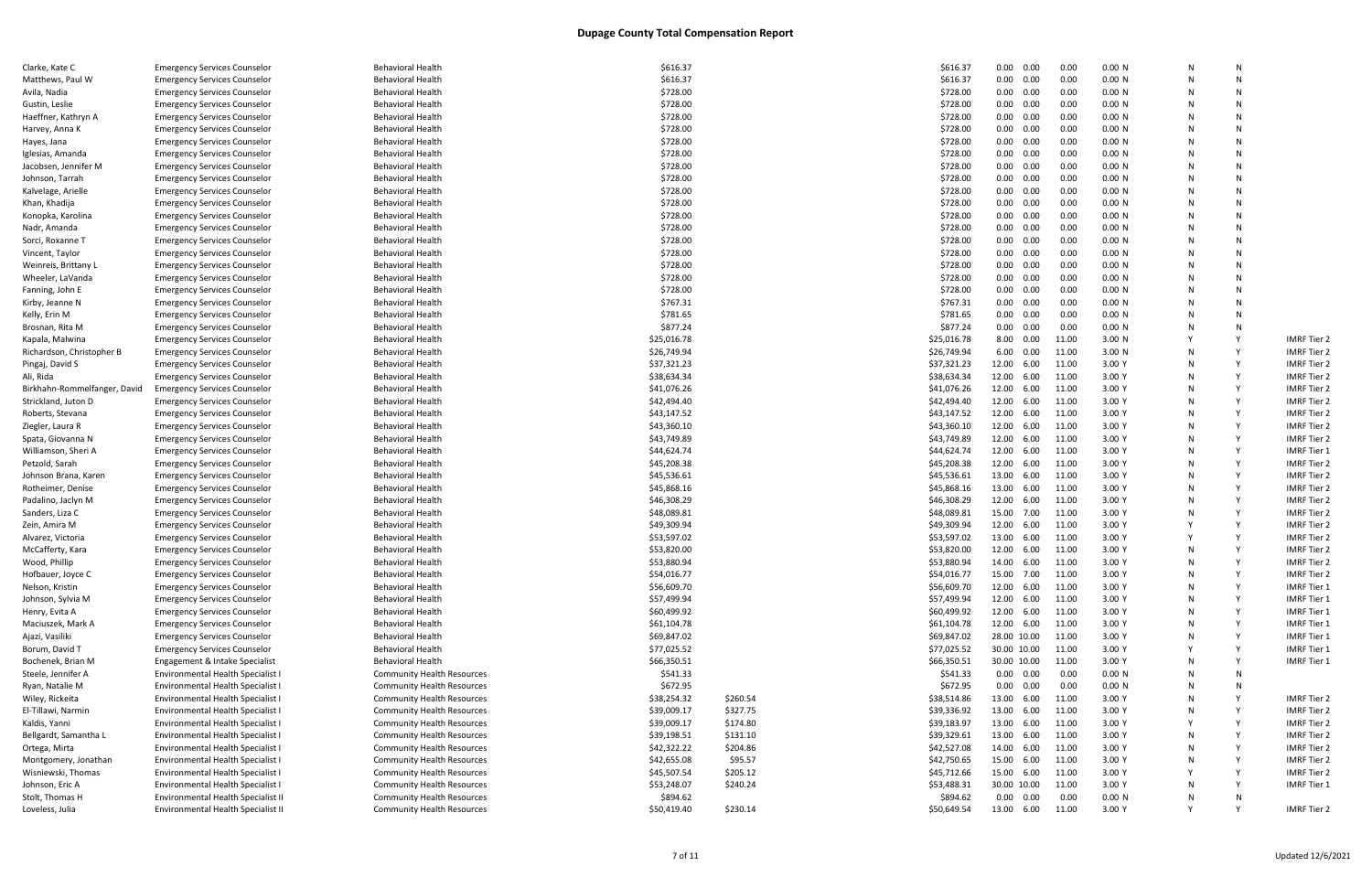| Naqvi, Rida                | Environmental Health Specialist II        | <b>Community Health Resources</b>                  | \$50,542.64  | \$335.16   | \$50,877.80  | 15.00 6.00  | 11.00 | 3.00 Y            |   | <b>IMRF Tier 2</b> |
|----------------------------|-------------------------------------------|----------------------------------------------------|--------------|------------|--------------|-------------|-------|-------------------|---|--------------------|
| Asbach, Ashley             | Environmental Health Specialist II        | <b>Community Health Resources</b>                  | \$51,035.79  | \$455.16   | \$51,490.95  | 15.00 6.00  | 11.00 | 3.00 Y            | N | <b>IMRF Tier 2</b> |
| Delaney, Sean              | Environmental Health Specialist II        | <b>Community Health Resources</b>                  | \$52,529.88  | \$117.69   | \$52,647.57  | 15.00 6.00  | 11.00 | 3.00 Y            | N | <b>IMRF Tier 2</b> |
| Pietro, Nicole L           | Environmental Health Specialist II        | <b>Community Health Resources</b>                  | \$54,670.40  | \$284.42   | \$54,954.82  | 15.00 6.00  | 11.00 | 3.00 Y            |   | <b>IMRF Tier 2</b> |
| Zeneli, Shqiponja          | Environmental Health Specialist II        | <b>Community Health Resources</b>                  | \$55,768.25  | \$333.20   | \$56,101.45  | 15.00 6.00  | 11.00 | 3.00 Y            | N | <b>IMRF Tier 2</b> |
| Starkey, Amanda K          | Environmental Health Specialist II        | <b>Community Health Resources</b>                  | \$57,392.40  | \$383.91   | \$57,776.31  | 15.00 6.00  | 11.00 | 3.00 Y            |   | <b>IMRF Tier 2</b> |
| Aylward, Terri L           | Environmental Health Specialist II        | <b>Community Health Resources</b>                  | \$66,520.74  |            | \$66,520.74  | 20.00 7.00  | 11.00 | 3.00 Y            |   | <b>IMRF Tier 1</b> |
| Weber, Sandra M            | Environmental Health Specialist II        | <b>Community Health Resources</b>                  | \$67,966.28  | \$152.58   | \$68,118.86  | 15.00 7.00  | 11.00 | 3.00 Y            |   | <b>IMRF Tier 1</b> |
| Rannaoja, Carrie L         | Environmental Health Specialist II        | <b>Community Health Resources</b>                  | \$69,641.33  | \$310.56   | \$69,951.89  | 23.00 9.00  | 11.00 | 3.00Y             |   | <b>IMRF Tier 1</b> |
| Cross, Mary-Jo K           | Environmental Health Specialist II        | <b>Community Health Resources</b>                  | \$78,181.94  | \$175.17   | \$78,357.11  | 27.00 10.00 | 11.00 | 3.00Y             | N | <b>IMRF Tier 1</b> |
| Corrigan, Steve            | Environmental Health Specialist II        | <b>Community Health Resources</b>                  | \$80,685.93  | \$180.78   | \$80,866.71  | 30.00 10.00 | 11.00 | 3.00 Y            | N | <b>IMRF Tier 1</b> |
| Cruz, Maria S              | <b>Environmental Health Supervisor</b>    | <b>Community Health Resources</b>                  | \$64,397.58  |            | \$64,397.58  | 20.00 8.00  | 11.00 | 3.00 Y            | N | <b>IMRF Tier 1</b> |
| Williams, Dorisanne R      | <b>Environmental Health Supervisor</b>    | <b>Community Health Resources</b>                  | \$77,182.76  |            | \$77,182.76  | 30.00 10.00 | 11.00 | 3.00 Y            |   | <b>IMRF Tier 1</b> |
| Fullam, Matthew P          | <b>Environmental Health Supervisor</b>    | <b>Community Health Resources</b>                  | \$82,588.74  |            | \$82,588.74  | 23.00 9.00  | 11.00 | 3.00 Y            |   | <b>IMRF Tier 1</b> |
| Moore, Sheree              | Environmental Health Technician           | <b>Community Health Resources</b>                  | \$45,887.60  |            | \$45,887.60  | 30.00 10.00 | 11.00 | 3.00 Y            | N | <b>IMRF Tier 1</b> |
| Nordwind, Andra Z          | Environmental Lab Technician              | <b>Community Health Resources</b>                  | \$37,496.64  |            | \$37,496.64  | 14.00 0.00  | 11.00 | 3.00 <sub>N</sub> |   | <b>IMRF Tier 1</b> |
|                            |                                           |                                                    |              |            |              |             |       |                   |   |                    |
| Mikkelsen, Mikaela J       | Epidemiologist                            | Communicable Disease/Epidemiology                  | \$62,000.06  |            | \$62,000.06  | 12.00 6.00  | 11.00 | 3.00 Y            |   | <b>IMRF Tier 2</b> |
| Ortinau, Nora              | Epidemiologist                            | Communicable Disease/Epidemiology                  | \$64,000.17  |            | \$64,000.17  | 12.00 6.00  | 11.00 | 3.00 Y            | N | <b>IMRF Tier 2</b> |
| Murskyj, Emily             | <b>Epidemiology Supervisor</b>            | Communicable Disease/Epidemiology                  | \$70,707.59  |            | \$70,707.59  | 14.00 6.00  | 11.00 | 3.00 Y            |   | <b>IMRF Tier 2</b> |
| Ayala, Karen .             | <b>Executive Director</b>                 | <b>Executive Office</b>                            | \$181,811.37 |            | \$181,811.37 | 20.00 8.00  | 11.00 | 3.00 Y            |   | <b>IMRF Tier 1</b> |
| Brennan, Dennis A          | <b>External Affairs Manager</b>           | <b>Community Health Resources</b>                  | \$99,748.94  |            | \$99,748.94  | 15.00 7.00  | 11.00 | 3.00 Y            | N | <b>IMRF Tier 1</b> |
| Rojo, Michelle K           | <b>Family Health Supervisor</b>           | Public Health                                      | \$60,000.14  |            | \$60,000.14  | 12.00 6.00  | 11.00 | 3.00Y             | N | <b>IMRF Tier 2</b> |
| Coughlin, Ryan J           | <b>Family Health Supervisor</b>           | <b>Public Health</b>                               | \$64,313.54  |            | \$64,313.54  | 25.00 9.00  | 11.00 | 3.00 Y            |   | <b>IMRF Tier 1</b> |
| Duong, Maggie 1            | <b>Family Health Supervisor</b>           | <b>Public Health</b>                               | \$66,066.00  |            | \$66,066.00  | 15.00 7.00  | 11.00 | 3.00 Y            | N | <b>IMRF Tier 2</b> |
| Gonzales, Michelle E       | <b>Family Health Supervisor</b>           | <b>Public Health</b>                               | \$76,888.11  |            | \$76,888.11  | 28.00 10.00 | 11.00 | 3.00 Y            |   | <b>IMRF Tier 1</b> |
| Gonzalez, Catherine A      | <b>Family Health Supervisor</b>           | <b>Public Health</b>                               | \$77,672.40  |            | \$77,672.40  | 22.00 9.00  | 11.00 | 3.00 Y            |   | <b>IMRF Tier 1</b> |
| Tawech, Robin M            | <b>Family Health Supervisor</b>           | Public Health                                      | \$78,574.47  |            | \$78,574.47  | 26.00 10.00 | 11.00 | 3.00Y             | N | <b>IMRF Tier 1</b> |
| Willhoit Szott, Krisann M  | <b>Family Support Program Coordinator</b> | <b>Behavioral Health</b>                           | \$54,813.62  |            | \$54,813.62  | 20.00 8.00  | 11.00 | 3.00 Y            | N | <b>IMRF Tier 1</b> |
| Taylor, Danielle           | <b>Financial Systems Analyst</b>          | <b>Executive Office</b>                            | \$65,253.44  |            | \$65,253.44  | 21.00 8.00  | 11.00 | 3.00 Y            |   | <b>IMRF Tier 1</b> |
| Benitez, Cindy M           | <b>Graphics Specialist</b>                | <b>Client Access</b>                               | \$35,100.00  |            | \$35,100.00  | 12.00 6.00  | 11.00 | 3.00 Y            |   | <b>IMRF Tier 2</b> |
| Carter, Robert H           | <b>Graphics Specialist</b>                | <b>Client Access</b>                               | \$45,082.05  |            | \$45,082.05  | 20.00 8.00  | 11.00 | 3.00 Y            |   | <b>IMRF Tier 1</b> |
| Ayyad, Nissreen            | <b>Health Promotion Specialist</b>        | <b>Client Access</b>                               | \$44,999.96  |            | \$44,999.96  | 13.00 6.00  | 11.00 | 3.00 Y            |   | <b>IMRF Tier 2</b> |
| Laskowski, Cailyn          | <b>Health Promotion Specialist</b>        | <b>Client Access</b>                               | \$47,414.45  |            | \$47,414.45  | 13.00 6.00  | 11.00 | 3.00Y             |   | <b>IMRF Tier 2</b> |
| Siebert, Kimberly A        | <b>Health Promotion Supervisor</b>        | <b>Client Access</b>                               | \$93,122.64  |            | \$93,122.64  | 27.00 10.00 | 11.00 | 3.00 Y            | N | <b>IMRF Tier 1</b> |
| Luna, Julie A              | <b>Health Records Technician</b>          | Public Health                                      | \$35,015.37  |            | \$35,015.37  | 22.00 9.00  | 11.00 | 3.00 Y            | N | <b>IMRF Tier 1</b> |
| Uribe, Maria F             | Human Resources Assistant                 | <b>Client Access</b>                               | \$57,488.15  |            | \$57,488.15  | 22.00 9.00  | 11.00 | 3.00Y             | N | <b>IMRF Tier 1</b> |
| Henrie, Sarah              | Human Resources Generalist                | <b>Client Access</b>                               | \$68,523.00  |            | \$68,523.00  | 15.00 6.00  | 11.00 | 3.00 Y            | N | <b>IMRF Tier 1</b> |
| Whitten, Natalie A         | Human Resources Manager                   | <b>Client Access</b>                               | \$100,556.43 |            | \$100,556.43 | 15.00 7.00  | 11.00 | 3.00 Y            |   | <b>IMRF Tier 1</b> |
|                            |                                           | <b>Executive Office</b>                            |              | \$664.49   |              | 12.00 6.00  | 11.00 | 3.00 Y            |   | <b>IMRF Tier 2</b> |
| Mendez, Francisco I        | Information Technology Support Specialist |                                                    | \$52,309.14  |            | \$52,973.63  |             |       | 3.00 Y            |   |                    |
| Kraiss, Nathan             | Information Technology Support Specialist | <b>Executive Office</b><br><b>Executive Office</b> | \$54,360.93  | \$1,705.30 | \$56,066.23  | 14.00 6.00  | 11.00 |                   |   | <b>IMRF Tier 2</b> |
| Dusza, Christopher A       | Information Technology Support Specialist |                                                    | \$63,657.56  | \$1,155.04 | \$64,812.60  | 21.00 8.00  | 11.00 | 3.00 Y            |   | <b>IMRF Tier 1</b> |
| Davis, Bruce               | Information Technology Support Specialist | <b>Executive Office</b>                            | \$64,963.28  | \$2,217.71 | \$67,180.99  | 30.00 10.00 | 11.00 | 3.00 Y            |   | <b>IMRF Tier 1</b> |
| Gutierrez, Monica L        | Intake Specialist                         | Client Access                                      | \$34,533.14  |            | \$34,533.14  | 14.00 6.00  | 11.00 | 3.00 Y            | N | <b>IMRF Tier 2</b> |
| Loa, Daisy                 | Intake Specialist                         | Client Access                                      | \$36,177.38  |            | \$36,177.38  | 20.00 8.00  | 11.00 | 3.00 Y            |   | IMRF Tier 1        |
| Guthrie, Dasia             | Intake Specialist                         | <b>Client Access</b>                               | \$36,280.92  |            | \$36,280.92  | 14.00 6.00  | 11.00 | 3.00 Y            |   | <b>IMRF Tier 2</b> |
| Sepsakos, Demetra          | Intake Specialist                         | <b>Client Access</b>                               | \$37,118.06  |            | \$37,118.06  | 13.00 6.00  | 11.00 | 3.00 Y            |   | <b>IMRF Tier 2</b> |
| Williams, Cassandra        | Intake Specialist                         | <b>Behavioral Health</b>                           | \$37,187.28  |            | \$37,187.28  | 15.00 6.00  | 11.00 | 3.00 Y            |   | <b>IMRF Tier 2</b> |
| Correa, Daisy              | Intake Specialist                         | <b>Client Access</b>                               | \$37,278.15  |            | \$37,278.15  | 15.00 6.00  | 11.00 | 3.00 Y            |   | <b>IMRF Tier 2</b> |
| Montoya, Karen C           | Intake Specialist                         | Client Access                                      | \$37,918.92  |            | \$37,918.92  | 15.00 6.00  | 11.00 | 3.00 Y            |   | <b>IMRF Tier 2</b> |
| Marinelarena, Samantha     | Intake Specialist                         | Client Access                                      | \$38,042.16  |            | \$38,042.16  | 15.00 7.00  | 11.00 | 3.00 Y            |   | <b>IMRF Tier 2</b> |
| Coletta, Eugenia M         | Intake Specialist                         | <b>Client Access</b>                               | \$48,209.46  |            | \$48,209.46  | 30.00 10.00 | 11.00 | 3.00 Y            |   | <b>IMRF Tier 1</b> |
| Kottra, Susan L            | Integrated Care Coordinator               | <b>Behavioral Health</b>                           | \$79,874.15  |            | \$79,874.15  | 28.00 10.00 | 11.00 | 3.00 Y            |   | <b>IMRF Tier 1</b> |
| Gonzalez Maldonado, Raquel | Integrated System Manager                 | Public Health                                      | \$66,659.19  |            | \$66,659.19  | 15.00 7.00  | 11.00 | 3.00 Y            |   | <b>IMRF Tier 2</b> |
| Matese, Ashley N           | Integrated System Manager                 | Public Health                                      | \$81,482.31  |            | \$81,482.31  | 15.00 7.00  | 11.00 | 3.00 Y            |   | <b>IMRF Tier 2</b> |
| Soto, Catherine            | Intensive Services Supervisor             | Public Health                                      | \$64,000.17  |            | \$64,000.17  | 13.00 6.00  | 11.00 | 3.00 Y            |   | <b>IMRF Tier 2</b> |
| Rocco, Thomas A            | Lead Graphic Specialist                   | Client Access                                      | \$63,075.87  |            | \$63,075.87  | 21.00 8.00  | 11.00 | 3.00 Y            |   | <b>IMRF Tier 1</b> |
| Kirk, Mary E               | Lead Quality & Compliance Coordinator     | Client Access                                      | \$86,165.82  |            | \$86,165.82  | 30.00 10.00 | 11.00 | 3.00 Y            |   | <b>IMRF Tier 1</b> |
| Garlic, Robert L           | Mail/Stores Clerk                         | Public Health                                      | \$32,073.41  |            | \$32,073.41  | 26.00 10.00 | 11.00 | 3.00 Y            |   | <b>IMRF Tier 1</b> |
| Nauert, John               | Maintenance Technician I                  | Public Health                                      | \$49,679.96  | \$225.42   | \$49,905.38  | 12.00 6.00  | 11.00 | 3.00 Y            |   | <b>IMRF Tier 2</b> |
| Navarro, Adrian            | Maintenance Technician                    | Public Health                                      | \$51,951.12  | \$707.58   | \$52,658.70  | 15.00 7.00  | 11.00 | 3.00 Y            |   | <b>IMRF Tier 2</b> |
| Smith, William A           | Maintenance Technician I                  | <b>Public Health</b>                               | \$56,975.30  | \$769.73   | \$57,745.03  | 30.00 10.00 | 11.00 | 3.00 Y            | N | IMRF Tier 1        |
|                            |                                           |                                                    |              |            |              |             |       |                   |   |                    |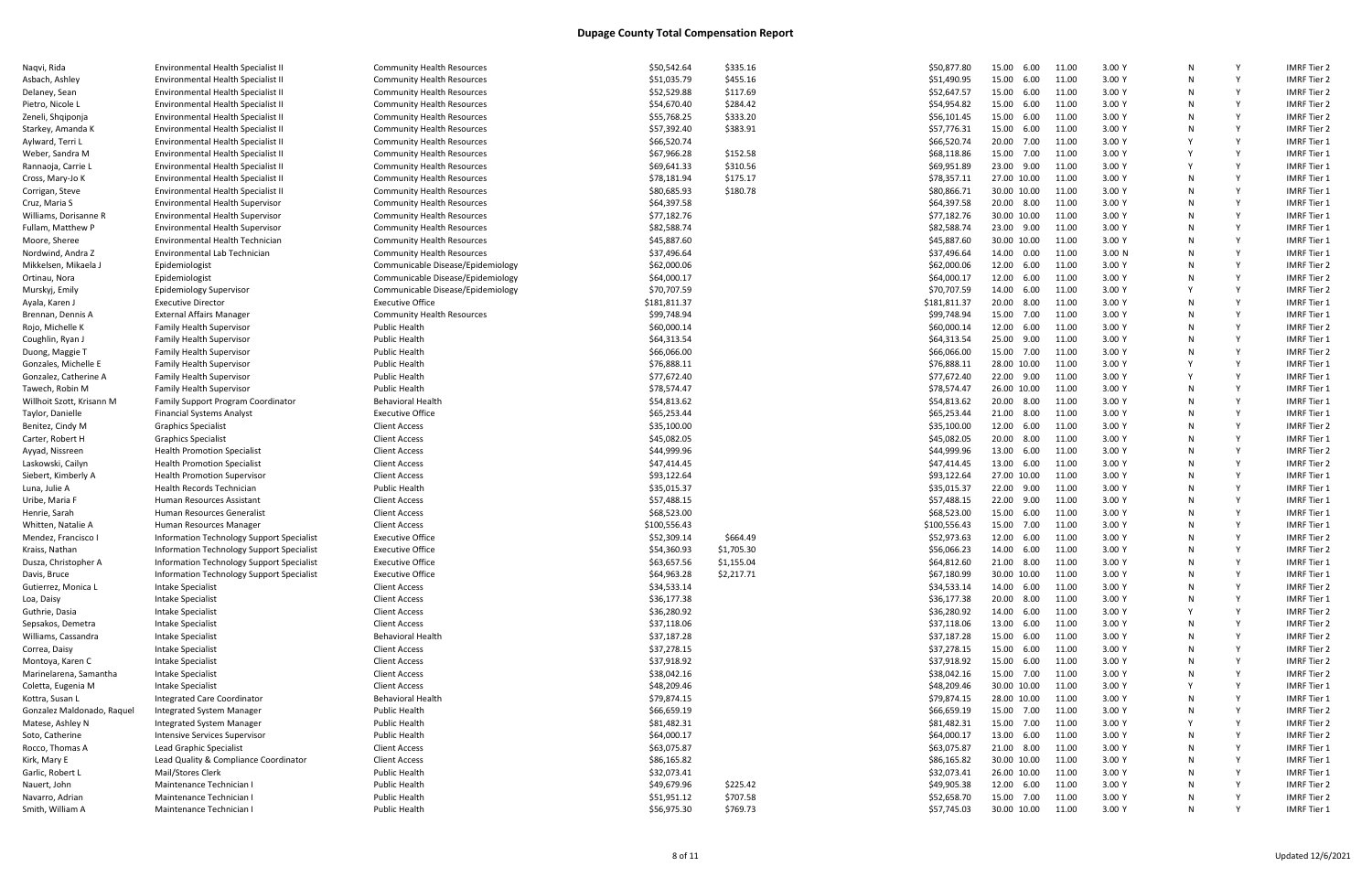| Breitling, Timothy P       | Maintenance Technician I                     | <b>Public Health</b>              | \$61,831.38  | \$973.87 | \$62,805.25  | 30.00 10.00       | 11.00 | 3.00 Y | N        |   | <b>IMRF Tier 1</b> |
|----------------------------|----------------------------------------------|-----------------------------------|--------------|----------|--------------|-------------------|-------|--------|----------|---|--------------------|
| Chugh, Rashmi K            | <b>Medical Officer</b>                       | Communicable Disease/Epidemiology | \$212,819.30 |          | \$212,819.30 | 24.00 9.00        | 11.00 | 3.00 Y | N        |   | <b>IMRF Tier 1</b> |
| Kohlmann, Amy L            | Mental Health Reentry Program Manager        | <b>Behavioral Health</b>          | \$63,663.60  |          | \$63,663.60  | 20.00 8.00        | 11.00 | 3.00 Y |          |   | <b>IMRF Tier 1</b> |
| Karoliussen, Michael E     | Messenger/Driver                             | <b>Public Health</b>              | \$35,640.93  |          | \$35,640.93  | 30.00 10.00       | 11.00 | 3.00 Y | N        |   | <b>IMRF Tier 1</b> |
| Valenzuela Rivas, Dante    | Network Administrator                        | <b>Executive Office</b>           | \$71,684.15  |          | \$71,684.15  | 20.00 8.00        | 11.00 | 3.00 Y | N        |   | <b>IMRF Tier 1</b> |
| Lynch, John                | Network Administrator                        | <b>Executive Office</b>           | \$75,632.90  |          | \$75,632.90  | 12.00<br>6.00     | 11.00 | 3.00 Y |          |   | <b>IMRF Tier 2</b> |
| Pettigrew, Ryan D          | Network Engineer                             | <b>Executive Office</b>           | \$90,764.12  |          | \$90,764.12  | 15.00 7.00        | 11.00 | 3.00 Y | N        |   | <b>IMRF Tier 2</b> |
| Johnson, Mary T            | <b>Nurse Practitioner</b>                    | <b>Public Health</b>              | \$987.34     |          | \$987.34     | $0.00\quad 0.00$  | 0.00  | 0.00 N | N        | N |                    |
| Cabral, Stephanie          | Peer Mentor                                  | <b>Public Health</b>              | \$377.10     |          | \$377.10     | $0.00 \quad 0.00$ | 0.00  | 0.00 N | N        | N |                    |
| Lopez, Aime                | Peer Mentor                                  | <b>Public Health</b>              | \$377.10     |          | \$377.10     | $0.00 \quad 0.00$ | 0.00  | 0.00 N |          | N |                    |
| Rojas, Diana               | Peer Mentor                                  | <b>Public Health</b>              | \$377.10     |          | \$377.10     | $0.00 \quad 0.00$ | 0.00  | 0.00 N | N        | N |                    |
| Venegas, Ana               | Peer Mentor                                  | <b>Public Health</b>              | \$377.10     |          | \$377.10     | $0.00 \quad 0.00$ | 0.00  | 0.00 N | N        | N |                    |
| Troll, Sarah E             | Population Health Coordinator                | <b>Community Health Resources</b> | \$868.11     |          | \$868.11     | 0.00<br>0.00      | 0.00  | 0.00 N | N        | N |                    |
| Park, Hee Jin              | <b>Population Health Specialist</b>          | <b>Community Health Resources</b> | \$41,139.93  |          | \$41,139.93  | 12.00 6.00        | 11.00 | 3.00 Y | N        |   | <b>IMRF Tier 2</b> |
| Azie, Gloria               | <b>Psychiatric Nurse</b>                     | <b>Behavioral Health</b>          | \$832.00     |          | \$832.00     | $0.00 \quad 0.00$ | 0.00  | 0.00 N |          |   |                    |
| Dworkin, Renee             | <b>Psychiatric Nurse</b>                     | <b>Behavioral Health</b>          | \$34,782.23  |          | \$34,782.23  | 8.00 0.00         | 11.00 | 3.00 N |          |   | IMRF Tier 2        |
| Asbach, Amber              | <b>Psychiatric Nurse</b>                     | <b>Behavioral Health</b>          | \$63,134.37  |          | \$63,134.37  | 15.00<br>6.00     | 11.00 | 3.00 Y | N        |   | <b>IMRF Tier 2</b> |
|                            | <b>Psychiatric Nurse</b>                     | <b>Behavioral Health</b>          | \$63,647.03  |          | \$63,647.03  | 14.00<br>6.00     | 11.00 | 3.00 Y | N        |   | <b>IMRF Tier 2</b> |
| Green, Fay                 |                                              |                                   |              |          |              |                   |       |        |          |   |                    |
| Golden, Jenny B            | <b>Psychiatric Nurse</b>                     | <b>Behavioral Health</b>          | \$65,482.76  |          | \$65,482.76  | 15.00<br>6.00     | 11.00 | 3.00 Y |          |   | <b>IMRF Tier 2</b> |
| Thomas, Jeffrey M          | <b>Psychiatric Nurse</b>                     | <b>Behavioral Health</b>          | \$66,560.00  |          | \$66,560.00  | 12.00 6.00        | 11.00 | 3.00 Y | N        |   | <b>IMRF Tier 2</b> |
| Palicka, Virginia A        | <b>Psychiatric Nurse</b>                     | <b>Behavioral Health</b>          | \$67,046.27  |          | \$67,046.27  | 14.00<br>6.00     | 11.00 | 3.00 Y |          |   | <b>IMRF Tier 2</b> |
| Latrofa, Karen             | <b>Psychiatric Nurse</b>                     | <b>Behavioral Health</b>          | \$67,275.98  |          | \$67,275.98  | 14.00<br>6.00     | 11.00 | 3.00 Y |          |   | <b>IMRF Tier 1</b> |
| Porfilio, Lance M          | <b>Psychiatric Nurse</b>                     | <b>Behavioral Health</b>          | \$69,492.15  |          | \$69,492.15  | 29.00 10.00       | 11.00 | 3.00 Y | N        |   | <b>IMRF Tier 1</b> |
| Walleck, Julie A           | <b>Psychiatric Nurse</b>                     | <b>Behavioral Health</b>          | \$69,588.48  |          | \$69,588.48  | 15.00<br>7.00     | 11.00 | 3.00 Y | N        |   | <b>IMRF Tier 1</b> |
| Cepela, Susan B            | <b>Psychiatric Nurse</b>                     | <b>Behavioral Health</b>          | \$71,360.45  |          | \$71,360.45  | 15.00<br>6.00     | 11.00 | 3.00 Y | <b>V</b> |   | <b>IMRF Tier 1</b> |
| Martinez, Yanila           | <b>Psychiatric Nurse</b>                     | <b>Behavioral Health</b>          | \$71,980.90  |          | \$71,980.90  | 12.00<br>6.00     | 11.00 | 3.00 Y | N        |   | <b>IMRF Tier 2</b> |
| Aleksandrova, Anelia       | <b>Psychiatric Nurse</b>                     | <b>Behavioral Health</b>          | \$76,481.54  |          | \$76,481.54  | 20.00 8.00        | 11.00 | 3.00 Y | N        |   | <b>IMRF Tier 1</b> |
| Romero, Raymond            | <b>Psychiatric Nurse</b>                     | <b>Behavioral Health</b>          | \$82,262.90  |          | \$82,262.90  | 13.00 6.00        | 11.00 | 3.00 Y |          |   | <b>IMRF Tier 2</b> |
| Medick, Sarah B            | <b>Psychiatric Nurse Practitioner</b>        | <b>Behavioral Health</b>          | \$109,999.89 |          | \$109,999.89 | 12.00 6.00        | 11.00 | 3.00 Y | <b>V</b> |   | <b>IMRF Tier 2</b> |
| Shah, Ketan M              | <b>Psychiatric Nurse Practitioner</b>        | <b>Behavioral Health</b>          | \$114,996.38 |          | \$114,996.38 | 20.00 7.00        | 11.00 | 3.00 Y | N        |   | <b>IMRF Tier 2</b> |
| Krisch, Tara               | <b>Psychiatric Nurse Practitioner</b>        | <b>Behavioral Health</b>          | \$116,660.12 |          | \$116,660.12 | 15.00<br>6.00     | 11.00 | 3.00 Y |          |   | <b>IMRF Tier 1</b> |
| Dunne, Susan               | <b>Psychiatric Nurse Practitioner</b>        | <b>Behavioral Health</b>          | \$119,742.09 |          | \$119,742.09 | 15.00 7.00        | 11.00 | 3.00 Y | N        |   | <b>IMRF Tier 1</b> |
| MacDonald, Charles T       | <b>Psychiatric Nurse Practitioner</b>        | <b>Behavioral Health</b>          | \$125,999.84 |          | \$125,999.84 | 12.00 6.00        | 11.00 | 3.00 Y | N        |   | <b>IMRF Tier 2</b> |
| Hirsch-Gorz, Brittany      | Psychiatric Services Liaison                 | <b>Behavioral Health</b>          | \$36,592.34  |          | \$36,592.34  | 12.00 6.00        | 11.00 | 3.00 Y |          |   | <b>IMRF Tier 2</b> |
| Penepacker, Stephen T      | Psychiatrist                                 | <b>Behavioral Health</b>          | \$212,063.59 |          | \$212,063.59 | 16.00 0.00        | 11.00 | 3.00 Y | N        |   | <b>IMRF Tier 1</b> |
| Khaja, Ibrahim A           | Psychiatrist                                 | <b>Behavioral Health</b>          | \$234,493.35 |          | \$234,493.35 | 15.00<br>7.00     | 11.00 | 3.00 Y |          | N |                    |
|                            |                                              | <b>Behavioral Health</b>          |              |          | \$234,493.35 | 15.00<br>6.00     | 11.00 | 3.00 Y | N        | N |                    |
| Khatoon, Anjum F           | Psychiatrist                                 |                                   | \$234,493.35 |          |              |                   |       |        |          |   |                    |
| Difatta, Lisa              | Public Health Emergency Response Coordinator | <b>Community Health Resources</b> | \$51,915.05  |          | \$51,915.05  | 12.00<br>6.00     | 11.00 | 3.00 Y |          |   | <b>IMRF Tier 2</b> |
| Espy, Hailey L             | Public Health Emergency Response Specialist  | <b>Community Health Resources</b> | \$38,502.17  |          | \$38,502.17  | 12.00<br>6.00     | 11.00 | 3.00 Y | N        |   | <b>IMRF</b> Tier 1 |
| Teach, Olivia B            | Public Health Emergency Response Specialist  | <b>Community Health Resources</b> | \$38,502.17  |          | \$38,502.17  | 12.00 6.00        | 11.00 | 3.00 Y |          |   | <b>IMRF Tier 2</b> |
| Lundeen, Kristen K         | Public Health Emergency Response Supervisor  | <b>Community Health Resources</b> | \$67,275.00  |          | \$67,275.00  | 20.00<br>6.00     | 11.00 | 3.00 Y |          |   | IMRF Tier 1        |
| Gatz, Kara M               | <b>Public Health Nurse</b>                   | Public Health                     | \$755.85     |          | \$755.85     | $0.00\quad 0.00$  | 0.00  | 0.00 N | N.       |   |                    |
| Baeza, Juana               | <b>Public Health Nurse</b>                   | <b>Public Health</b>              | \$817.85     |          | \$817.85     | $0.00\quad 0.00$  | 0.00  | 0.00 N | N        |   |                    |
| Eisenhart, Debra S         | <b>Public Health Nurse</b>                   | <b>Public Health</b>              | \$910.00     |          | \$910.00     | $0.00\quad 0.00$  | 0.00  | 0.00 N |          |   |                    |
| Barajas, Guadalupe         | <b>Public Health Nurse</b>                   | <b>Public Health</b>              | \$50,542.64  |          | \$50,542.64  | 12.00 6.00        | 11.00 | 3.00 Y | N        |   | IMRF Tier 2        |
| Wickstrom, Cheryl M        | <b>Public Health Nurse</b>                   | <b>Public Health</b>              | \$50,665.88  |          | \$50,665.88  | 12.00 6.00        | 11.00 | 3.00 Y |          |   | <b>IMRF Tier 2</b> |
| Ornelas, Marisol           | <b>Public Health Nurse</b>                   | <b>Public Health</b>              | \$50,810.18  |          | \$50,810.18  | 12.00 6.00        | 11.00 | 3.00 Y |          |   | <b>IMRF Tier 2</b> |
| Chaplin, Ellena C          | <b>Public Health Nurse</b>                   | <b>Public Health</b>              | \$52,000.07  |          | \$52,000.07  | 12.00 6.00        | 11.00 | 3.00 Y | N        |   | <b>IMRF Tier 2</b> |
| Huaracha-Arreguin, Laura A | <b>Public Health Nurse</b>                   | <b>Public Health</b>              | \$52,000.07  |          | \$52,000.07  | 12.00 6.00        | 11.00 | 3.00 Y | N        |   | <b>IMRF Tier 2</b> |
| Garcia, Sandra             | <b>Public Health Nurse</b>                   | <b>Public Health</b>              | \$52,650.00  |          | \$52,650.00  | 12.00 6.00        | 11.00 | 3.00 Y | N        |   | <b>IMRF Tier 2</b> |
| Sanchez-Guzman, Kaithynn   | <b>Public Health Nurse</b>                   | <b>Public Health</b>              | \$54,583.04  |          | \$54,583.04  | 13.00 6.00        | 11.00 | 3.00 Y | N        |   | <b>IMRF Tier 2</b> |
| Damian, Ashley E           | Public Health Nurse                          | <b>Public Health</b>              | \$55,000.14  |          | \$55,000.14  | 12.00 6.00        | 11.00 | 3.00 Y | N        |   | <b>IMRF Tier 2</b> |
| Estrada, Grace             | <b>Public Health Nurse</b>                   | <b>Public Health</b>              | \$55,520.21  |          | \$55,520.21  | 13.00 6.00        | 11.00 | 3.00 Y |          |   | <b>IMRF Tier 2</b> |
| Cortez, Jessica            | <b>Public Health Nurse</b>                   | <b>Public Health</b>              | \$55,912.74  |          | \$55,912.74  | 13.00 6.00        | 11.00 | 3.00 Y | N        |   | <b>IMRF Tier 2</b> |
| Miksche, Kelly             | <b>Public Health Nurse</b>                   | <b>Public Health</b>              | \$56,504.57  |          | \$56,504.57  | 13.00 6.00        | 11.00 | 3.00 Y | N        |   | <b>IMRF Tier 2</b> |
| Heniff, Amy M              | <b>Public Health Nurse</b>                   | <b>Public Health</b>              | \$57,000.06  |          | \$57,000.06  | 12.00 6.00        | 11.00 | 3.00 Y |          |   | IMRF Tier 2        |
| Hearnden, Nicolette M      | <b>Public Health Nurse</b>                   | <b>Public Health</b>              | \$60,000.14  |          | \$60,000.14  | 12.00 6.00        | 11.00 | 3.00 Y |          |   | <b>IMRF Tier 2</b> |
| Gonzalez-Moreno, Celene    | <b>Public Health Nurse</b>                   | <b>Public Health</b>              | \$61,883.64  |          | \$61,883.64  | 14.00 6.00        | 11.00 | 3.00 Y | N        |   | IMRF Tier 2        |
| Culbertson, Michelle L     | Public Health Nurse                          | <b>Public Health</b>              | \$62,374.46  |          | \$62,374.46  | 15.00 7.00        | 11.00 | 3.00 Y | N        |   | <b>IMRF Tier 2</b> |
|                            |                                              |                                   |              |          |              |                   |       |        |          |   |                    |
| Bledsoe-Flowers, Regina    | <b>Public Health Nurse</b>                   | Public Health                     | \$65,911.17  |          | \$65,911.17  | 13.00 6.00        | 11.00 | 3.00 Y |          |   | IMRF Tier 2        |
| Bridgeforth, Ewa           | Public Health Nurse                          | <b>Public Health</b>              | \$66,257.88  |          | \$66,257.88  | 15.00 6.00 11.00  |       | 3.00 Y |          |   | IMRF Tier 2        |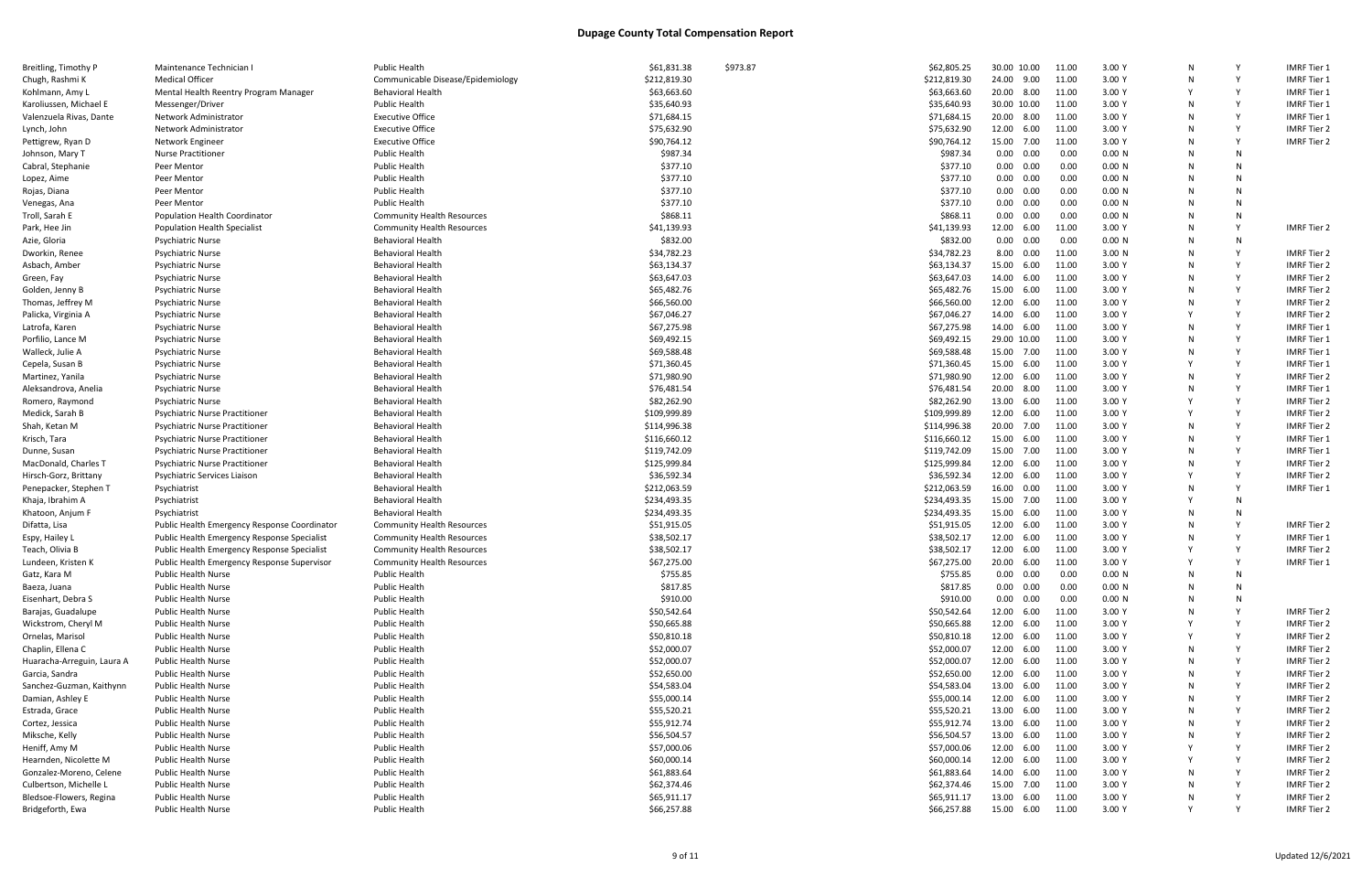| Hadaway, Bisi           | <b>Public Health Nurse</b>                | <b>Public Health</b>     | \$66,382.88 | \$66,382.88 | 13.00 6.00        | 3.00 Y<br>11.00            |   |   | <b>IMRF Tier 2</b> |
|-------------------------|-------------------------------------------|--------------------------|-------------|-------------|-------------------|----------------------------|---|---|--------------------|
| Woodworth, Ruth A       | <b>Public Health Nurse</b>                | <b>Public Health</b>     | \$66,778.14 | \$66,778.14 | 13.00 6.00        | 11.00<br>3.00 Y            |   |   | <b>IMRF Tier 2</b> |
| Tapia, Andrea           | <b>Public Health Nurse</b>                | <b>Public Health</b>     | \$68,319.03 | \$68,319.03 | 15.00 6.00        | 3.00 Y<br>11.00            | N |   | <b>IMRF Tier 1</b> |
| Pfaff, Elaine M         | <b>Public Health Nurse</b>                | <b>Public Health</b>     | \$68,422.38 | \$68,422.38 | 24.00 9.00        | 11.00<br>3.00 Y            |   |   | <b>IMRF Tier 1</b> |
| Ostick, Lori E          | <b>Public Health Nurse</b>                | <b>Public Health</b>     | \$72,574.13 | \$72,574.13 | 22.00 9.00        | 11.00<br>3.00 Y            |   |   | <b>IMRF Tier 1</b> |
| Jada, Tamam             | <b>Public Health Nurse</b>                | Public Health            | \$73,768.89 | \$73,768.89 | 15.00 7.00        | 3.00 Y<br>11.00            |   |   | <b>IMRF Tier 2</b> |
| Graczyk, Nancy J        | <b>Public Health Nurse</b>                | Public Health            | \$75,740.73 | \$75,740.73 | 22.00 9.00        | 3.00 Y<br>11.00            |   |   | <b>IMRF Tier 1</b> |
| Olson, Larissa P        | <b>Quality &amp; Compliance Manager</b>   | <b>Client Access</b>     | \$82,638.27 | \$82,638.27 | 15.00 7.00        | 11.00<br>3.00 Y            |   |   | <b>IMRF Tier 2</b> |
| Nelson, Savren          | <b>Quality and Compliance Coordinator</b> | <b>Client Access</b>     | \$520.00    | \$520.00    | $0.00 \quad 0.00$ | 0.00<br>0.00 N             | N | N |                    |
| Schmelter, Nina         | <b>Quality and Compliance Coordinator</b> | <b>Client Access</b>     | \$60,183.24 | \$60,183.24 | 14.00 6.00        | 11.00<br>3.00 Y            | N |   | <b>IMRF Tier 2</b> |
| Mazurek, Sandra J       | <b>Recovery Support Specialist</b>        | <b>Behavioral Health</b> | \$34,968.96 | \$34,968.96 | 20.00 8.00        | 11.00<br>3.00 Y            |   |   | <b>IMRF Tier 1</b> |
| O'Connor, Vivien        | <b>Recruitment Specialist</b>             | <b>Client Access</b>     | \$58,000.02 | \$58,000.02 | 12.00 6.00        | 3.00 Y<br>11.00            | N |   | <b>IMRF Tier 2</b> |
| Gonzalez, Yesenia       | <b>Resident Assistant</b>                 | <b>Behavioral Health</b> | \$390.00    | \$390.00    | $0.00 \quad 0.00$ | 0.00<br>0.00 N             | N |   |                    |
|                         |                                           |                          |             |             |                   |                            |   |   |                    |
| Moore, Jamila           | <b>Resident Assistant</b>                 | <b>Behavioral Health</b> | \$390.00    | \$390.00    | $0.00 \quad 0.00$ | 0.00<br>0.00 N             |   |   |                    |
| White, Stephanie D      | <b>Resident Assistant</b>                 | <b>Behavioral Health</b> | \$390.00    | \$390.00    | $0.00 \quad 0.00$ | 0.00<br>0.00 N             | N |   |                    |
| Baran Hankus, Bernadeta | <b>Resident Assistant</b>                 | <b>Behavioral Health</b> | \$390.01    | \$390.01    | $0.00 \quad 0.00$ | 0.00<br>0.00 N             | N |   |                    |
| Nix, John P             | <b>Resident Assistant</b>                 | <b>Behavioral Health</b> | \$390.01    | \$390.01    | $0.00 \quad 0.00$ | 0.00<br>0.00 N             |   | N |                    |
| Warner, Melissa M       | <b>Resident Assistant</b>                 | <b>Behavioral Health</b> | \$390.01    | \$390.01    | $0.00 \quad 0.00$ | 0.00<br>0.00 N             |   |   |                    |
| Moffat, Ramain M        | <b>Resident Assistant</b>                 | <b>Behavioral Health</b> | \$15,600.00 | \$15,600.00 | 6.00 0.00         | 11.00<br>3.00 <sub>N</sub> |   |   | <b>IMRF Tier 2</b> |
| Marcelin, Sandy         | <b>Resident Assistant</b>                 | <b>Behavioral Health</b> | \$16,949.40 | \$16,949.40 | 7.00 0.00         | 11.00<br>3.00 <sub>N</sub> |   |   | <b>IMRF Tier 2</b> |
| Martin, Steven M        | <b>Resident Assistant</b>                 | <b>Behavioral Health</b> | \$18,068.65 | \$18,068.65 | 11.00  0.00       | 11.00<br>3.00 <sub>N</sub> |   |   | <b>IMRF Tier 1</b> |
| Coleman, Julia M        | <b>Resident Assistant</b>                 | <b>Behavioral Health</b> | \$31,200.00 | \$31,200.00 | 12.00 6.00        | 11.00<br>3.00 Y            | N |   | <b>IMRF Tier 2</b> |
| Jakalski, Daniel .      | <b>Resident Assistant</b>                 | <b>Behavioral Health</b> | \$31,200.00 | \$31,200.00 | 12.00 6.00        | 11.00<br>3.00 Y            |   |   | <b>IMRF Tier 2</b> |
| Sanati, Leila L         | <b>Resident Assistant</b>                 | <b>Behavioral Health</b> | \$31,200.00 | \$31,200.00 | 12.00 6.00        | 11.00<br>3.00Y             |   |   | <b>IMRF Tier 2</b> |
| Tella, Adegbite         | <b>Resident Assistant</b>                 | <b>Behavioral Health</b> | \$31,668.00 | \$31,668.00 | 12.00 6.00        | 3.00 Y<br>11.00            | N |   | <b>IMRF Tier 2</b> |
| Sperlik, Deborah        | <b>Resident Assistant</b>                 | <b>Behavioral Health</b> | \$31,668.00 | \$31,668.00 | 12.00 6.00        | 11.00<br>3.00 Y            |   |   | <b>IMRF Tier 2</b> |
| Ali, Momina             | <b>Resident Assistant</b>                 | <b>Behavioral Health</b> | \$31,824.00 | \$31,824.00 | 12.00 6.00        | 11.00<br>3.00Y             |   |   | <b>IMRF Tier 2</b> |
|                         |                                           |                          |             |             | 12.00 6.00        | 3.00 Y                     |   |   | <b>IMRF Tier 1</b> |
| Okba, Maria             | <b>Resident Assistant</b>                 | <b>Behavioral Health</b> | \$31,980.00 | \$31,980.00 |                   | 11.00                      | N |   |                    |
| Beeson, Charly          | <b>Resident Assistant</b>                 | <b>Behavioral Health</b> | \$32,448.00 | \$32,448.00 | 13.00 6.00        | 11.00<br>3.00 Y            |   |   | <b>IMRF Tier 2</b> |
| Borchers, Juliette I    | <b>Resident Assistant</b>                 | <b>Behavioral Health</b> | \$33,072.00 | \$33,072.00 | 15.00 6.00        | 3.00 Y<br>11.00            |   |   | <b>IMRF Tier 2</b> |
| Elmore, Rachael L       | <b>Resident Assistant</b>                 | <b>Behavioral Health</b> | \$33,072.00 | \$33,072.00 | 12.00 6.00        | 3.00 Y<br>11.00            |   |   | <b>IMRF Tier 2</b> |
| Smith, Sammie           | <b>Resident Assistant</b>                 | <b>Behavioral Health</b> | \$33,733.44 | \$33,733.44 | 14.00 6.00        | 11.00<br>3.00 Y            |   |   | <b>IMRF Tier 2</b> |
| Baginski, Christian     | <b>Resident Assistant</b>                 | <b>Behavioral Health</b> | \$33,898.80 | \$33,898.80 | 14.00 6.00        | 3.00 Y<br>11.00            |   |   | <b>IMRF Tier 2</b> |
| Epps, Wanda             | <b>Resident Assistant</b>                 | <b>Behavioral Health</b> | \$33,898.80 | \$33,898.80 | 14.00 6.00        | 3.00 Y<br>11.00            |   |   | <b>IMRF Tier 2</b> |
| Smith, Katrina          | <b>Resident Assistant</b>                 | <b>Behavioral Health</b> | \$34,342.67 | \$34,342.67 | 15.00 6.00        | 11.00<br>3.00 Y            | N |   | <b>IMRF Tier 2</b> |
| Porter, Teta            | <b>Resident Assistant</b>                 | <b>Behavioral Health</b> | \$34,369.92 | \$34,369.92 | 15.00 6.00        | 11.00<br>3.00 Y            |   |   | <b>IMRF Tier 2</b> |
| Miller, Angela          | <b>Resident Assistant</b>                 | <b>Behavioral Health</b> | \$34,538.40 | \$34,538.40 | 15.00 7.00        | 11.00<br>3.00 Y            | N |   | <b>IMRF Tier 2</b> |
| Offor, Chiwendu L       | <b>Resident Assistant</b>                 | <b>Behavioral Health</b> | \$34,538.40 | \$34,538.40 | 15.00 6.00        | 11.00<br>3.00 Y            |   |   | <b>IMRF Tier 2</b> |
| Lankah, Reuben W        | <b>Resident Assistant</b>                 | <b>Behavioral Health</b> | \$35,006.40 | \$35,006.40 | 15.00 7.00        | 3.00 Y<br>11.00            |   |   | <b>IMRF Tier 2</b> |
| Bezzaz, Abderrahim      | <b>Resident Assistant</b>                 | <b>Behavioral Health</b> | \$35,178.00 | \$35,178.00 | 14.00 6.00        | 11.00<br>3.00 Y            | N |   | <b>IMRF Tier 1</b> |
| Dietz, Robert A         | <b>Resident Assistant</b>                 | <b>Behavioral Health</b> | \$35,178.00 | \$35,178.00 | 15.00 7.00 11.00  | 3.00 Y                     | N |   | <b>IMRF Tier 2</b> |
| Kaur, Parminder         | <b>Resident Assistant</b>                 | <b>Behavioral Health</b> | \$35,996.69 | \$35,996.69 | 15.00 7.00        | 3.00 Y<br>11.00            |   |   | <b>IMRF Tier 2</b> |
| Dwah, Paul              | <b>Resident Assistant</b>                 | <b>Behavioral Health</b> | \$36,137.30 | \$36,137.30 | 15.00 7.00        | 11.00<br>3.00 Y            |   |   | <b>IMRF Tier 1</b> |
| Nixon Hall, Gladys M    | <b>Resident Assistant</b>                 | <b>Behavioral Health</b> | \$36,137.30 | \$36,137.30 | 15.00 7.00        | 3.00 Y<br>11.00            |   |   | IMRF Tier 2        |
| Bell, Jolene M          | <b>Resident Assistant</b>                 | <b>Behavioral Health</b> | \$36,585.12 | \$36,585.12 | 20.00 8.00        | 3.00 Y<br>11.00            |   |   | <b>IMRF Tier 1</b> |
|                         |                                           |                          |             |             |                   |                            |   |   |                    |
| Blanco, Guadalupe G     | <b>Resident Assistant</b>                 | <b>Behavioral Health</b> | \$37,192.69 | \$37,192.69 | 20.00 8.00        | 11.00<br>3.00 Y            |   |   | <b>IMRF Tier 1</b> |
| Grothe, Bonnie J        | <b>Resident Assistant</b>                 | <b>Behavioral Health</b> | \$39,387.09 | \$39,387.09 | 28.00 10.00       | 11.00<br>3.00 Y            |   |   | <b>IMRF Tier 1</b> |
| Sleezer, Tiffany D      | <b>Resident Assistant</b>                 | <b>Behavioral Health</b> | \$39,979.06 | \$39,979.06 | 27.00 10.00       | 11.00<br>3.00 Y            |   |   | <b>IMRF Tier 1</b> |
| Jacob, Elizabeth        | <b>Resident Assistant</b>                 | <b>Behavioral Health</b> | \$44,521.78 | \$44,521.78 | 25.00 9.00        | 11.00<br>3.00 Y            |   |   | <b>IMRF Tier 1</b> |
| Estes, Allison          | <b>Resident Support Specialist</b>        | <b>Behavioral Health</b> | \$36,769.82 | \$36,769.82 | 12.00 6.00        | 3.00 Y<br>11.00            |   |   | <b>IMRF Tier 2</b> |
| Nunez, Kayla            | <b>Resident Support Specialist</b>        | <b>Behavioral Health</b> | \$37,505.10 | \$37,505.10 | 12.00 6.00        | 11.00<br>3.00 Y            |   |   | <b>IMRF Tier 2</b> |
| Huerta, Eduardo         | <b>Resident Support Specialist</b>        | <b>Behavioral Health</b> | \$37,769.89 | \$37,769.89 | 12.00 6.00        | 11.00<br>3.00 Y            |   |   | <b>IMRF Tier 2</b> |
| Novinger, Megan         | <b>Resident Support Specialist</b>        | <b>Behavioral Health</b> | \$39,402.90 | \$39,402.90 | 12.00 6.00        | 11.00<br>3.00 Y            |   |   | <b>IMRF Tier 2</b> |
| Grimes, Patricia A      | <b>Resident Support Specialist</b>        | <b>Behavioral Health</b> | \$41,686.53 | \$41,686.53 | 20.00 7.00        | 11.00<br>3.00 Y            |   |   | <b>IMRF Tier 1</b> |
| Kammerer, Kaitlyn       | <b>Resident Support Specialist</b>        | <b>Behavioral Health</b> | \$41,988.54 | \$41,988.54 | 15.00 6.00        | 11.00<br>3.00 Y            |   |   | <b>IMRF Tier 2</b> |
| Weisensee, Michael      | <b>Resident Support Specialist</b>        | <b>Behavioral Health</b> | \$42,209.23 | \$42,209.23 | 13.00 6.00        | 11.00<br>3.00 Y            |   |   | <b>IMRF Tier 1</b> |
| Smith, Abigail E        | <b>Resident Support Specialist</b>        | <b>Behavioral Health</b> | \$42,397.06 | \$42,397.06 | 15.00 7.00        | 11.00<br>3.00 Y            |   |   | <b>IMRF Tier 2</b> |
| Ayegoro, Olumide S      | <b>Resident Support Specialist</b>        | <b>Behavioral Health</b> | \$42,510.00 | \$42,510.00 | 12.00 6.00        | 11.00<br>3.00 Y            |   |   | <b>IMRF Tier 2</b> |
| Ross, Jill E            | <b>Resident Support Specialist</b>        | <b>Behavioral Health</b> | \$48,856.50 | \$48,856.50 | 22.00 6.00        | 11.00<br>3.00 Y            |   |   | <b>IMRF Tier 1</b> |
| Alfaro, Susan L         | <b>Resident Support Specialist</b>        | <b>Behavioral Health</b> | \$58,643.10 | \$58,643.10 | 30.00 10.00       | 11.00<br>3.00 Y            |   |   | <b>IMRF Tier 1</b> |
| Ross, Robert H          | <b>Resident Support Specialist</b>        | <b>Behavioral Health</b> | \$61,945.31 | \$61,945.31 | 30.00 10.00       | 3.00 Y<br>11.00            | N |   | <b>IMRF Tier 1</b> |
|                         |                                           |                          |             |             |                   |                            |   |   |                    |